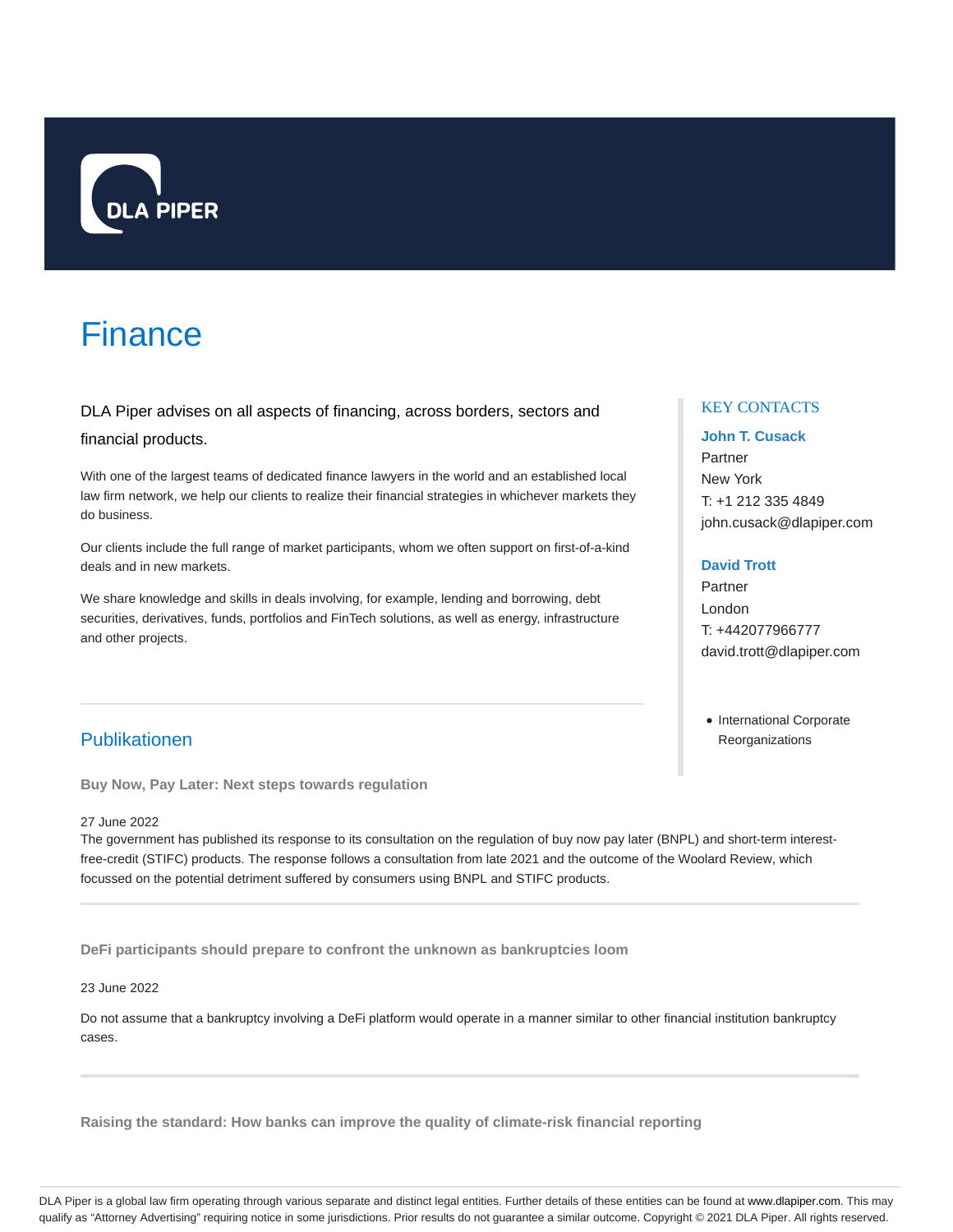15 June 2022 The Financial Services sector team is pleased to launch its new report - Raising the standard: How banks can improve the quality of climate-risk financial reporting?

**Anti-Money Laundering Bulletin: Spring/Summer 2022**

# 1 June 2022 ANTI-MONEY LAUNDERING BULLETIN

DLA Piper's Financial Services Regulatory team welcomes you to the spring/summer 2022 edition of our Anti-Money Laundering (AML) Bulletin. In this issue, we provide updates on AML developments in the UK, the US and internationally.

**Biden Administration's Greenbook signals continued focus on taxation of cryptocurrency and digital assets**

### 23 May 2022

The Greenbook outlines a number of tax proposals addressing trading and lending of cryptocurrency and digital assets.

**OECD releases public consultation document on crypto tax reporting in effort to increase transparency**

#### 23 May 2022

The proposed framework would provide for automatic exchange of tax-relevant information between tax administrations for cryptoasset transactions.

**UK Contracts for Difference and the Capacity Market: review and evaluation**

#### 17 May 2022

Rather tucked away in Part 2 (Electricity Market Reform) of the UK's Energy Act 2013 (2013 Act), in section 66 to be precise, there is a requirement for the Secretary of State to carry out a post-implementation review of the provisions of various chapters within that Part, including those dealing with Contracts for Difference (CfDs) and the Capacity Market (CM).

**Embracing the movement towards digital and ESG**

#### 11 May 2022

As governments seek to shape the country's long-term response to COVID-19, greater focus and concern over ESG initiatives is emerging.

**SWIFT and the Ukraine conflict: Latest developments**

# 4 May 2022 GLOBAL SANCTIONS ALERT

On 26 February 2022, the EU, UK, Canada and the US published a Joint Statement on further restrictive measures in light of the Ukraine conflict. These nations committed to ensuring selected Russian banks are removed from the Society for Worldwide Interbank Financial Telecommunication (SWIFT) messaging system.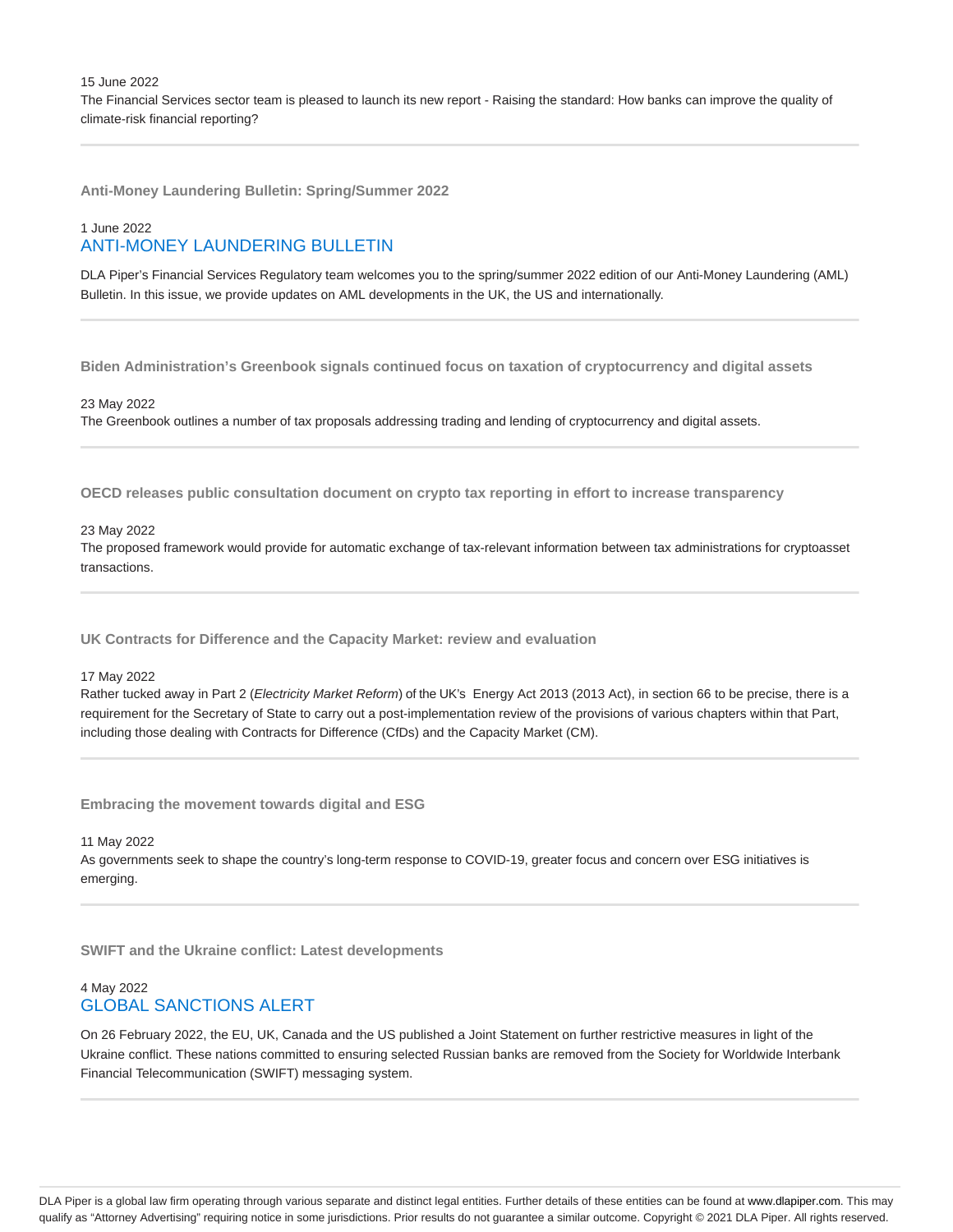**Alternative investment funds in cryptoassets: Luxembourg regulator opens up and offers solutions**

### 20 April 2022

Blockchain and related technologies have developed significantly in recent years. But regulators across the EU have been cautious about the potential risks of introducing such technologies in the financial sector. Recently, the Luxembourg regulator has responded to the market's development and needs.

**Blockchain and Digital Assets News and Trends**

# 19 April 2022 BLOCKCHAIN AND DIGITAL ASSETS NEWS AND TRENDS

Treasury report on money laundering and terrorist finance in the art trade looks at NFT marketplaces; FDIC issues new crypto-asset guidance and notification requirements.

**FDIC issues new crypto-asset guidance and notification requirements**

#### 19 April 2022

New requirements for FDIC-supervised institutions that engage, or intend to engage, in any crypto-related activities.

**Direct Lending Report 2022: Going mainstream**

#### 7 April 2022

Direct lenders have proved the doubters wrong. This is especially true across the European leveraged finance market that was, until recently, controlled by traditional banks. The inroads made by private debt funds in a few short years have been impressive. In this report we look back over a year of abundance and outline what can be expected in 2022

#### **Direct lending and ESG**

7 April 2022

Managers of private capital are becoming more aware of environmental, social and governance (ESG) concerns and direct lenders are no exception. Richard Normington, legal director, discusses how this emergent trend is developing and what to expect in the future.

**Old dog, new tricks: Direct lending in the US**

#### 7 April 2022

The US direct lending market may be more mainstream than its European cousin but was far from dull, enjoying its biggest year ever in 2021. Fundraisers in the US direct lending market pulled off a remarkable feat in 2020. As panic set in around the world and businesses battened down the hatches, private debt managers celebrated a stand-out year.

**Regions under the spotlight: DACH and Benelux**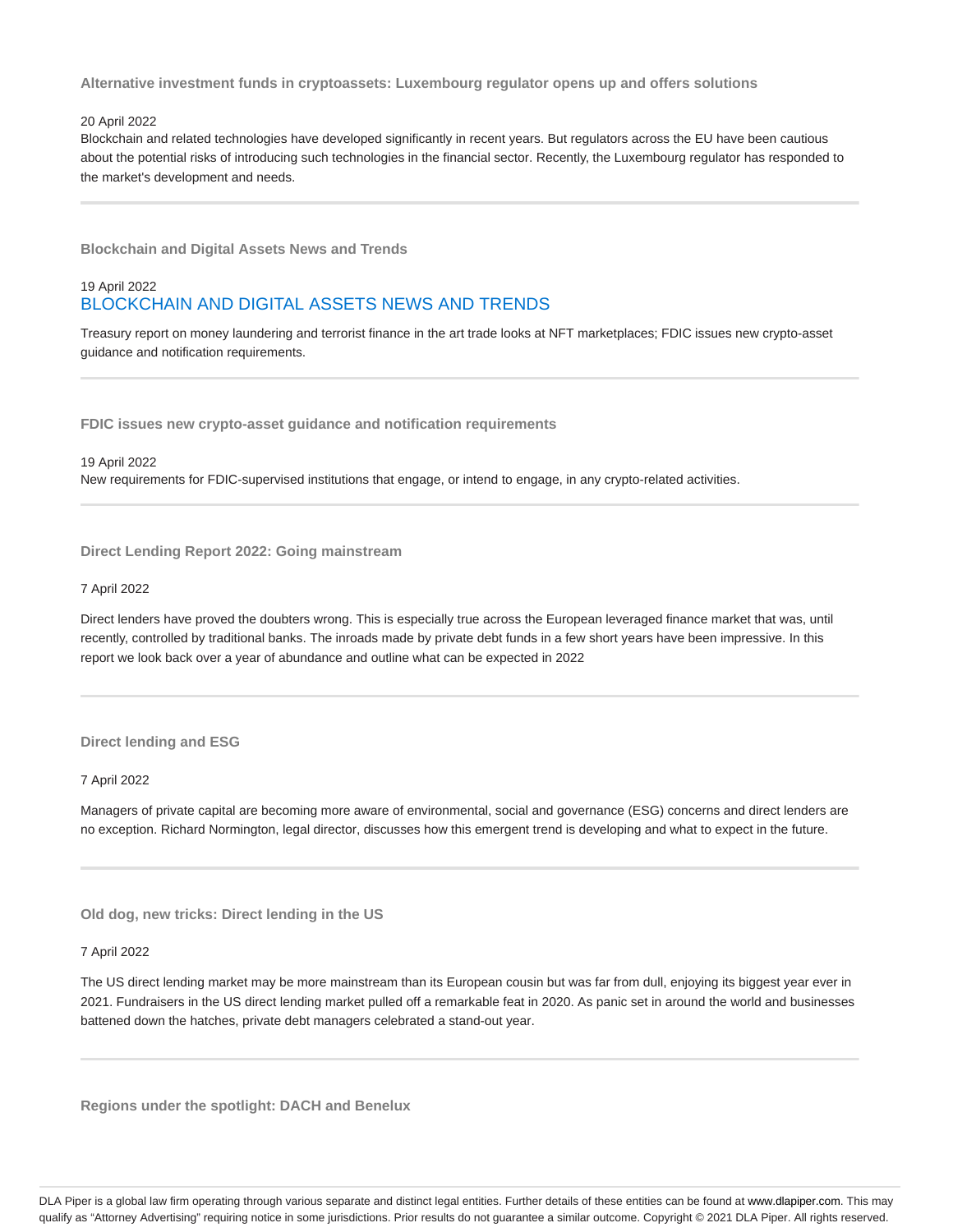#### 7 April 2022

'Taking a step back, if the US is T, then the UK is T minus one. Then you have the Netherlands and Germany at T minus two or three, and Belgium after that, in terms of chronological development," says Max Mayer, a partner in DLA Piper's Amsterdam debt finance practice.

**Taking the stage: Direct lending market in Europe**

#### 7 April 2022

It's safe to say Europe's direct lending has stepped out from the shadow of its older, more established US cousin. And the stage is set for the market to grow bigger and faster. Europe's direct lending market took some time to get going, but last year the region firmly planted its flag in the ground.

**The journey continues: The future of direct lending**

#### 7 April 2022

Europe's direct lending market has come an awful long way over the past decade, and yet has so much more room to grow. Direct lending is becoming mainstream but forecasts show it could become commonplace. Oxford University's Said Business School has estimated that assets under management (AUM) may rise by up to 50% in the medium term if market penetration grows in line with current levels seen in the US, measured by AUM as a percentage of GDP.

**Exchange - International: Financial Services Regulation Newsletter**

# 29 March 2022

DLA Piper's Financial Services International Regulatory team welcomes you to the 47th edition of Exchange – International, our international newsletter designed to keep you informed of regulatory developments in the financial services sector.

**Sustainable Finance Disclosure Regulation:**

#### 29 March 2022

On 24 March 2022, the European Securities and Markets Authority, European Banking Authority and European Insurance and Occupational Pensions Authority (together, the ESAs) published an Updated Joint ESA Supervisory Statement on the application of the Sustainable Finance Disclosure Regulation.

**Episode 7: What are the implications of the new Consumer Duty regulation?**

# 14 March 2022 THE DLA PIPER FINANCIAL SERVICES PODCAST

Tony Katz, Global Co-Chair of our Financial Services sector is joined by Sophie Lessar, Puesan Lam and Gemma Read to discuss the FCA's consultation on new Consumer Duty regulation, the key issues and challenges for firms in implementing the Consumer Duty and what firm's should be doing to prepare themselves.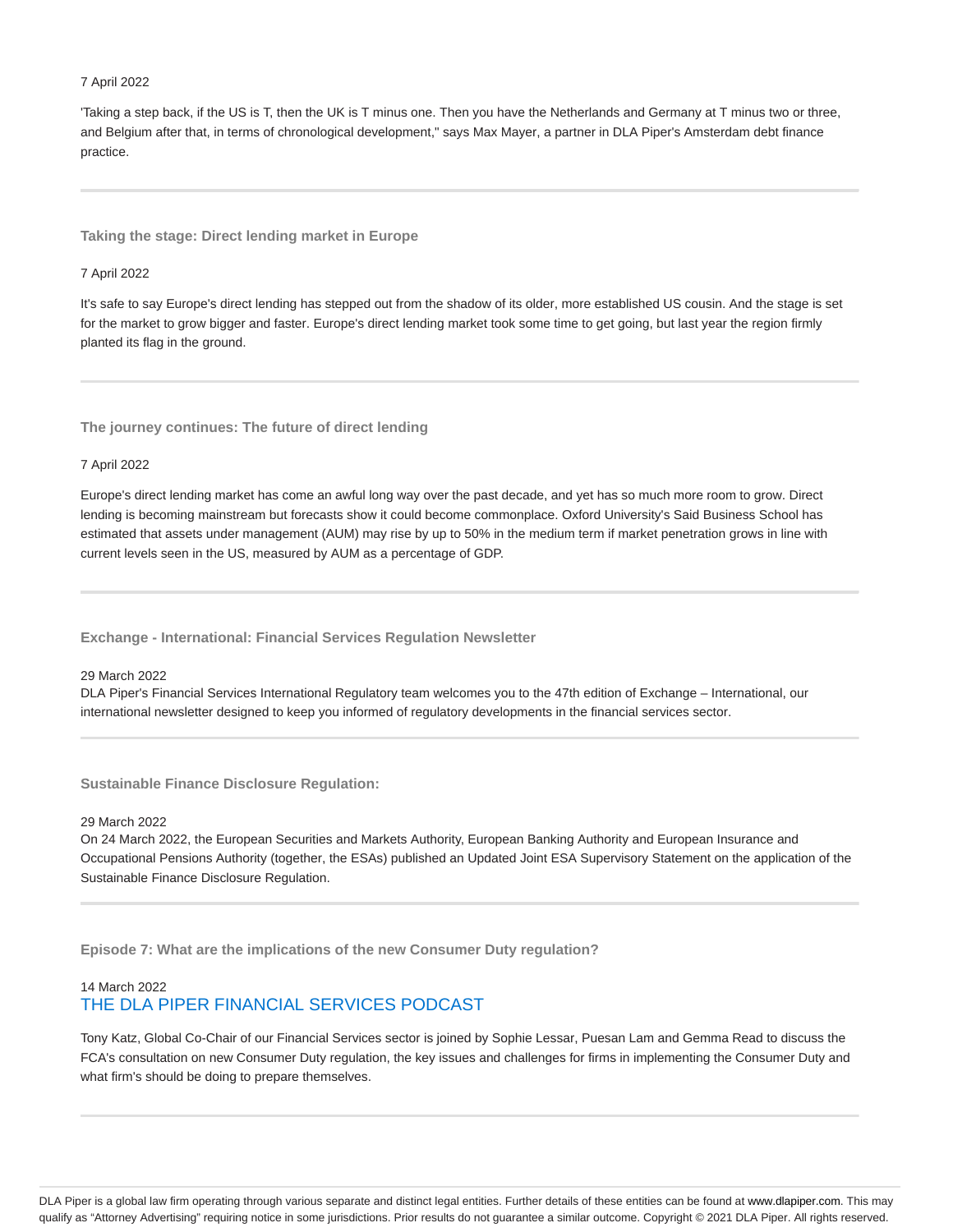**Singapore imposed sanctions on Russia**

11 March 2022 On 5 March 2022 the Ministry of Foreign Affairs of Singapore announced the imposition of sanctions against Russia.

**Ukraine: Sanctions in sport**

# 10 March 2022 GLOBAL SANCTIONS ALERT

As a result of the conflict in Ukraine, the UK, the US, the EU and their allies have imposed additional sanctions on Russian state actors and entities of economic and strategic significance to the Russian state, along with targeted restrictions on certain commercial activities with Russia.

**Canadian sanctions in response to Russian military actions against Ukraine**

# March 7, 2022 GLOBAL SANCTIONS ALERT

The Government of Canada has recently announced a series of new economic sanctions in response to Russia's invasion of and continued military actions against Ukraine.

**New Year: New Terms for the Mid-Market?**

# 7 March 2022

Insight into the recent trends from the European large-cap debt space and their emergence in the UK and European mid-market.

**A new regulatory framework for the provision of certain crypto-asset services in Belgium**

4 March 2022

In February 2022, Belgium introduced a new legal framework regulating the provision of certain services related to virtual assets in Belgium. This initiative runs ahead of the regulatory initiatives at the European level, notably the "MiCa" proposal, and significantly strengthens the supervision on professional services related to virtual assets.

**Currency restrictions imposed as part of the 'counter-sanctions' package**

# 4 March 2022 GLOBAL SANCTIONS ALERT

On 28 February 2022, the President of the Russian Federation signed an Order on Application of Special Economic Measures in Connection with the Unfriendly Actions of the United States of America and Foreign States and International Organisations which have sided with the United States (Order).

**US escalates its sanctions regime against Russia, targeting its financial system**

28 February 2022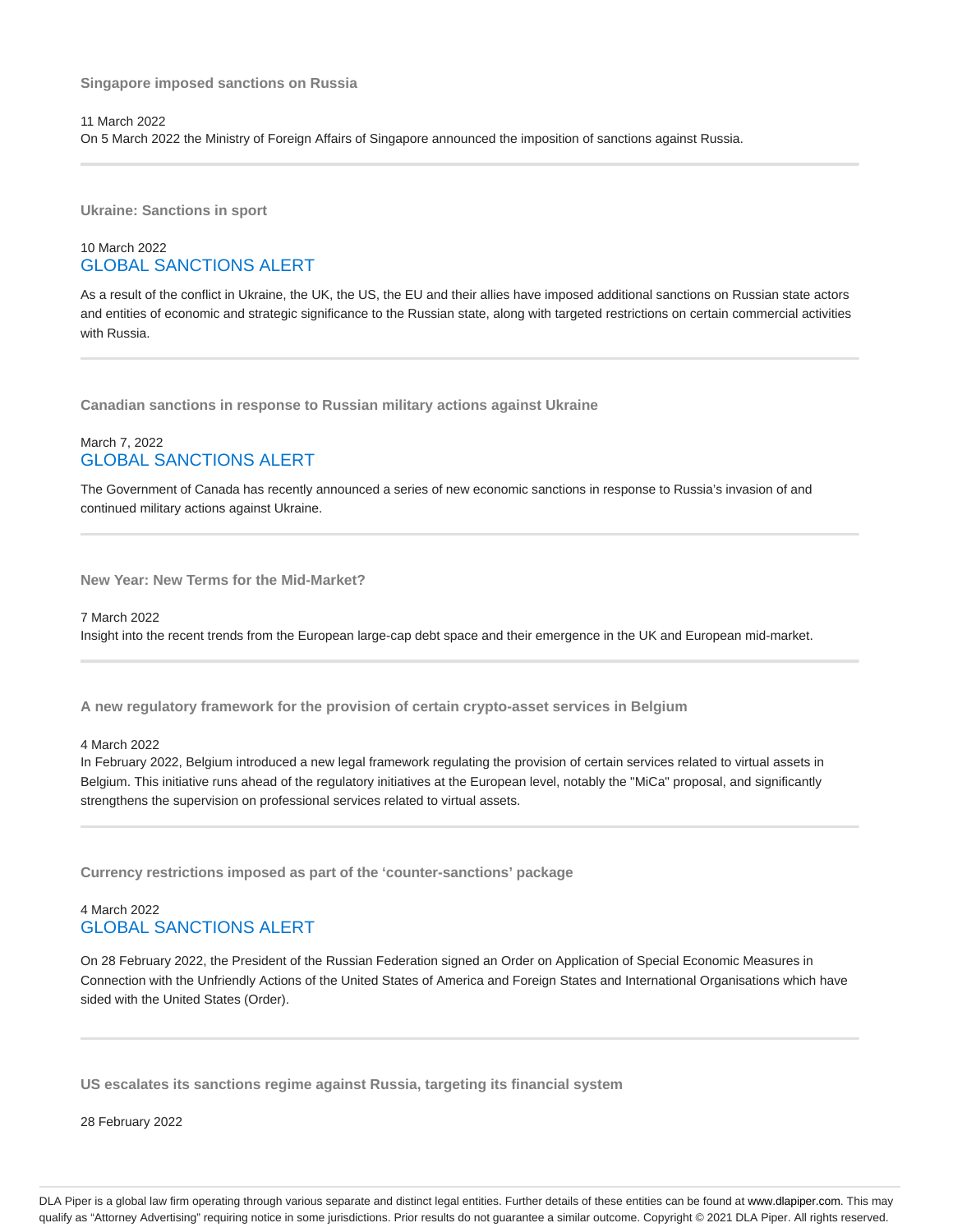# GLOBAL SANCTIONS ALERT

And additional measures are expected to be announced by the US and its allies in the coming days

**Blockchain and Digital Assets News and Trends**

# 18 February 2022 BLOCKCHAIN AND DIGITAL ASSETS NEWS AND TRENDS

Lawsuit tackles tax treatment of staking rewards; SEC settles with crypto lending platform; emergency measures in Canada affect financial services entities.

**Luxembourg financial collateral law – towards reinforced certainty**

16 February 2022

The Luxembourg law of 5 August 2005, as amended, transposing directive 2002/47/EC of 6 June 2002 on financial collateral arrangements (Financial Collateral Law) is a cornerstone of the Luxembourg legal financial framework and one of the reasons for Luxembourg's attractivity as a jurisdiction for cross-border financing transactions.

**FCA strategic review of retail banking business models**

3 February 2022

On 20 January 2022, the Financial Conduct Authority (FCA) published a strategic review of retail banking business models (Strategic Review).

The Strategic Review updated the FCA's previous strategic review that was published in 2018 and explored new developments since 2015.

**Anti-Money Laundering Bulletin**

# 31 January 2022 ANTI-MONEY LAUNDERING BULLETIN

DLA Piper's Financial Services Regulatory team welcomes you to the January 2022 edition of our Anti-Money Laundering (AML) Bulletin. In this issue, we provide updates on AML developments in the UK, the EU and internationally.

# **ESG: New FCA rules on climate-related disclosures**

#### 31 January 2022

The Financial Conduct Authority (FCA) has published its final rules on climate-related disclosures by asset managers, life insurers and FCA-regulated pension providers under Policy Statement 21/24 (PS 21/24). The new obligations already apply in respect of some of the largest firms from 1 January 2022. The requirements are aligned with the widely recognised Taskforce on Climate-related Financial Disclosures (TCFD) recommendations. In this note, we will consider some of the implications of these changes and how market participants can best prepare for their implementation.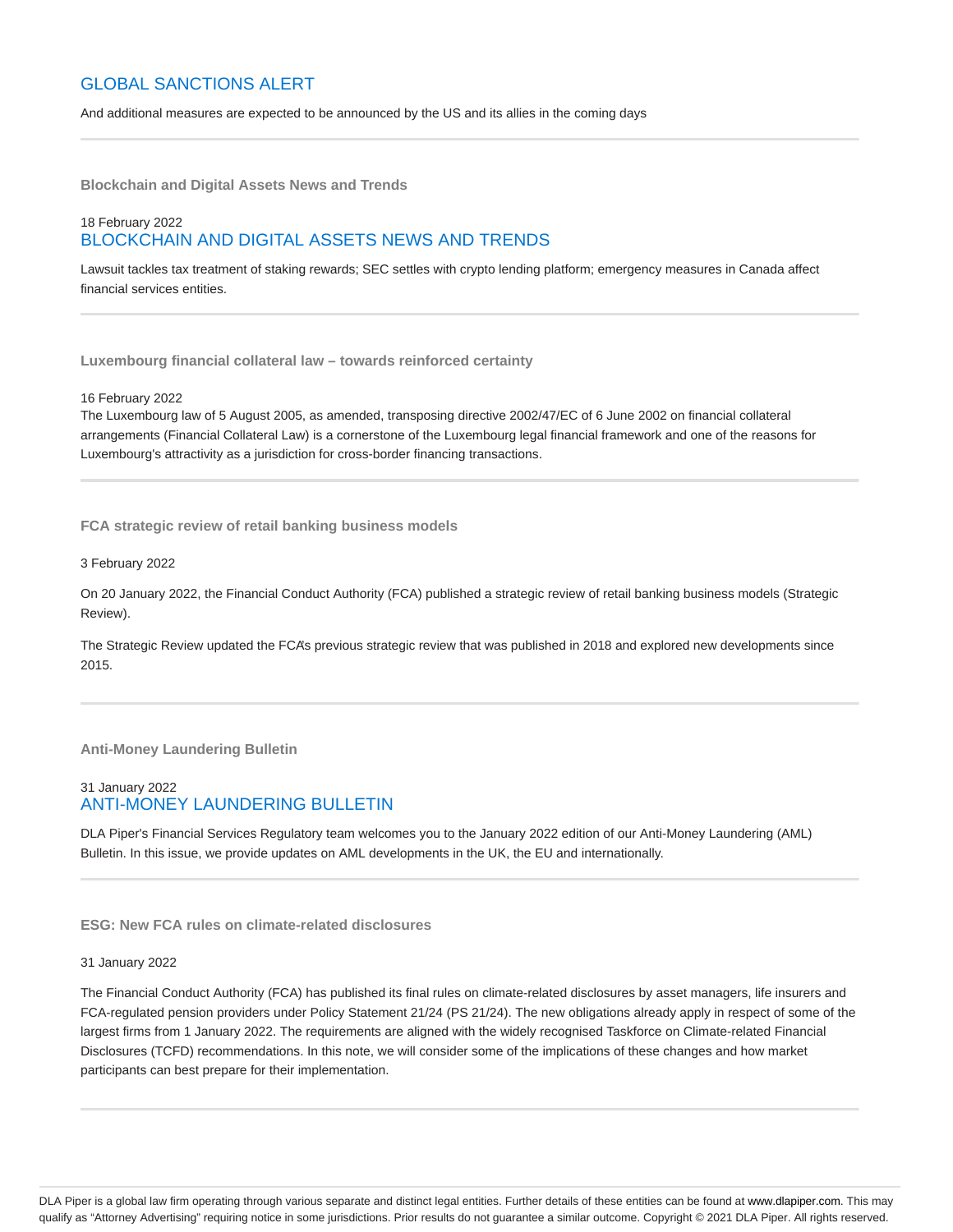**Updated registration conditions for Belgian financial intermediaries**

#### 31 January 2022

Royal Decree of 12 December 2021 on the harmonisation of various royal decrees on intermediation in the financial services and insurance sector (the Royal Decree) introduces various changes to the regulatory conditions applicable to financial and insurance intermediaries.

**EC Proposals for reform of AIFMD, UCITS Directive and the ELTIF regime: Welcome changes or regulatory creep?**

#### 20 January 2022

Following its review of the scope and functioning of the AIFMD, the European Commission has concluded that the AIFMD's standards for ensuring high levels of investor protection are mostly effective, but that amendments are required. The EC published new legislative amendments to AIFMD, the UCITS Directive and the ELTIF Regulation.

**Reverse Solicitation – ESMA's response to request for support in relation to the report on reverse solicitation**

### 12 January 2022

On the 3rd January 2022, the European Securities and Markets Authority (ESMA) published a letter (ESMA Letter) dated 17 December, 2021 to the European Commission (Commission) setting out the results of its survey of national competent authorities (NCAs) in connection with the Commission's forthcoming report on the use of reverse solicitation by asset managers and the impact on passporting activities (Report).

**Blockchain and Digital Assets News and Trends**

# 21 December 2021 BLOCKCHAIN AND DIGITAL ASSETS NEWS AND TRENDS

Breaking legal news on cryptoassets and cryptocurrency, plus: Google sues to disrupt massive botnet

**Changes to FCA Payment Services and E-Money Regulatory Regime**

10 December 2021

On 29 November 2021, Financial Conduct Authority (FCA) published amendments to the Regulatory Technical Standards on Strong Customer Authentication and Secure Communication (SCA-RTS). The FCA also amended the guidance in "Payment Services and Electronic Money – our Approach" (Approach Document, now dated November 2021).

**Episode 6: Management of risk and off-boarding for payments customers**

# 7 December 2021 THE DLA PIPER FINANCIAL SERVICES PODCAST

DLA Piper partner Stewart Plant sits down with Legal Directors Leontia McArdle and Puesan Lam to look into an area of increasing complexity and challenge for providers of payment services: the management of risk and the off-boarding of customers. Risks of particular concern include sanctions obligations, financial crime and AML, along with the risk of reputational damage.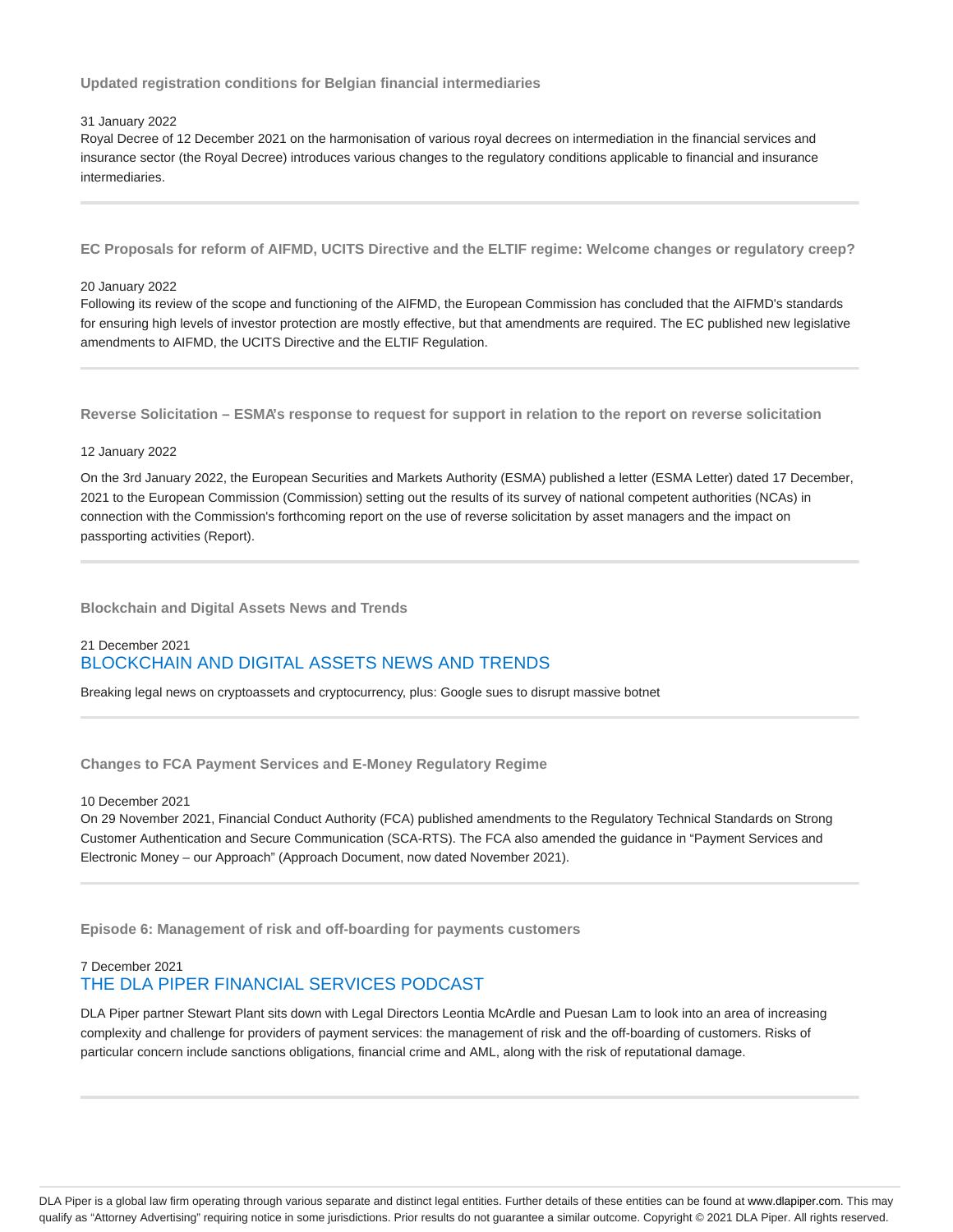# **Lexology Getting The Deal Through**

### 3 December 2021

DLA Piper contributed to the Restructuring & Insolvency Luxembourg chapter for Lexology's Getting The Deal Throught publication. This publication answers key questions and trends on the topic.

**FSB Commonwealth of Independent States**

#### 2 December 2021

On the 25 November 2021, the Financial Stability Board (FSB) Regional Consultative Group (RCG) for the Commonwealth of Independent States (CIS) met to discuss key risks relating to high debt levels and crypto assets.

**ESG - FCA climate-related financial disclosure regime: Key takeaways for market participants**

#### 30 November 2021

The UK Government has committed to a net-zero economy by 2050. At the same time, heightened investor demand for sustainable investments means that Environmental, Social and Governance (ESG) issues are at the top of the UK regulators' agenda at the moment. Against this backdrop, the Financial Conduct Authority (FCA) has published new draft rules regarding climate-related financial disclosures for asset managers, life insurers and FCA-regulated pension providers. The relevant requirements are expected to come into force from 1 January 2022 for some of the larger firms. Market participants active in the ESG space should be working to put in place processes to comply with both the existing and upcoming regulatory requirements.

Read more

**EU to tighten conditions of access to single market for third-country banks**

#### 29 November 2021

The new Banking Package to enhance the EU banking regulatory framework and to strengthen banks' resilience to potential future economic shocks, introduces additional requirements in terms of sustainability risks (ESG risks) for credit institutions and provides stronger enforcement tools for supervisors overseeing EU credit institutions.

**Exchange - International: Financial Services Regulation Newsletter**

#### 22 November 2021

Welcome to the latest edition of Exchange - International, our global newsletter designed to keep you informed of the latest regulatory developments in the financial services sector. This issue includes updates from the UK, the EU, as well as contributions from Ireland, Germany and the US, plus international developments.

**Driving change: The decarbonisation of European transport**

# 17 November 2021

Transport is the bedrock of modern economies. It is also a major source of carbon dioxide emissions. The purpose of this study is to examine decarbonisation strategies in three key transportation subsectors: aviation, rail and shipping.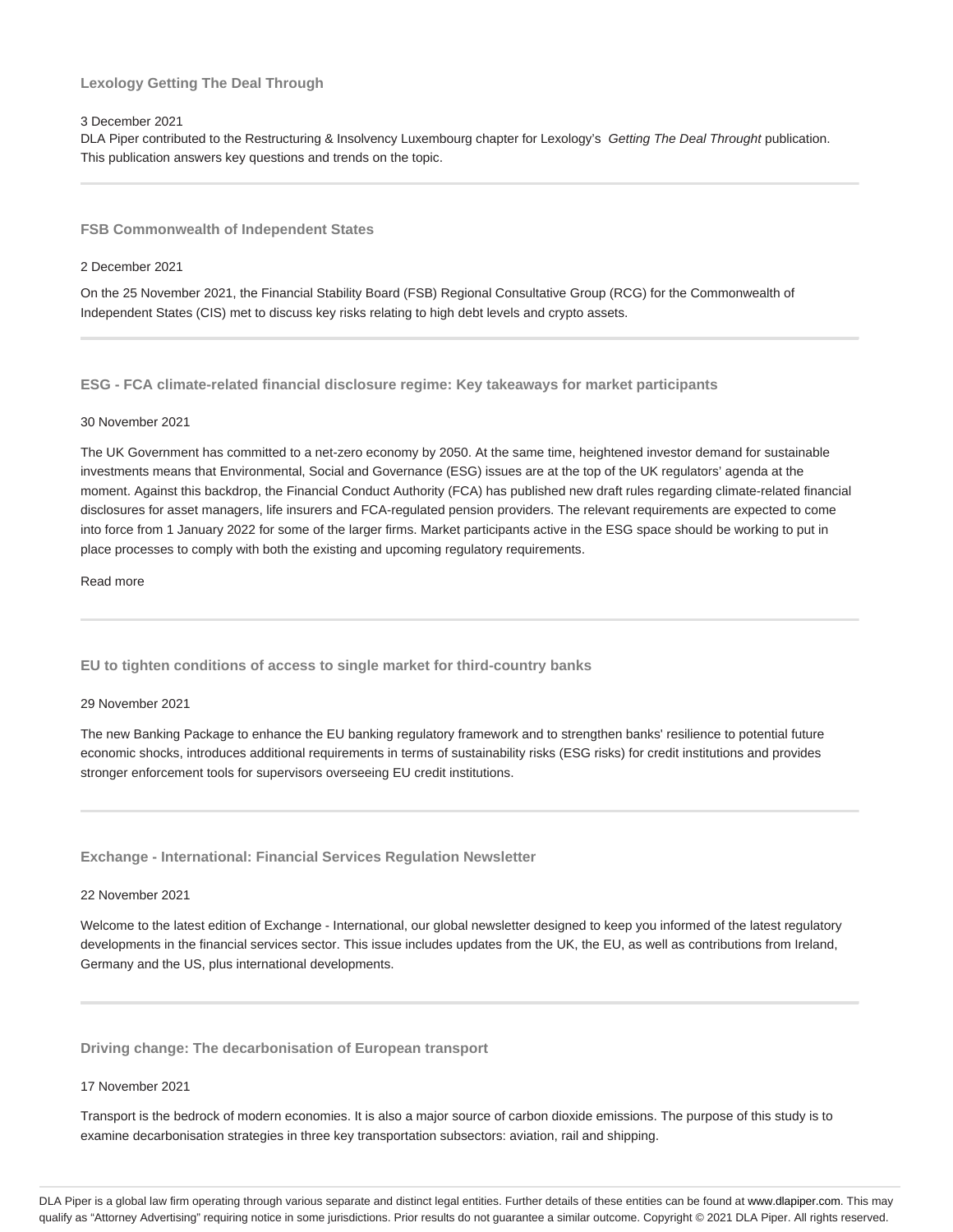**Regulation of 'Buy-Now Pay-Later' products - HM Treasury Consultation**

17 November 2021

HM Treasury has published its much-anticipated consultation on the Regulation of "Buy-Now Pay-Later" products (Consultation). This action was launched in response to the concerns and recommendations raised in the Woolard Review, which (amongst other topics) considered potential consumer detriment in relation to the unregulated Buy-Now-Pay-Later products (BNPL), which are currently exempt from regulation.

**Central Bank of Ireland sets out supervisory expectations of regulated firms regarding climate change**

#### 8 November 2021

As corporates, investors and the general public watch closely for positive developments at the 26th UN Climate Change Conference of the Parties (COP26), the Central Bank of Ireland (Central Bank) took the opportunity on the 3rd November, 2021 to issue a letter to Chairs and CEOs of Regulated Financial Services Providers (RFSPs)[1] (the Letter) in Ireland to highlight the statutory obligations and supervisory expectations relating to climate and broader environmental, sustainability and governance (ESG) issues.

**DLA Piper's global CLO team sponsors the new edition of Creditflux's Guide to CLOs**

#### 3 November 2021

We are delighted to announce that DLA Piper has sponsored the 2nd edition of Creditflux's 'Guide to CLOs', a fully updated and accessible, comprehensive resource on the market for collateralized loan obligations.

**Contactless Payments Limit to be raised to GBP100**

#### 2 November 2021

The FCA have begun the national roll-out of the new GBP100 spending limit contactless card payments across the UK.

**Finance and Markets Global Insight - Issue 21, 2021**

# 2 November 2021 FINANCE AND MARKETS GLOBAL INSIGHT

Our latest edition of FMGI picks out some of the issues the industry has been grappling with over the past few months, including the adoption of technology as a key aspect of modern life and the need to find ways to address climate change within our modern business and financial system.

**GBP10 billion raised in inaugural UK Green Gilt issuance**

2 November 2021

On 23 September 2021, the UK government's GBP10 billion inaugural green gilt was listed on the Sustainable Bond Market of the London Stock Exchange.

**How asset tokenisation can be used to advance climate initiatives**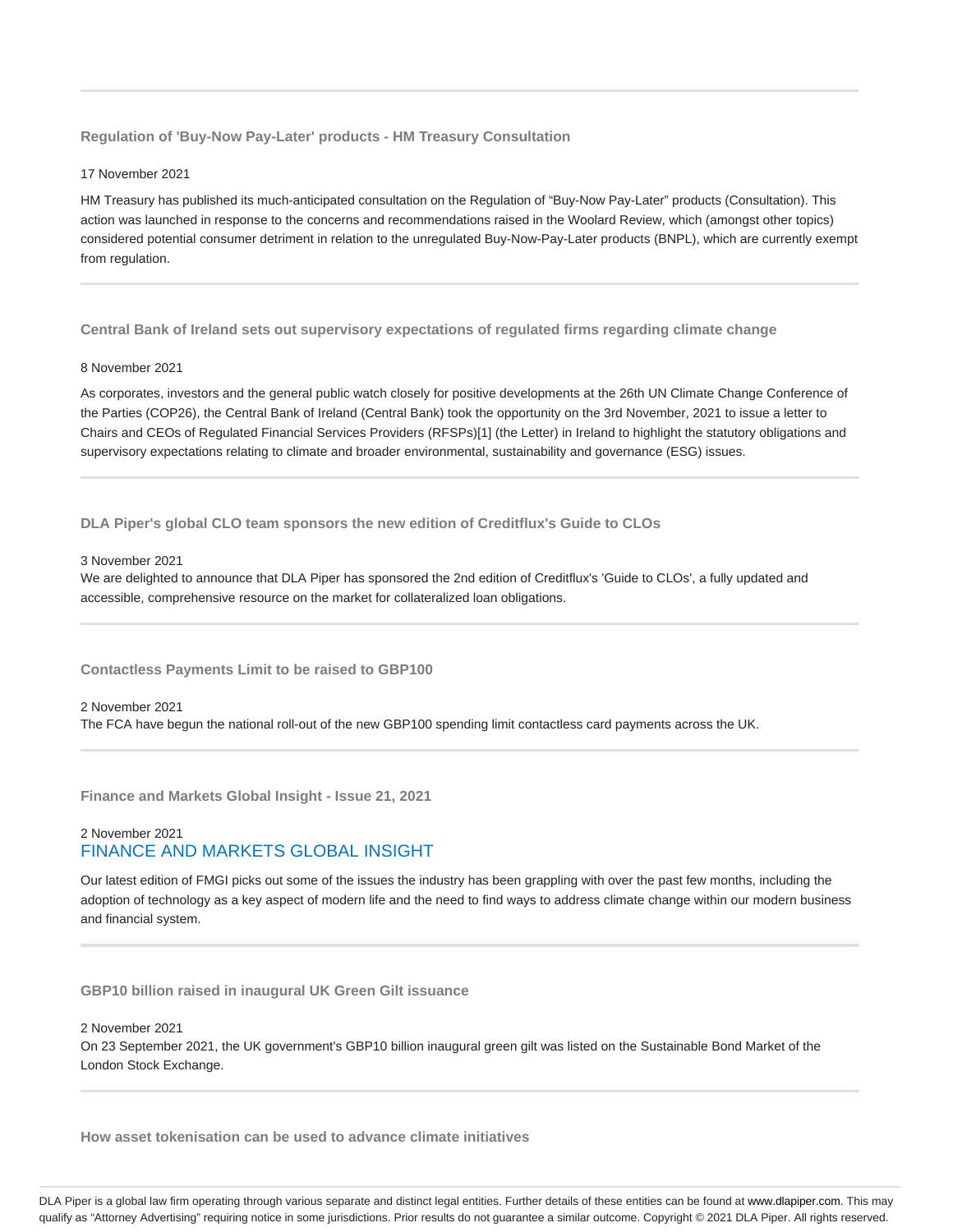**Speech by the FCA Chair on the risks of online cryptoasset promotions**

2 November 2021

On 6 September 2021 Charles Randell, the Chair of the Financial Conduct Authority (FCA) and Payment Systems Regulator, gave a speech to the Cambridge International Symposium on Economic Crime about the risks of token regulation.

**Trading in turbo securities**

2 November 2021

In July 2021 the Italian Authority for the Financial Markets disregarded the ESMA assessment opinion encouraging national authorities to take actions around the sale of turbo securities to retail clients.

**The Consumer Protection (Regulation of Retail Credit and Credit Servicing Firms) Bill 2021**

29 October 2021

With the increasing prevalence of digital lending and online shopping, it has become ever more common for online retailers to offer 'Buy Now, Pay Later' as a payment option during checkout on their websites.

**Blockchain and Digital Assets News and Trends**

# 18 October 2021 BLOCKCHAIN AND DIGITAL ASSETS NEWS AND TRENDS

Non-fungible tokens: What are the legal risks?

**Issue 1: Enforcement of a share pledge vs shareholders' preemption right under Russian law**

7 October 2021 SURVIVAL GUIDELINES FOR TRANSACTION PRACTITIONERS

**Anti-Money Laundering Bulletin**

30 September 2021 ANTI-MONEY LAUNDERING BULLETIN

DLA Piper's Financial Services Regulatory team welcomes you to the September 2021 edition of our Anti-Money Laundering (AML) Bulletin. In this issue, we provide updates on AML developments in the UK, the EU and internationally.

**Blockchain and Digital Assets News and Trends**

17 September 2021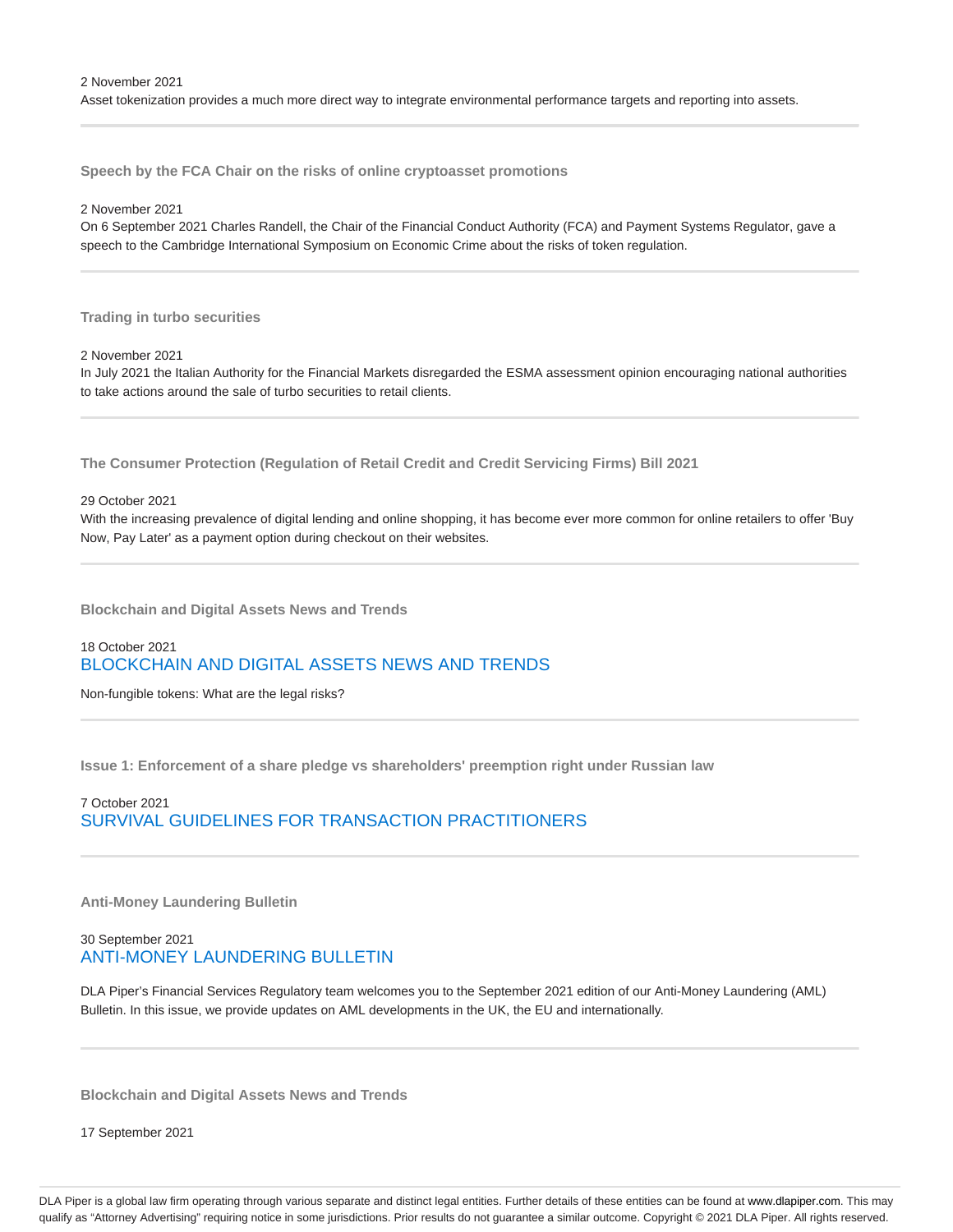# BLOCKCHAIN AND DIGITAL ASSETS NEWS AND TRENDS

Proposed infrastructure bill would subject cryptocurrencies to wash sale and constructive sale rules.

**Proposed infrastructure bill would subject cryptocurrencies to wash sale and constructive sale rules**

#### 17 September 2021

The move comes as part of the Ways and Means Committee's attempt to raise revenue to finance infrastructure spending.

**Recent updates to the Central Bank of Ireland UCITS and AIFMD Q&A**

16 September 2021

On 10 September 2021, the Central Bank issued the 33rd edition of the Central Bank UCITS Q&A, and the 41st Edition of the AIFMD Q&A (Revised Q&A).

**Non-Fungible Tokens - Q&A**

07 Sep 2021 A useful guide to Non-Fungible Tokens (NFTs) which includes details on how NFTs are created, regulated and sold.

**Speech by the FCA Chair on the Risks of Online Cryptoasset Promotions**

### 8 September 2021

On 6 September 2021 the Chair of the Financial Conduct Authority (FCA) and Payment Systems Regulator, Charles Randell, gave a speech to the Cambridge International Symposium on Economic Crime about the risks of token regulation.

**Episode 4: The Future of Banking in Ireland**

# 7 September 2021 THE DLA PIPER FINANCIAL SERVICES PODCAST

What is the future role of banks in our economy? Although this is by no means a uniquely Irish question, the planned withdrawal of Ulster Bank and KBC from the Irish market has drawn international attention to this topic.

**Climate reporting: Dispute risks rise up the agenda**

## 23 August 2021

Our financial services (FS) institutional clients have been leading the way with alignment of climate reporting to the internationally recognised Task Force on Climate-related Finance Disclosures (TCFD) standards, reorganising their governance structures to ensure strong oversight on climate risk and adapting their businesses accordingly.

**Germany Introduces New Investment Fund Category of Development Promotion Funds**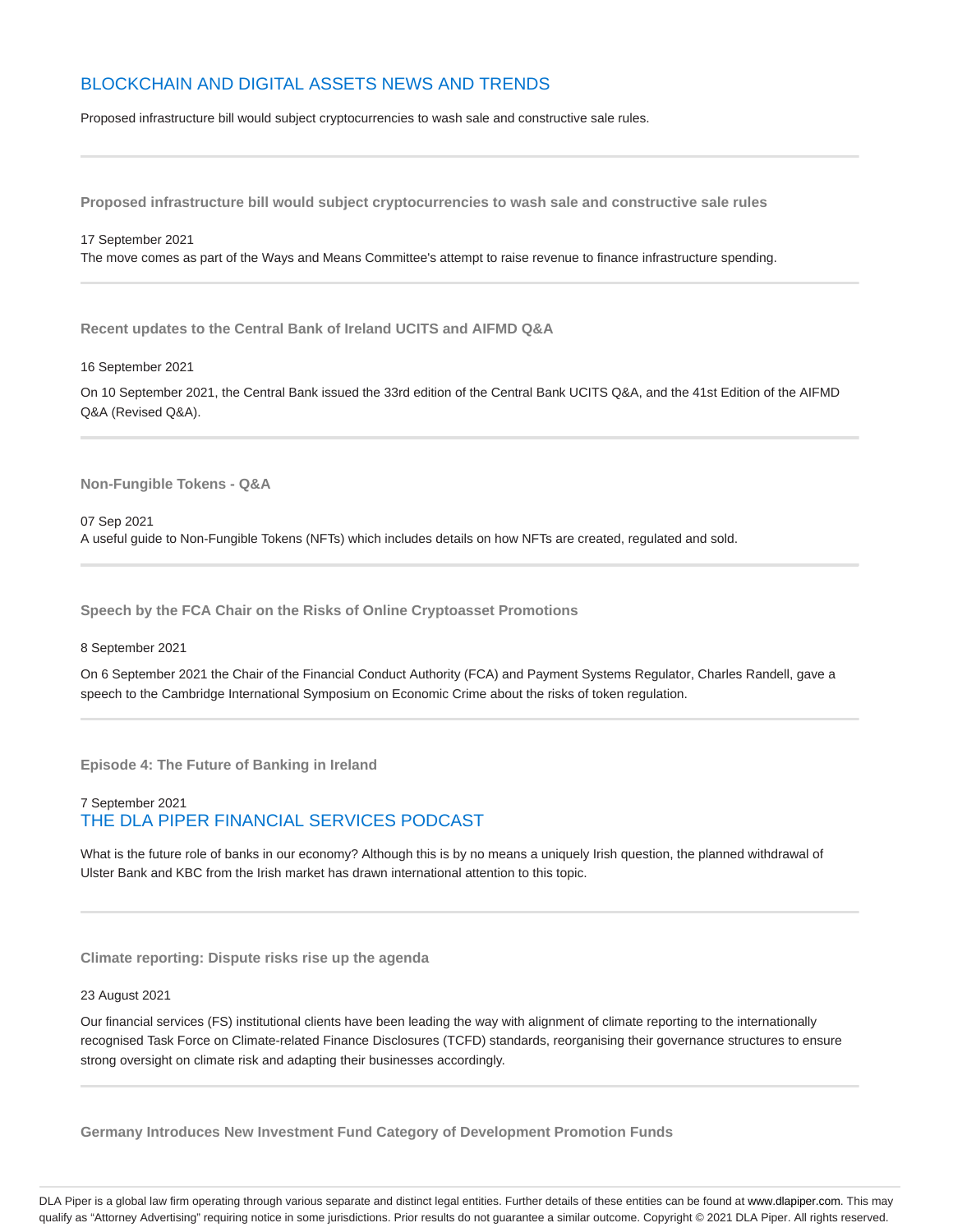#### 10 August 2021

In order to strengthen Germany as a fund location the German legislator has enacted the Fund Location Act (Fondsstandortgesetz -FoStoG) which, for the most part, came into force on 2 August 2021.

**EBA launches public consultation on draft regulatory technical standards (RTS) to identify shadow banking entities for the purposes of reporting large exposures**

## 9 August 2021

On 26 July 2021, the European Banking Authority (EBA) launched a public consultation on regulatory technical standards (RTS) to set out several criteria to identify shadow banking entities for the purposes of reporting large exposures[1]. The consultation runs until 26 October 2021.

# Read more

**Cross-border distribution of investment funds - Irish developments**

#### 6 August 2021

The key objectives of the European and Irish legislation is to facilitate EU cross-border distribution of undertakings for collective investment in transferable securities (UCITS) and alternative investment funds (AIFs) and to harmonise the regulatory framework governing the distribution of such investment funds.

### **Social Responsibility Risk**

#### 23 July 2021

Social responsibility has now become one of the most important considerations for companies across the globe. Companies are under increased pressure to develop sustainable and responsible business models in light of heightened sensitivity and awareness by both clients and consumers of environmental, social and governance (ESG) issues. The same also applies to project finance stakeholders.

**ECB and Eurosystem launch the digital euro project**

### 22 July 2021

On 14 July, the European Central Bank (ECB) announced that the Governing Council of the ECB has decided to launch the investigation phase of a digital euro project. The President of the Eurogroup expressed his full support for the project.

# Read more

**FCA continues crack down on retail banks' AML failings**

#### 20 July 2021

Amidst a flurry of recent activity in the AML space, the FCA published a "Dear CEO" letter regarding failings they continue to identify in retail banks' AML frameworks.

**IRS concludes Section 1031 tax-deferred "like-kind" exchange treatment is not available for cryptocurrency**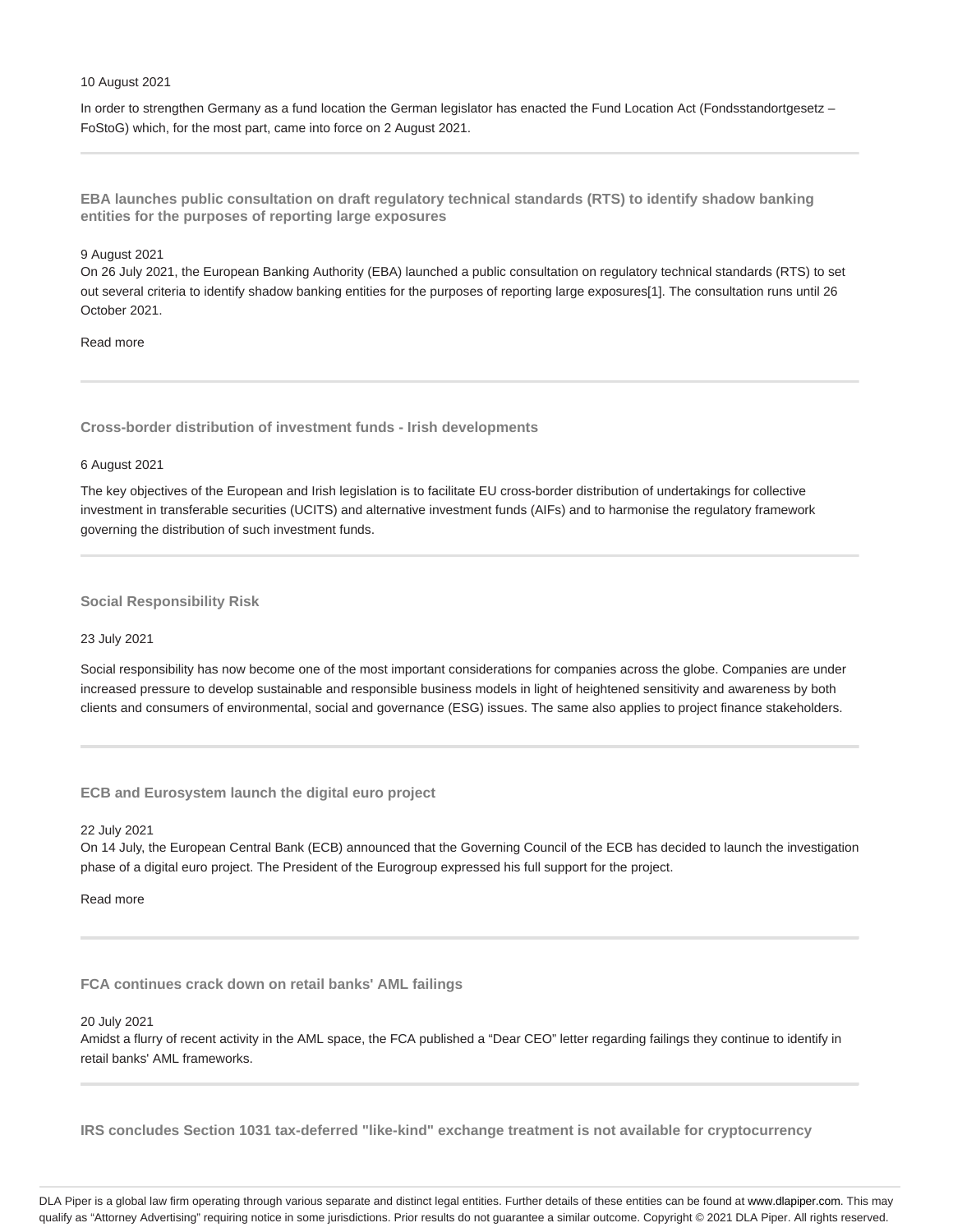**trades**

19 July 2021

It seems reasonable to assume that the IRS will apply its analysis to most cryptocurrencies.

**FCA to strengthen financial promotions rules for high-risk investments**

#### 15 July 2021

The FCA's is considering what changes it should make to its financial promotion rules to help retail investors make more effective decisions. This article outlines the proposal timeline, and how it could have a significant impact on the business models for certain firms.

**360° Rund ums Recht Podcast: Wie die Digitalisierung die Kapitalmärkte revolutioniert**

# 12. Juli 2021 DLA PIPER DEUTSCHLAND PODCAST 360° RUND UMS RECHT

In der neuesten Folge dreht sich alles um die Digitalisierung, die auch vor den Finanzplätzen keinen Halt macht. Digitale Assets wie NFTs und die Tokenisierung von Assets eröffnen neue Anlageklassen und damit auch eine größere Diversifizierung für Anleger.

**ECB to take over supervision of systemic investment firms**

#### 8 July 2021

On 25 June 2021, the European Central Bank (ECB) communicated that it will take over supervision of systemic investment firms under the new EU legislation, which applies as of 26 June 2021.

**UK Regulators set out expectations for Diversity & Inclusion in the Financial Sector**

#### 8 July 2021

On 7 July 2021, three UK regulators (the Financial Conduct Authority (FCA), Prudential Regulation Authority (PRA) and the Bank of England) published Discussion Paper 21/2: Diversity and inclusion in the financial sector – working together to drive change (DP 21/2).

**Exchange - International: Financial Services Regulation Newsletter**

1 July 2021

Welcome to the latest edition of Exchange - International, our global newsletter designed to keep you informed of the latest regulatory developments in the financial services sector. This issue includes updates from the EU, UK, China, the US and other International developments.

**German financial regulator BaFin issues principles on big data and artificial intelligence**

#### 22 June 2021

The German Federal Financial Supervisory Authority has issued a guidance paper on supervisory principles for the use of big data and artificial intelligence (BDAI) in decision-making processes by financial institutions.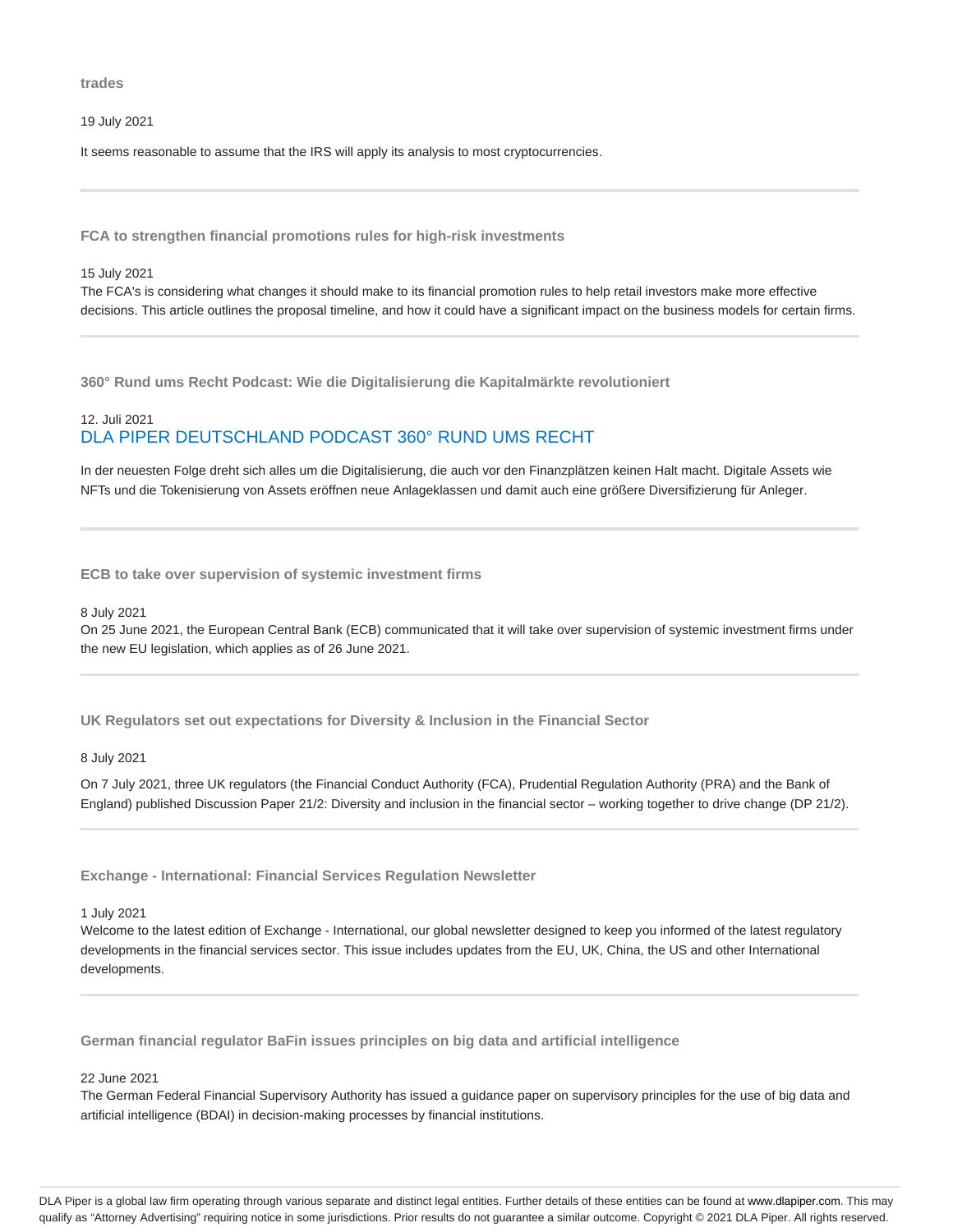# **SESG: Building back better through diversity**

# 22 June 2021 TECHLAW PODCAST

Podcast 38 of our TechLaw podcast series sees Gary Stewart, Founder & CEO at FounderTribes, a platform connecting and empowering entrepreneurs, join Luca Gori, partner and Corporate M&A lawyer at DLA Piper, to discuss the role of diversity in global corporate venture capital investing. They discuss how to use strategic alliances, not just to help restart economies or build back to 'normal', but to use this opportunity to "build back better" than before. Join Gary Stewart at our fifth European Technology Summit on the 5th October 2021.

DLA Piper TechLaw Podcast Series · SESG: Building back better through diversity

**Recent changes on the interest rate, debt repayments and how these would affect your financing in Thailand**

#### 18 June 2021

On 10 April 2021, the Thai Government enacted The Emergency decree amending the Civil and Commercial Code B.E. 2564 (2021) (Emergency Decree) to amend the Thai Civil and Commercial Code (CCC) (as amended, the Amended CCC). Recently, the Bank of Thailand (BOT) issued its notification no. SorKorSor. 9/2563 Re: Default interest calculation and application of debt repayment dated 9 October 2020 (New BOT's notification). This new set of law has changed a Thai legal landscape on the interest calculation and the debt repayment.

**FinTech: Cashless societies and post-pandemic growth**

# 10 June 2021 TECHLAW PODCAST

In podcast 37 of our TechLaw podcast series, Tom Hambrett, Group General Counsel & Company Secretary at FinTech banking app, Revolut, joins Bryony Widdup, partner at DLA Piper, in preparation for our European Technology Summit, taking place on the 5th October 2021. Together they discuss how Revolut and the wider FinTech, payment services and eCommerce industries will play an instrumental role in enabling growth post-pandemic while also mitigating against amplifying risk. Join Tom Hambrett at our fifth European Technology Summit on the 5th October 2021.

DLA Piper TechLaw Podcast Series · FinTech: Cashless societies and post-pandemic growth (Bryony Widdup And Tom Hambrett)

# **Financial Stability Board consults on Targets for Cross-Border Payments**

#### 10 June 2021

On 31 May 2021, the Financial Stability Board (FSB) published a consultative document on Targets for Addressing the Four Challenges of Cross-Border Payments (Consultation).

**ESG finance: Global warming has become a hot topic**

#### 7 June 2021

Corporates and lenders are increasingly considering the possibility of "green" or "sustainability-linked" bonds, loans and derivatives, in the face of scrutiny from activist investors and lenders and allegations of greenwashing.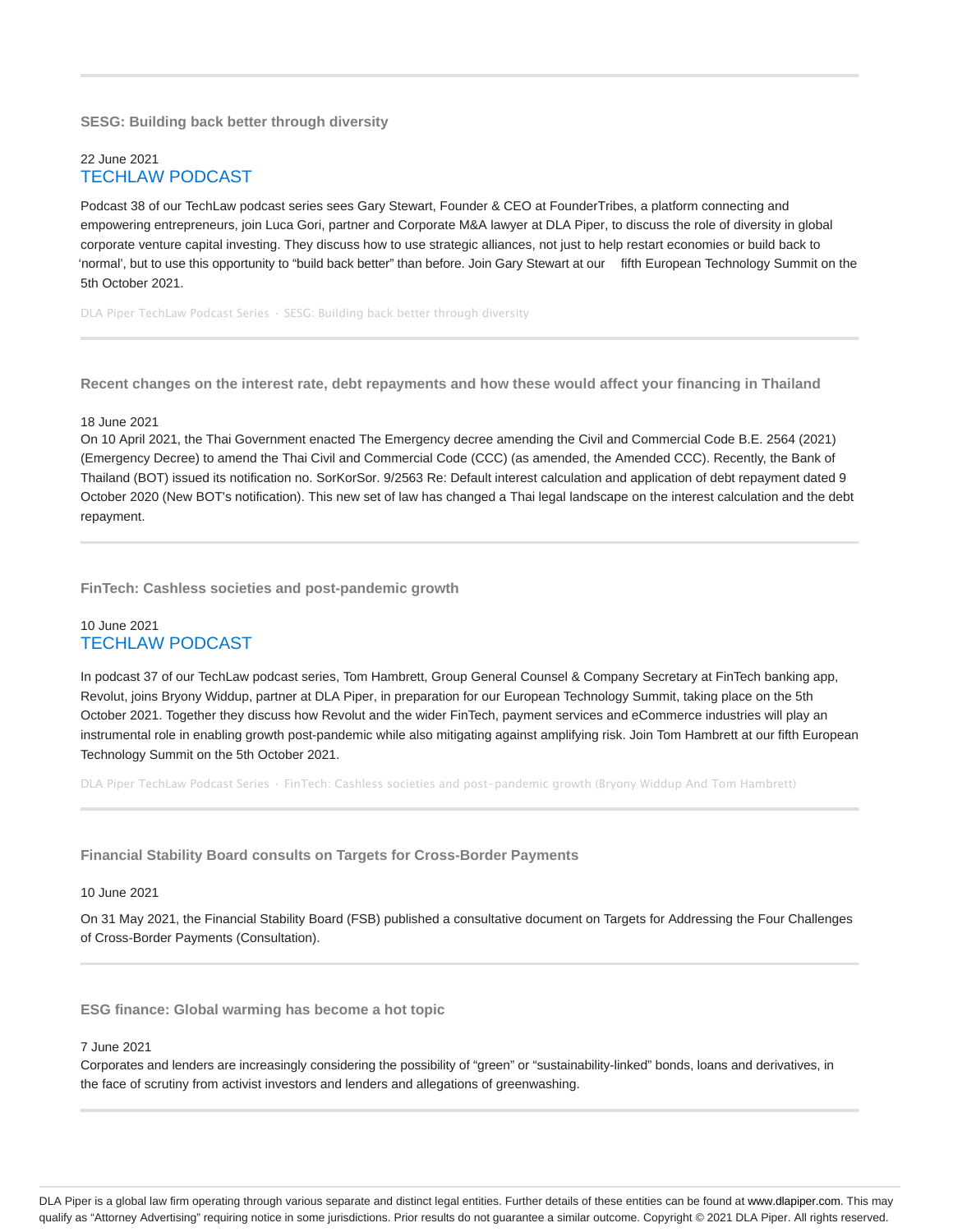**Finance and Markets Global Insight - Issue 20, 2021**

# 7 June 2021 FINANCE AND MARKETS GLOBAL INSIGHT

Our latest edition of FMGI which picks out some of the issues the industry has been grappling with over the past few months, including the realities of the UK-EU trade agreement and the increased focus on sustainable economic activity.

**How green are your hedges?**

#### 7 June 2021

What ESG-related derivatives are available in the market? Why they are helpful in a sustainable finance context? And how can your ESG-related goals be more efficiently achieved via ESG derivative products?

**New form of Italian securitisation transaction structure**

#### 7 June 2021

The Italian securitisation law has recently been amended to extend its scope to transactions involving the granting of loans to a special purpose vehicle to finance the purchase of receivables. With this amendment comes the possibility to implement new transaction structures, and offering greater flexibility to investors.

**The Securitisation Regulation opens its doors to NPEs and synthetic securitisation**

### 7 June 2021

A review of the recently published amendments put in place to manage the risks of an increasing number of non-performing exposures following the COVID-19 crisis.

**The statutory replacement of a benchmark**

#### 7 June 2021

In February 2021, the EU Benchmarks Regulation – which regulates indices used to price financial instruments and contracts or to measure the performance of an investment fund – has been amended to ensure that a statutory replacement benchmark can be put in place by the time a systemically important benchmark is no longer in use. The new provisions involve some considerations regarding fallback clauses and actions to be carried out by market participants and, in particular, by issuers.

**UK-EU Trade Agreement: What's next for financial services?**

# 7 June 2021

On 24 December 2020, after intensive down-to-the-wire negotiations, the European Commission and the UK government reached an agreement on the terms of future trade and cooperation between the EU and UK.

**Luxembourg law of 20 May 2021 enters into force amending Luxembourg laws in the financial sector**

### 2 June 2021

On 21 May 2021, the Law of 20 May 2021 (Law) was published on Mémorial A amending, among others, the law of 5 April 1993 on the financial sector, as amended (LFS).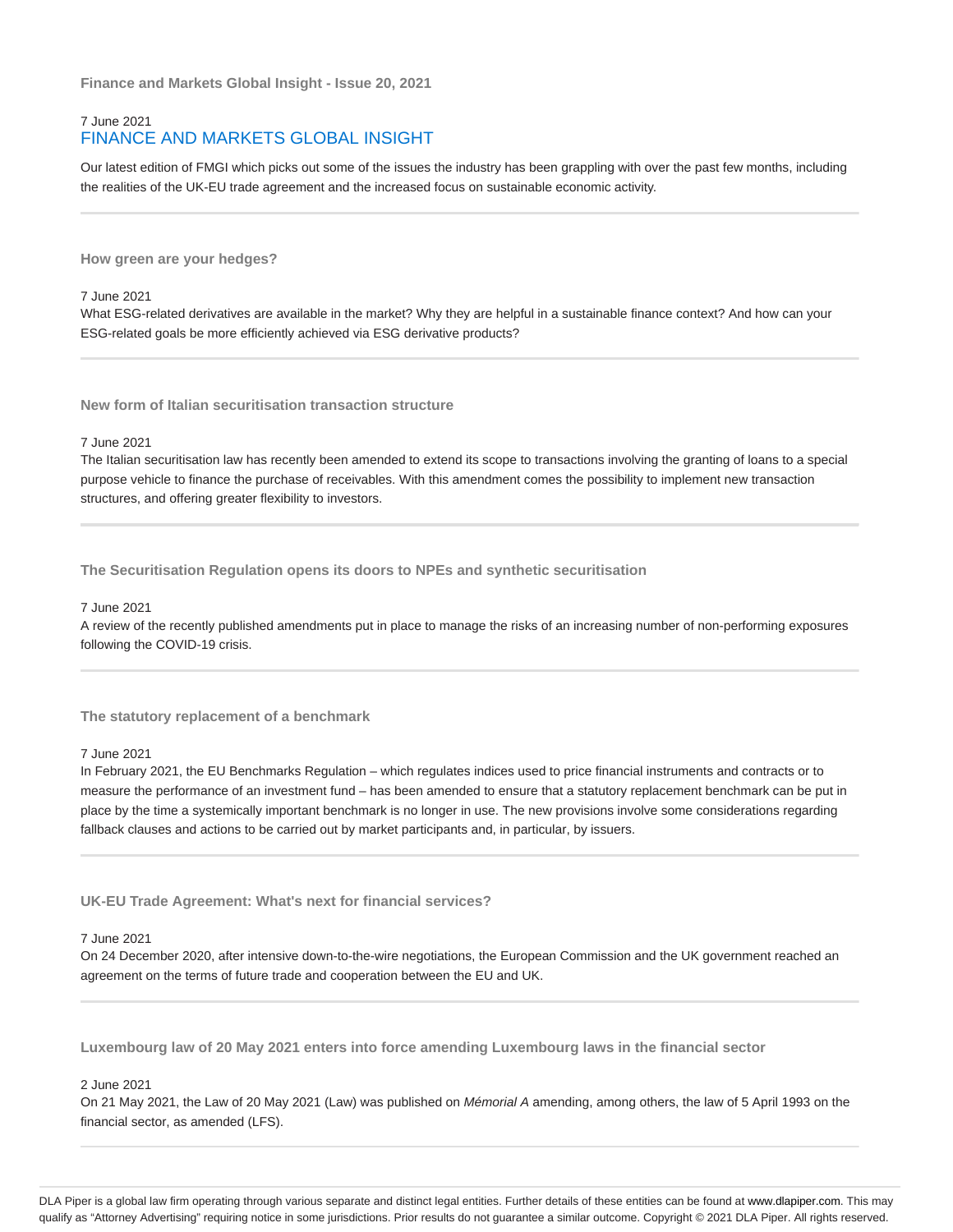**Bill 7825 amending the Luxembourg Securitisation Law of 22 March 2004**

#### 28 May 2021

For so many years, Luxembourg has attracted securitisation transactions due to its favourable framework deriving from the law dated 22 March 2004 on securitisation, as amended (Securitisation Law).

**Deadline extension for Strong Customer Authentication**

#### 27 May 2021

On 20 May 2021, the Financial Conduct Authority (FCA) further delayed the deadline for Payment Service Providers (PSPs) to implement Strong Customer Authentication (SCA) for e-commerce platforms by six months. The new deadline is 14 March 2022.

**First FCA consultation on reforming capital markets post-Brexit**

#### 7 May 2021

On 28 April 2021, the FCA published Consultation Paper 21/9 (CP 21/9), which sets out proposals to amend conduct and organisational requirements under MiFID II (as implemented in the UK) in relation to SME and FICC research inducement rules and best execution reports.

**SEC Commissioner Peirce issues revised token safe harbor proposal**

#### 23 April 2021

The proposed rule provides two paths to an exit that would allow the company to keep operating without registration of the tokens.

**Episode 16: New data classifications and data localisation for financial institutions in China**

# 21 April 2021 NAVIGATING CHINA: THE DIGITAL JOURNEY

Important new guidelines outlining how personal and other types of financial information should be handled by financial institutions throughout the data lifecycle have just come into force in China, including a new data localisation obligation.

# **Clarity on financial assistance rules**

### 6 April 2021

The Luxembourg legislator brings useful clarity on the non-application of criminal liabilities for the managers of SARLs in a financial assistance scenario

**Update to tax treatment of cryptoassets to incorporate staking**

6 April 2021

On 30 March 2021, Her Majesty's Revenue & Customs (HMRC) updated its Cryptoassets Manual to take into account staking in proof-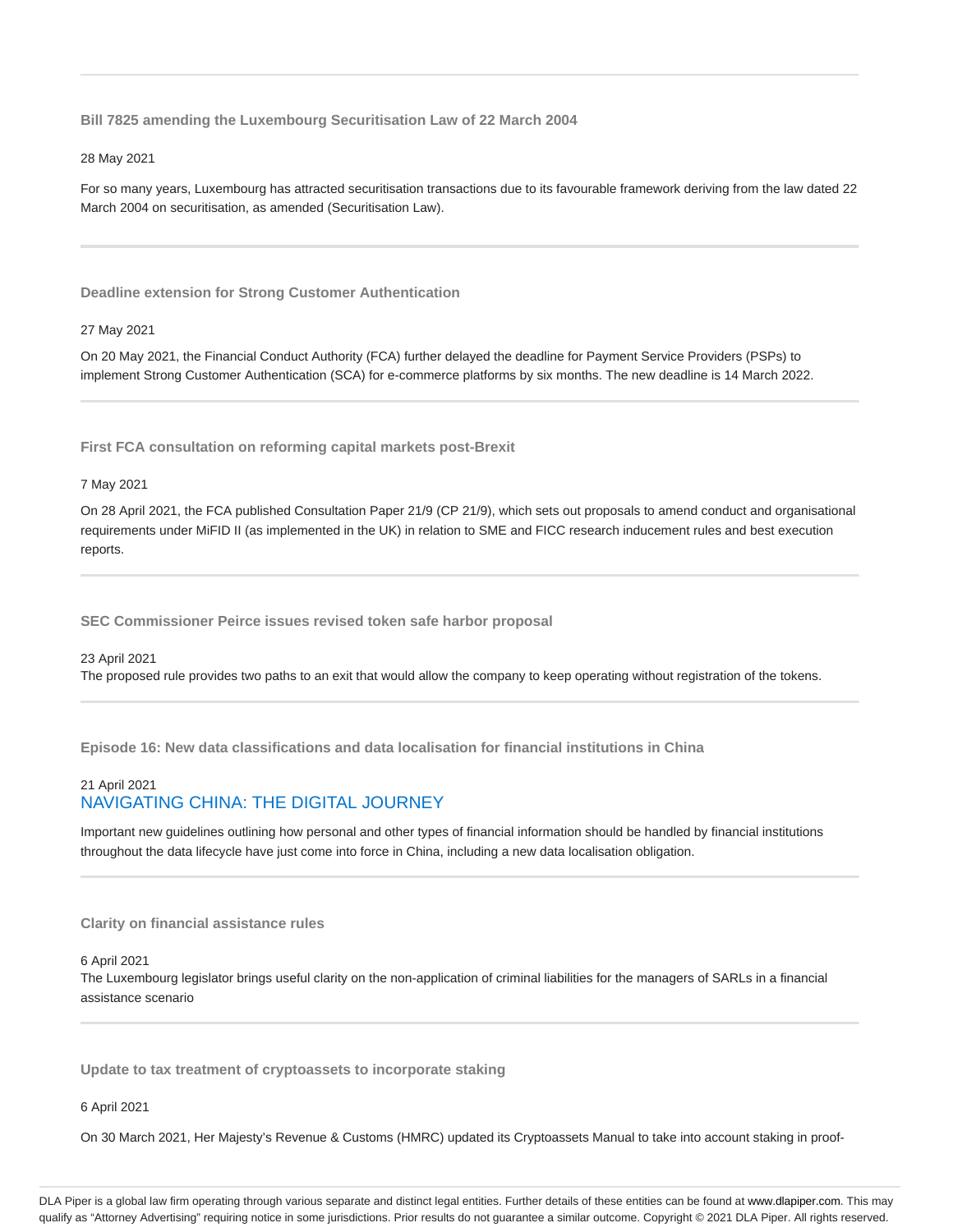of-stake networks.

HMRC confirmed that such passively earned cryptoassets will likely be subject to Capital Gains Tax or Corporation Tax on chargeable gains when the cryptoassets are subsequently sold. This position is largely the same as the established tax treatment of cryptoasset mining activities.

**360° Rund ums Recht Podcast: Bitcoin, Blockchain, Digitaler Euro – Wie digital und dezentral ist unsere Zukunft?**

# 31. März 2021 DLA PIPER DEUTSCHLAND PODCAST 360° RUND UMS RECHT

Der Hype um den Bitcoin scheint kein Ende zu nehmen. Auch das Thema "Blockchain" wurde in den letzten Monaten hierdurch einmal mehr in den Fokus der Öffentlichkeit gerückt. Doch welche Auswirkungen haben die aktuellen Entwicklungen auf unsere Zukunft und auf die Zukunft des Finanzsektors?

**BRRD II transposition impacts French legal framework on resolvability**

#### 31 March 2021

Under Directive 2014/59/EU of 15 May 2014 establishing a framework for the recovery and resolution of credit institutions and investment firms, as amended (BRRD II), as implemented into French law, the French banking authority (Autorité de contrôle prudentiel et de resolution, the ACPR) should take into account, for the purpose of establishing resolution plans, several items when assessing whether an entity may be wound up or be subject to one or more of the resolution measures.

**Extension of the scope of French regulations on AML internal controls**

### 31 March 2021

The French administrative order (arrêté) of 3 November 2014 (2014 Order) establishing a framework on internal control for financial institutions subject to the supervision of the French banking authority (Autorité de contrôle prudentiel et de résolution, ACPR) was recently amended by the French order (arrêté) of 6 January 2021 on the system and internal controls to fight money laundering and terrorist financing (AML Internal Controls Order).

#### Read more

**Modification of French financial markets regulatory framework: Use of a single electronic reporting format by issuers and language of the market operating rules**

#### 31 March 2020

The General Regulation of the French financial markets authority (Autorité des marchés financiers, the AMF and the AMF General Regulation) was recently amended to implement into French law the requirements laid down in Directive 2004/109/EC of 15 December 2004 on the harmonization of transparency requirements in relation to information about issuers whose securities are admitted to trading on a regulated market, as amended (Transparency Directive), and such modifications have been endorsed by the administrative order (arrêté) of 29 December 2020 (Order).

**Transposition of CRD V relating to credit institutions' authorization and prudential supervision**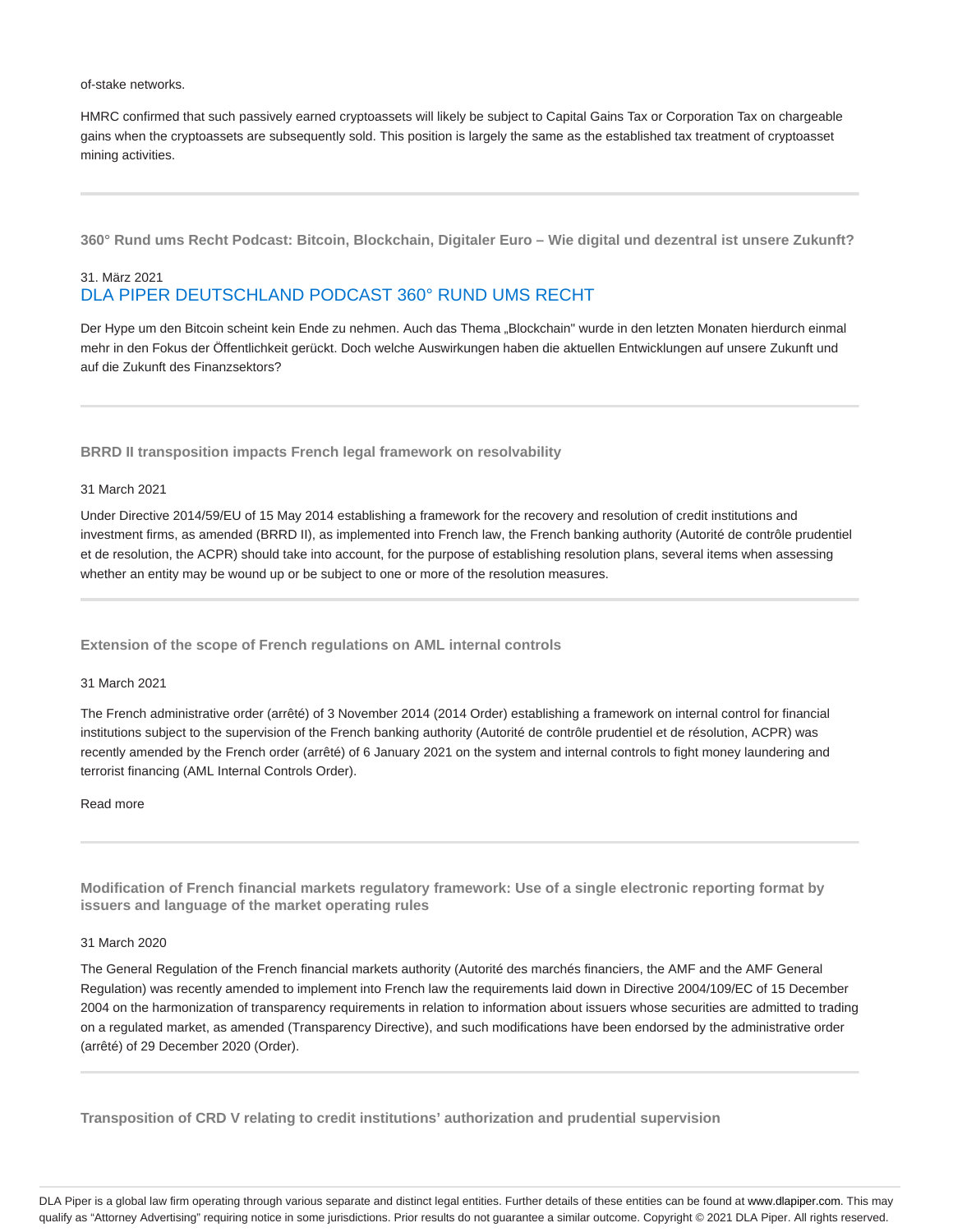#### 31 March 2021

France continues the transposition of Directive (EU) 2019/878 (the Capital Requirements Directive, CRD V) into its legal system, and adopted in this respect two administrative orders (arrêtés) on 25 February 2021, relating to (i) the authorization, changes in status and withdrawal of authorization of credit institutions (and French finance companies, payment institutions and electronic money institutions the Authorization Order) and to (ii) prudential supervision on a consolidated basis (the Prudential Supervision Order). Said orders were published in the French official journal dated 6 March 2021.

#### **UK retail banking: Building resilience post-pandemic**

#### 31 March 2021

In its recently published strategy for the retail banking portfolio, the Financial Conduct Authority (FCA) recognises that the banking industry responded well to the immediate challenges created by COVID-19. Nonetheless, economic conditions are expected to remain difficult over the next two years with the key risks of harm being dominated by the economic and social impact of the pandemic. The FCA identifies four priority areas for retail banks: (1) fair treatment of borrowers, especially those in financial difficulties; (2) good governance and oversight of customer outcomes during business change; (3) operational resilience; and (4) minimising fraud and other financial crime. This blog focuses on the key risks associated with operational resilience and reduction of financial crime; and the steps banks can take to ensure regulatory compliance whilst enhancing returns.

**Why Diversity and Inclusion are Regulatory Issues**

### 31 March 2021

On 17 March 2021, the CEO of the Financial Conduct Authority (FCA), Nikhil Rathi, gave a speech at the launch of the HM Treasury Women in Finance Charter Annual Review.

The CEO noted that the FCA and the Prudential Regulation Authority are developing a joint approach to Diversity & Inclusion (D&I) for all financial services firms.

Mr Rathi set out some of the broad areas in which the FCA is focusing on D&I in its approach to regulation in the UK.

### **Collaboration and corporate venturing in the financial services industry**

#### 29 March 2021

In the past ten years, the financial services industry has experienced significant change. Customer behaviours have developed significantly. In this report, we look at the changing nature of the Financial Services sector and how collaboration (including through M&A) is increasing between established financial institutions and FinTechs.

**Episode 3: Collaboration and corporate venturing in the financial services industry**

# 24 March 2021 THE DLA PIPER FINANCIAL SERVICES PODCAST

In this episode, partners Anthony Day, Chris Arnold and Michaël Heene discuss the transformation of the traditional model of retail banks and how the pandemic has expedited this change. The evolution of the banking and fintech ecosystems through investment, collaboration and other partnerships, is also examined.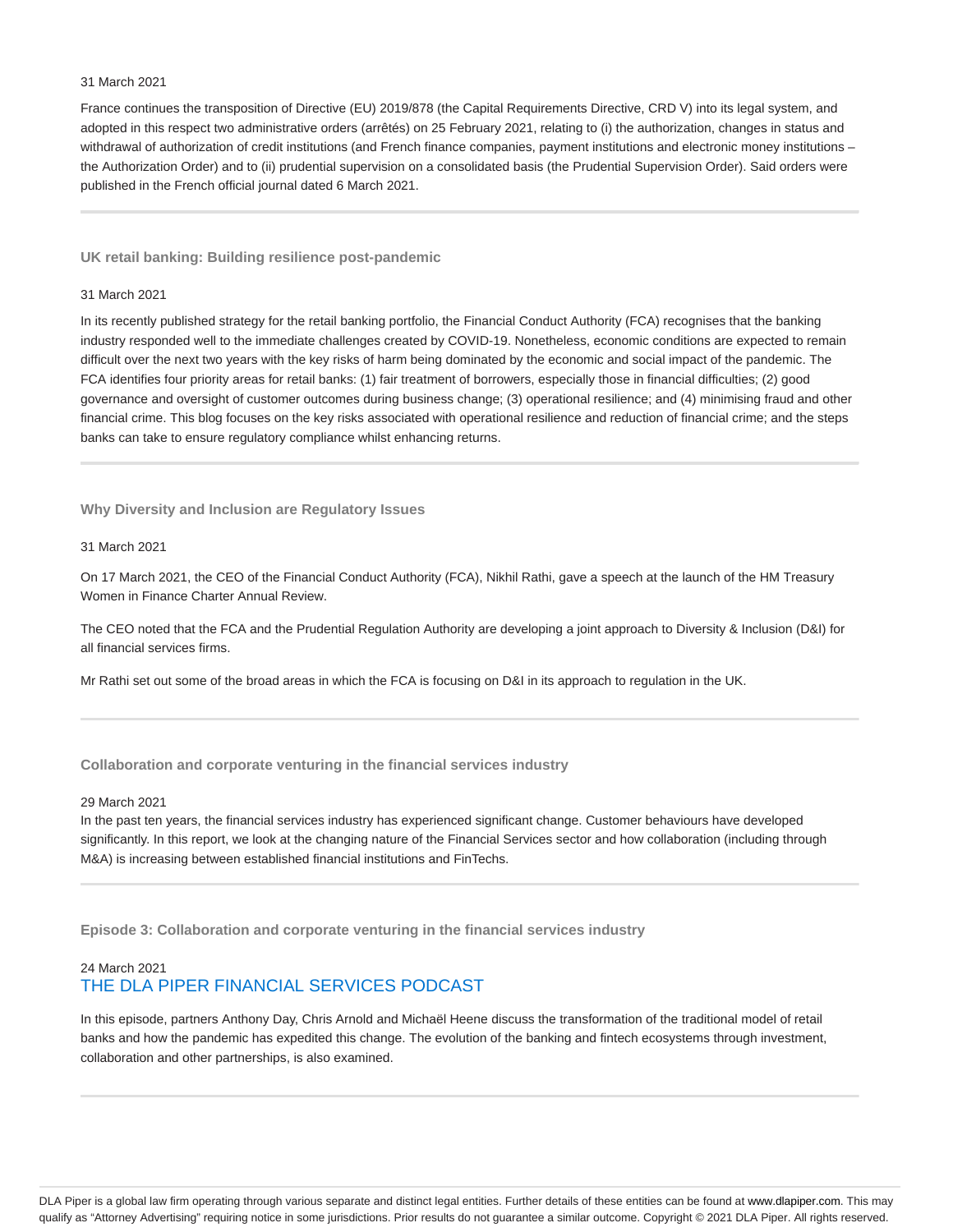**Wyoming takes a step ahead to clarify the legal status of decentralized autonomous organizations**

#### 22 March 2021

If the bill becomes official law, Wyoming will be the first US state to clarify the legal status of a DAO.

**Artificial Intelligence in the Luxembourg Financial Sector**

#### 16 March 2021

Artificial intelligence (AI) based technologies are nowadays used in the financial sector as part of the financial services provision in Luxembourg. These advantageous solutions are acknowledged and supported by the EU's work towards a suitable legal and ethical framework.

**Deferral of final implementation phases of the margin requirements for non-centrally cleared derivatives**

#### 9 March 2021

As mentioned in our previous FinBrief post accessible here, the Basel Committee on Banking Supervision (BCBS) and the International Organization of Securities Commissions (IOSCO) announced in Spring 2020 that they agreed, in response to the COVID-19 pandemic, to extend the deadline for completing the final implementation phases of the margin requirements for non-centrally cleared derivatives. Accordingly, the three European supervisory authorities (ESAs) published a draft amendment to the European delegated regulation on risk-mitigation techniques (Margin Regulation) in order to implement such deferral.

**Episode 2: What next for the European NPL market? – Part 2**

# 8 March 2021 THE DLA PIPER FINANCIAL SERVICES PODCAST

In this episode, the discussion on the non-performing loan (NPL) market continues with views on developments in Greece, Italy and Spain. Even without the impact of COVID-19, these southern European markets continue to experience significant NPL activity.

**The new professional payment guarantee – Luxembourg reinforces its legal toolkit (ahead of Brexit)**

#### 5 March 2021

Introduced by a law dated 10 July 2020 (PPG Law), the professional payment guarantee (PPG) is the result of an accelerated legislative process made possible by the alignment of both professional and public demands for a new type of guarantee in a context marked by the COVID-19 pandemic and the looming Brexit.

**Contactless Payments Limit to be raised to GBP100**

### 4 March 2021

On 3 March 2021, the Financial Conduct Authority (FCA) published Policy Statement 21/2 on amendments to the single and cumulative transaction limits for contactless payments (PS 21/2). Coinciding with the budget, PS 21/3 announced that the single transaction limit for contactless card payments will be increasing from GBP45 to GBP100 and the cumulative transaction limit before reauthentication is increasing from GBP130 to GBP300. The changes apply from 3 March 2021.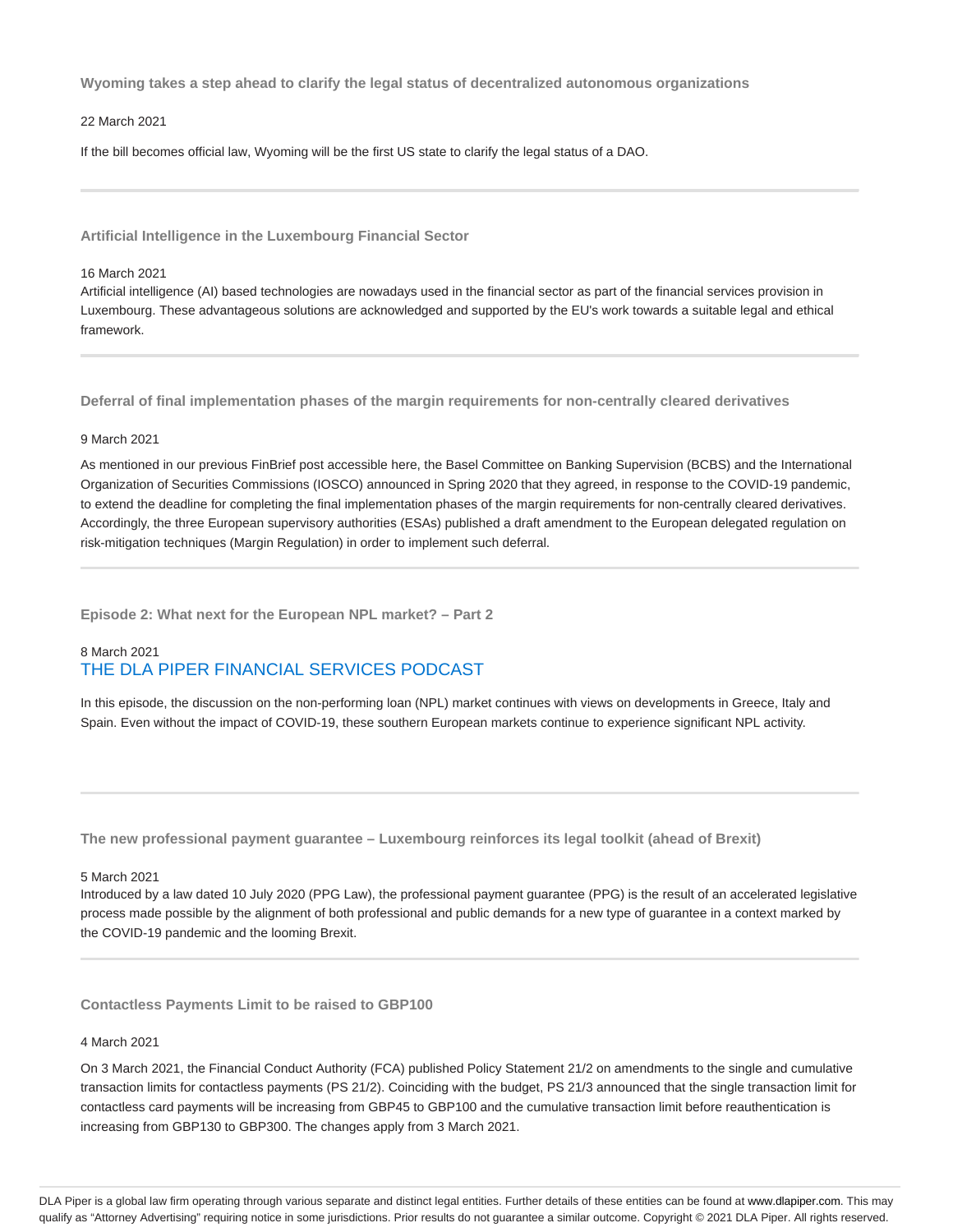**FCA Proposals to regulate the Funeral Plans Sector**

#### 3 March 2021

On 2 March 2021, the FCA published a consultation paper explaining their proposals for the regulation of the pre-paid funeral plans sector (the Consultation). The Consultation had been commissioned after the Treasury's Call for Evidence in June 2018 found "significant customer harm" in the market including the mis-selling of products, poor disclosure and high upfront costs.

**PRA consults on implementation of Basel III standards in the UK**

#### 3 March 2021

On 12 February 2021, the Prudential Regulation Authority (PRA) published Consultation Paper (CP5/21) on the implementation of the Basel III standards into UK law (CP). This is the first major PRA publication after the end of the Brexit transitional period. The draft rules are generally closely aligned (but not identical) to the corresponding requirements under the EU's CRR II.

# **2021 – Ein Schlüsseljahr für die Elektromobilität?**

#### 26. Februar 2021

Die Entwicklung der Elektromobilität hat 2020 deutlich an Fahrt gewonnen. Die Zulassungszahlen von Elektrofahrzeugen sind auch dank der Anhebung der staatlichen Förderung und insbesondere der Einführung der Innovationsprämie für Neufahrzeuge deutlich gestiegen.

**Climate change disclosures – under SEC scrutiny**

25 February 2021 This new directive does not come as a surprise.

**ESMA warns of risks to retail investors of social media driven share trading**

18 February 2021

On 17 February 2021, the European Securities and Markets Authority (ESMA) published a statement to highlight to retail investors the risks connected to trading decisions exclusively based on the exchange of views, informal recommendations and sharing of trading intentions through social networks and unregulated online platforms.

**Episode 1: What next for the European NPL market? – Part 1**

# 17 February 2021 THE DLA PIPER FINANCIAL SERVICES PODCAST

In this episode, the team discusses the non-performing loan (NPL) market with views from France, Germany, Ireland and the UK.

**FCA payments and e-money consultation on changes to SCA-RTS and approach document**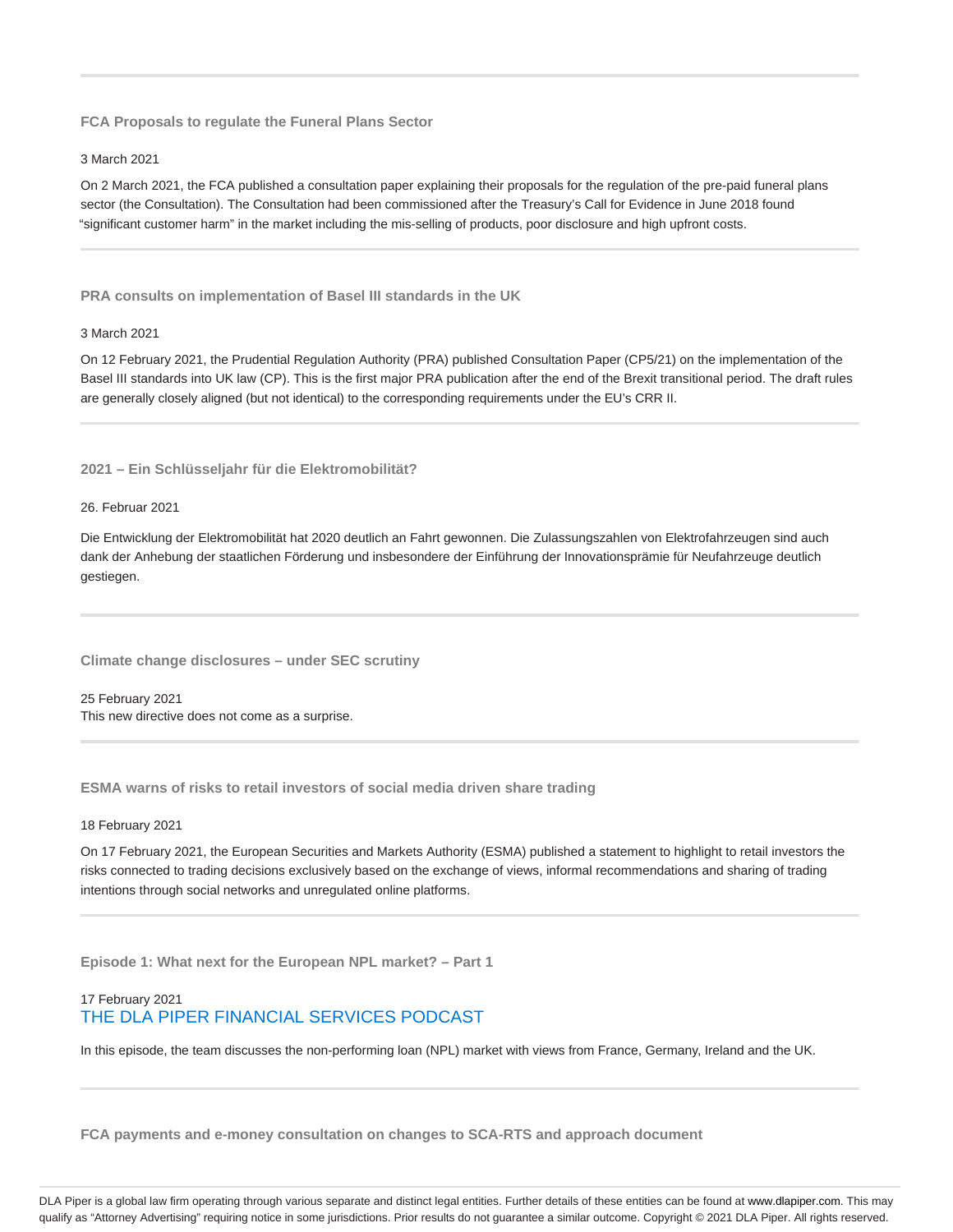#### 17 February 2021

On 27 January 2021, the UK Financial Conduct Authority (FCA) published Consultation Paper 21/3 on proposed changes to the manner in which the FCA regulates payment services and the issuance of electronic money (CP 21/3). The consultation for the following initiatives will remain open until 30 April 2021.

**FCA is consulting to raise the contactless limit to GBP100**

#### 8 February 2021

On 27 January 2021, the Financial Conduct Authority (FCA) published Consultation Paper 21/3 on proposed changes to the manner in which the FCA regulates payment services and the issuance of electronic money (CP 21/3).

**Consumer credit: A review of change and innovation in the unsecured credit market. Who does this affect and what does it mean?**

#### 4 February 2021

On 2 February 2021, the FCA published a report (the report) on the findings of its review on change and innovation in the unsecured credit market led by the FCA's former interim CEO Christopher Woolard. The review sought the views of a wide range of participants, both in the UK and internationally and three roundtables were held to discuss topics under review, information on the discussions at these roundtables can be found here.

**Introduction of Electronic Fund Shares in Germany**

4 February 2021 Introduction of Electronic Fund Shares in Germany on 16 December 2020

**Brexit - impacts and changes for securitisations in the UK and Europe**

#### 29 January 2021

Securitisation remains one of the most effective and efficient forms of financing to support business growth and development. In spite of years of regulatory interference, delay and badly developed regulation the market continues to operate, admittedly at significantly reduced levels. The UK now has the opportunity to re-establish a securitisation regulatory regime that is effective and more appropriate to the risk and structures involved. This is however likely to be some way off as participants initially continue to operate within the current regulatory framework.

**Insurance-related restrictions on dividend payments and other distributions**

#### 29 January 2021

As every individual and company in the world, Luxembourg insurance and reinsurance companies ("Companies" or "Company") cannot avoid the COVID-19 crisis consequences. Since the first August 2020, those Companies have seen restrictions on dividend payments and other distributions apply to them.

**Exchange - International: Financial Services Regulation Newsletter**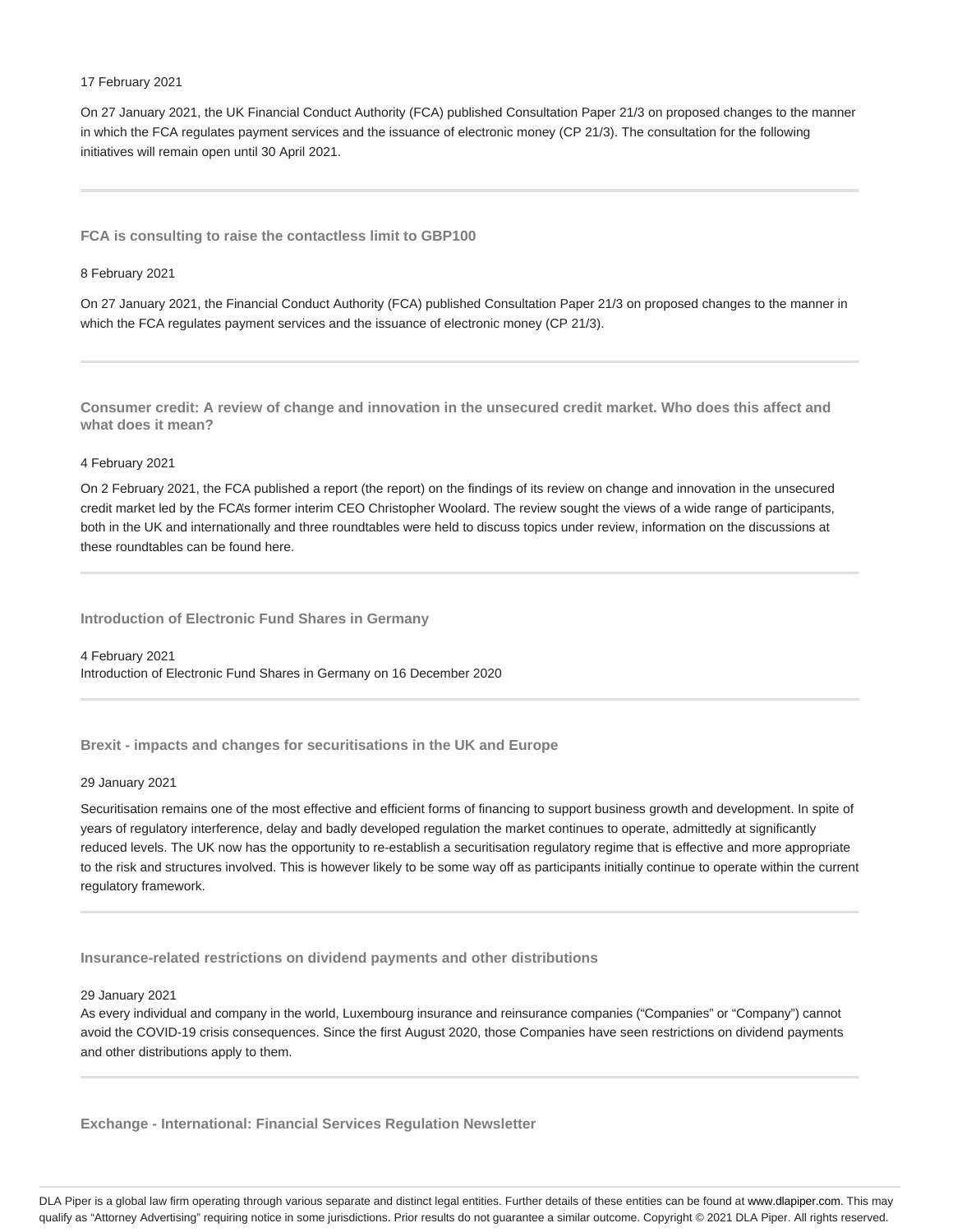#### 28 January 2021

Welcome to the latest edition of Exchange - International, our global newsletter designed to keep you informed of the latest regulatory developments in the financial services sector. In this edition, we look at analyses of the historical UK-EU Trade Agreement, touch on practical insights in light of Individual Accountability regime in Ireland, and shine light on recent developments in the EU, US, Spain and on international level.

**Unauthorized financial transaction fraud: Mitigating liability risks**

28 January 2021

Prudent financial institutions are seeking to protect themselves against liability for third-party fraud and accountholder carelessness.

**PRA evaluation of the senior managers and certification regime**

27 January 2021

On 15 December 2020, the Prudential Regulation Authority (PRA) published an evaluation of the Senior Managers and Certification Regime (SMCR).

**PRA evaluation of the senior managers and certification regime**

#### 27 January 2021

On 15 December 2020, the Prudential Regulation Authority (PRA) published an evaluation of the Senior Managers and Certification Regime (SMCR). The PRA found that the regime has generally been successful in improving conduct and accountability. A large majority (around 95%) of the firms surveyed told the PRA that the SMCR was having a positive effect on individual behaviour. However, the PRA's evaluation also identified some unintended consequences such as a lack of diversity in recruitment.

**Law of 22 January 2021 amending Luxembourg dematerialised securities law and financial sector law**

26 January 2021

The Luxembourg Chamber of Deputies voted on 21 January 2021 in favour of the draft law 7637 ("Law") amending the law of 6 April 2013 on dematerialised securities ("Dematerialised Securities Law") and the law of 5 April 1993 on the financial sector, as amended ("Financial Sector Law"). The Law was published yesterday in the Mémorial.

**Collaboration models form the basis for future success**

#### 20 January 2021

The rollercoaster experience of disruption to long-term relationship has been a breathtaking and sometimes stomach-churning ride for fintech and banking alike. Commercial "collaboration" is often hard to achieve, so here we aim to pin down more closely, from a legal perspective, what is meant, what is covered and where the pitfalls might lie.

**ESMA guidance on the application of reverse solicitation following the end of the Brexit transition period**

#### 14 January 2021

On 13 January 2021, the European Securities and Markets Authority (ESMA), the European Union's (EU) securities markets regulator, issued a public statement to remind firms of the second Markets in Financial Instruments Directive 2014/65/EU (MiFID II) requirements on the provision of investments services to retail or professional clients by firms not established or situated in the EU. This statement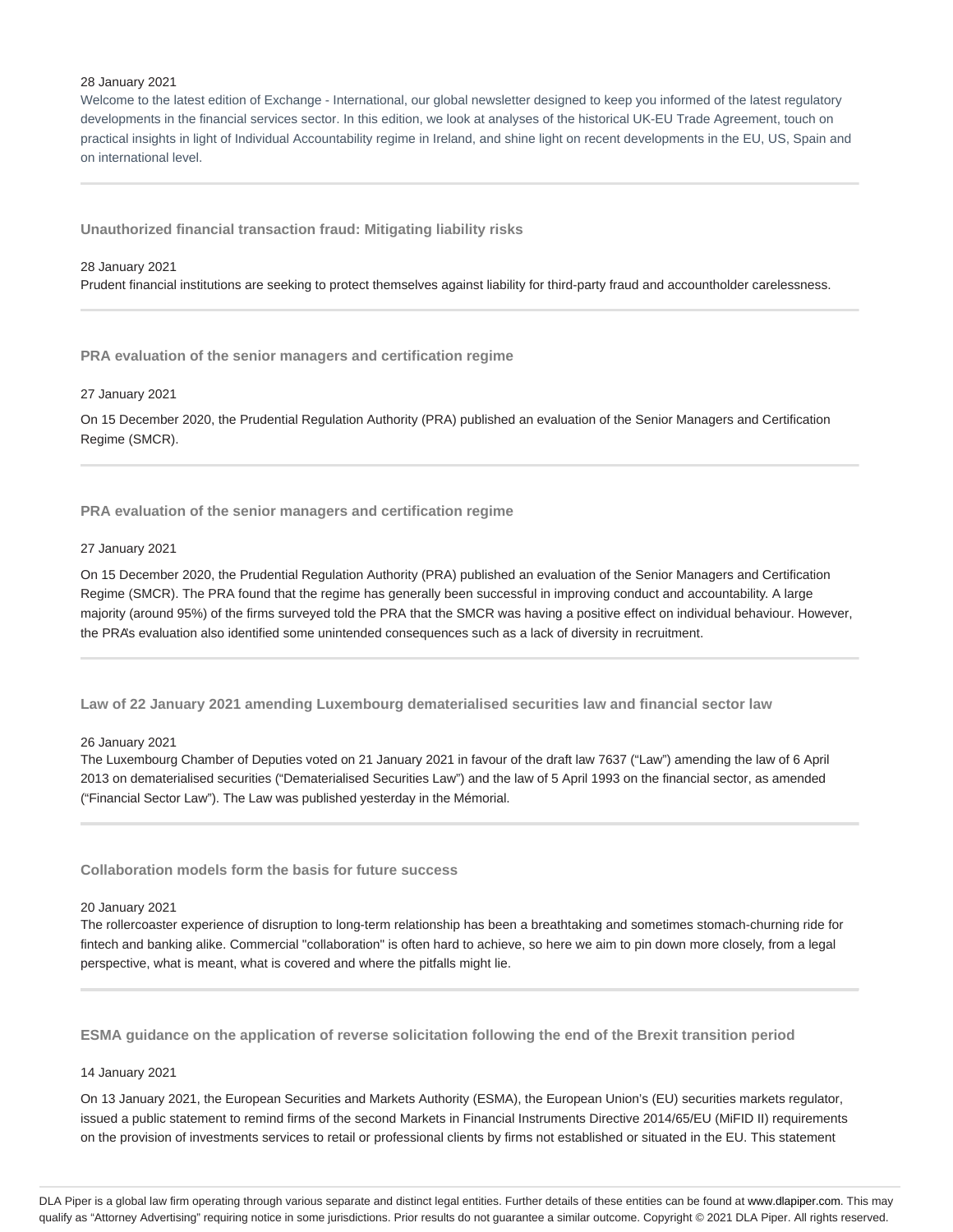was issued to raise ESMA concerns over "questionable practices by firms around reverse solicitation" since the end of the Brexit transition period.

**Extension of USD LIBOR – ICE Benchmark Administration Consultation**

#### 12 January 2021

On 30 November 2020, the ICE Benchmark Administration (IBA) which compiles and oversees LIBOR, announced that it will hold a consultation on its intention to extend most US Dollar LIBOR (USD LIBOR) tenors until 30 June 2023.

**Shades of blue in financing: Transforming the ocean economy with blue bonds**

#### 12 January 2021

The annual economic value generated by our oceans is approximately USD3 trillion, making the ocean economy, the fifth largest economy globally.

**Boardroom Brexit: What the deal means for trade in services**

# 31 December 2020 BOARDROOM BREXIT

The TCA has substantial sectoral coverage, including professional and business services (e.g. legal, auditing, architectural services), delivery and telecommunication services, computer-related and digital services, financial services, research and development services, most transport services and environmental services.

**Non-performing loans - new EU measures**

#### 22 December 2021

On 9 December 2020 the negotiators from the Economic and Monetary Affairs Committee and the European Council reached agreement on amendments to the Capital Requirements Regulation and the Securitisation Regulation (the Regulations). On 15 December, the European Council issued the final compromise text to the Permanent Representatives Committee. The formal adoption of the final texts is targeted for February 2021. Under the terms of the Withdrawal Agreement between the UK and the EU, any EU law that is legally binding at the end of the transition period (31 December 2020) will continue to apply in the UK after that date. We await confirmation on whether these amendments (or a version of these amendments) will be adopted in the UK.

**UK consumer finance legislative reform - the pressure is mounting**

#### 11 December 2020

The pressure to reform the out of date legislative landscape for consumer credit in the UK intensifies. Since the FCA's review of the retained provisions of the Consumer Credit Act 1974 (CCA) in 2019 there has been no substantive change and so the pressure for reform from the consumer finance industry and it's trade associations continues to gather momentum. We understand that on 8 December 2020, the Finance & Leasing Association and other trade bodies including the Consumer Credit Trade Association, the Association of Alternative Business Finance and the British Vehicle Rental & Leasing Association sent a briefing paper called Consumer Credit Act – the case for reform to the Economic Secretary to the Treasury, John Glen MP calling for reform of the CCA.

**Greek NPL market snapshot**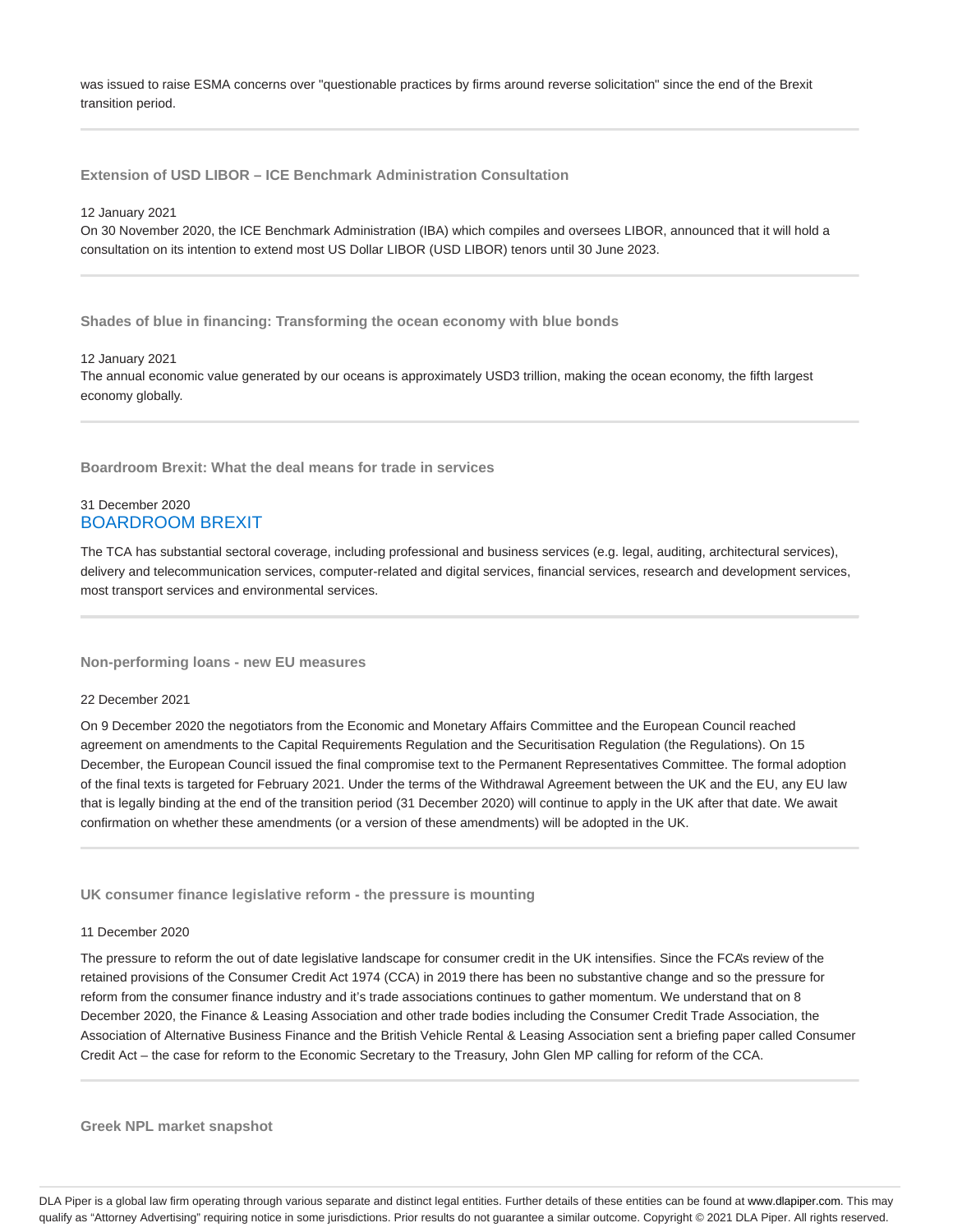#### 7 December 2020

The aftermath of the financial crisis, coupled with economic impact of COVID-19 has led to a rise in non-performing loans (NPLs). In this report we take a look at the Greek NPL market, examining the structural and tax considerations for the sale of Greek NPLs and how Ireland plays a role for the investors who purchase Greek NPLs.

**Basel Committee and IOSCO announce new deferral on final implementation phases of the margin requirements for non-centrally cleared derivatives**

#### 4 December 2020

On 3 April 2020, the Basel Committee on Banking Supervision (BCBS) and the International Organization of Securities Commissions (IOSCO) announced that they had agreed to extend the deadline for completing the final two implementation phases of the margin requirements for non-centrally cleared derivatives by one year, from 1 September 2021 to 1 September 2022. Such extension, which follows a first one-year deferral that had been decided on July 2019, was awaited by the industry and is expected to provide additional operational capacity for firms to respond to the immediate impact of Covid-19 and at the same time, facilitate covered entities to act diligently to comply with the requirements by the revised deadline. Following this second extension, the three European supervisory authorities (ESAs) published on 23 November 2020 a third draft amendment to the European regulation on over the counter (OTC) derivatives, central counterparties and trade repositories (EMIR), following that of December 2019 and May 2020, which aimed at reflecting into European Union (EU) laws the BCBS and IOSCO announcement.

Read more

#### **Oil and gas operations in Latin America**

3 December 2020 Addressing key operational and commercial challenges that are unique to Latin America.

### **Where true innovation and FinTech meet**

#### 3 December 2020

The growing interaction between traditional financial institutions, FinTechs and customers is well reflected by the integration of several customer friendly service platforms in existing banking environments. Read in this publication the general principles and market practices concerning bank-integrated subscription cancellation solutions.

**Applying two principles of Islamic finance to create meaningful ESG initiatives**

#### 2 December 2020

Environmental, social and governance matters are a burgeoning issue on the agenda for businesses, governments and individuals alike. Companies are under increasing pressure to shift their focus from maximising profits and shareholder value to maximising value for all stakeholders.

**Fintech: Navigating challenges to benefit from innovation**

#### 2 December 2020

This note briefly highlights some of the challenges that fintech/financial institution procurements commonly reveal. We also consider how best to navigate those challenges from the perspective of both the financial institution and the fintech.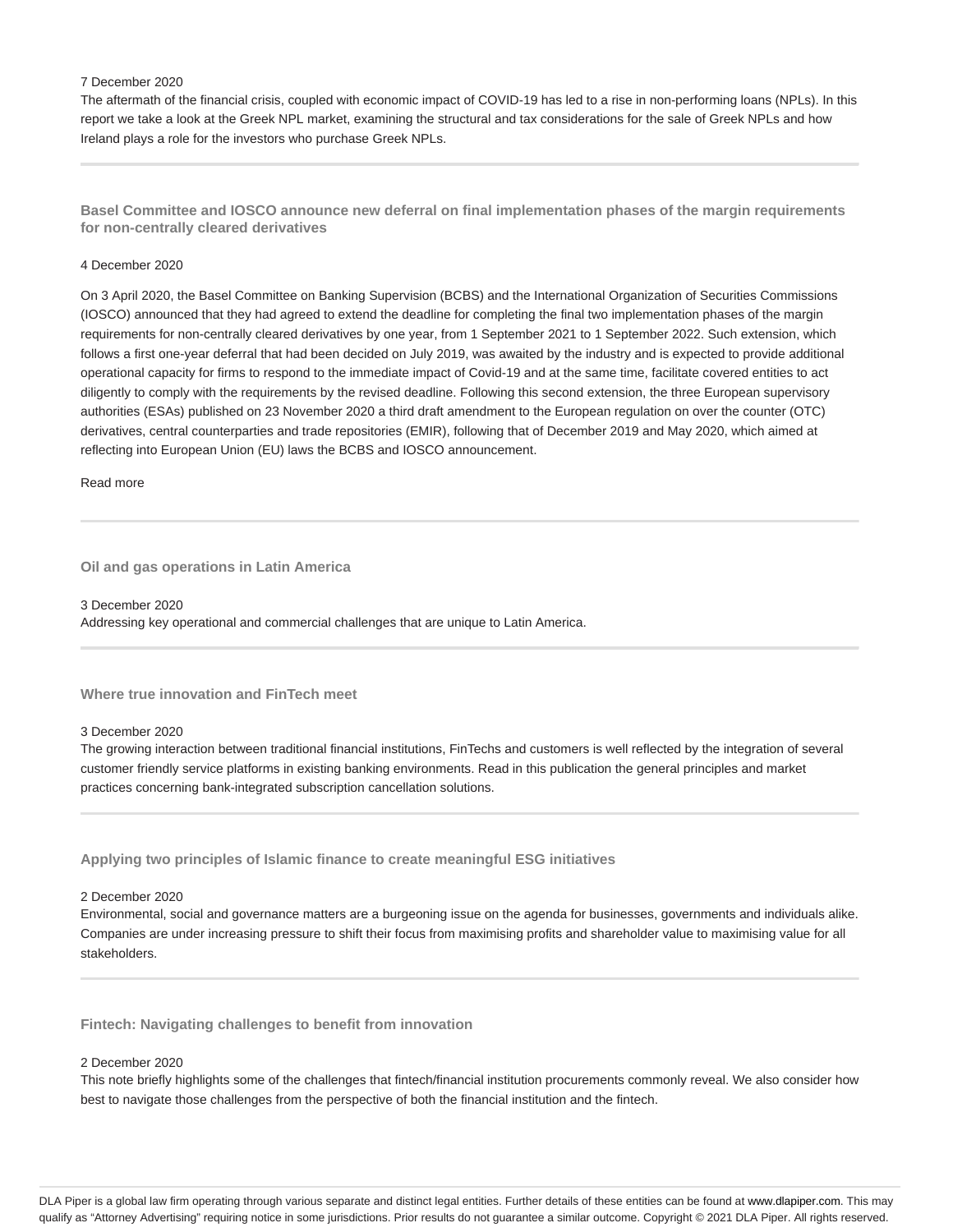**Brazil's new basic sanitation legal framework**

30 November 2020

In July 2020, Brazil's New Sanitation Legal Framework was approved. It aims at the universalization of sanitation and water supply in Brazil by 2033 by attracting investment of USD128 billion. The new regulatory framework is expected to transform the nation's water and sanitation sector, creating a business environment with more competition and legal certainty, and fostering domestic and foreign private investment in the sector.

**PFI and PPP in the UK – is it time to talk about handback?**

#### 30 November 2020

The most recent standard form contracts and guidance in the UK for PPPs and similar forms of contract recognize the importance of prescribing detailed handback requirements and making provision for lead-in processes to be followed when a project approaches the end of its term.

**Projects Global Insight Issue 4, 2020**

# 30 November 2020 PROJECTS GLOBAL INSIGHT

In what is undoubtedly one of the most testing periods for the infrastructure and construction industry, key stakeholders continue to focus on delivering resilient, adaptable and fit-for-purpose assets and services in extremely challenging conditions.

**The FCA's extension of the deadlines for the Certification Regime and Conduct Rules**

#### 30 November 2020

On 28 October 2020, the Financial Conduct Authority (FCA) published a policy statement titled 20/12: Extending the implementation deadlines for the Certification Regime and Conduct Rules (PS20/12). PS20/20 summarises the feedback received from its consultation on extending the implementation deadlines for the Senior Managers and Certification Regime and Conduct Rules as well as outlining its finalised rules for the extended guideline.

**Brexit: Choice of Law, Jurisdiction, Enforcement, and Service**

27 November 2020

This article looks at the impact of reaching the end of the Brexit transition period (at 11pm on 31 December 2020) on governing law, jurisdiction, enforcement, and service in contracts between UK entities and EU member state entities.

**Corporate PPAs in New Zealand**

#### 27 November 2020

PPAs have become very popular around the world and they are starting to fit in within the New Zealand market. Businesses from various sectors are entering into these agreements, which can be an essential component of their energy strategies. So, what are PPAs exactly, what is their relevance in New Zealand and what advantages do they present to electricity users?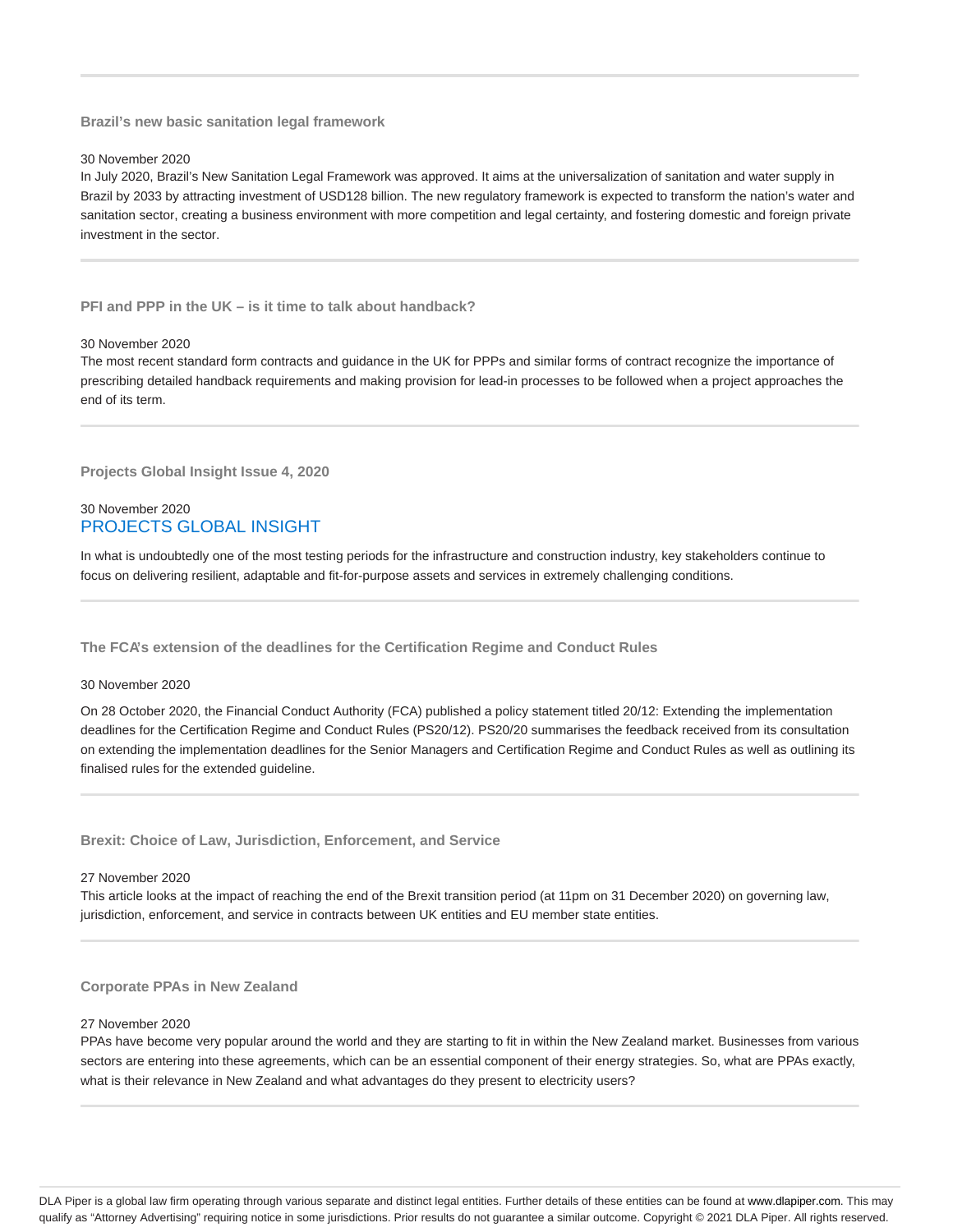**360° Rund ums Recht Podcast: Digitalisierung in der Finanzindustrie**

# 25. November 2020 DLA PIPER DEUTSCHLAND PODCAST 360° RUND UMS RECHT

In unserer ersten Podcast-Folge widmen wir uns gemeinsam mit unserem Gast Michael Spitz dem Thema "Digitalisierung in der Finanzindustrie", wobei der Bereich "künstliche Intelligenz" (KI) im Vordergrund steht. Als CEO des main incubators stellt sich Herr Spitz den Fragen unserer Moderatoren Dennis Kunschke und Natalie Yerlikaya.

**Regulatory framework for CBDs and GSCs: IMF's policy paper, "Digital Money Across Borders: Macro-Financial Implications"**

23 November 2020 The Report discusses the pros and cons of two important virtual currencies: central bank digital currencies and global stable coins.

**New York Department of Financial Services calls on financial institutions to consider climate change risk**

9 November 2020 Investors increasingly view climate as an area of business risk, and regulators are viewing it as a supervisory risk as well.

**Assessing ESG factors in the energy sector**

# 27 October 2020 ESG HANDBOOKS AND GUIDES

A reference tool for energy companies as they discuss and refine their ESG programs.

**Puerto Rico: Legal and practical aspects of international arbitration**

26 October 2020

Parties benefit from this legal framework to solve their disputes when conducting business in Puerto Rico.

**USMCA investor-state dispute settlement provisions: Key differences for Mexico**

26 October 2020

For ISDS claims, only after the local litigation requirement is fulfilled or 30 months have elapsed may certain substantive claims be brought against a state.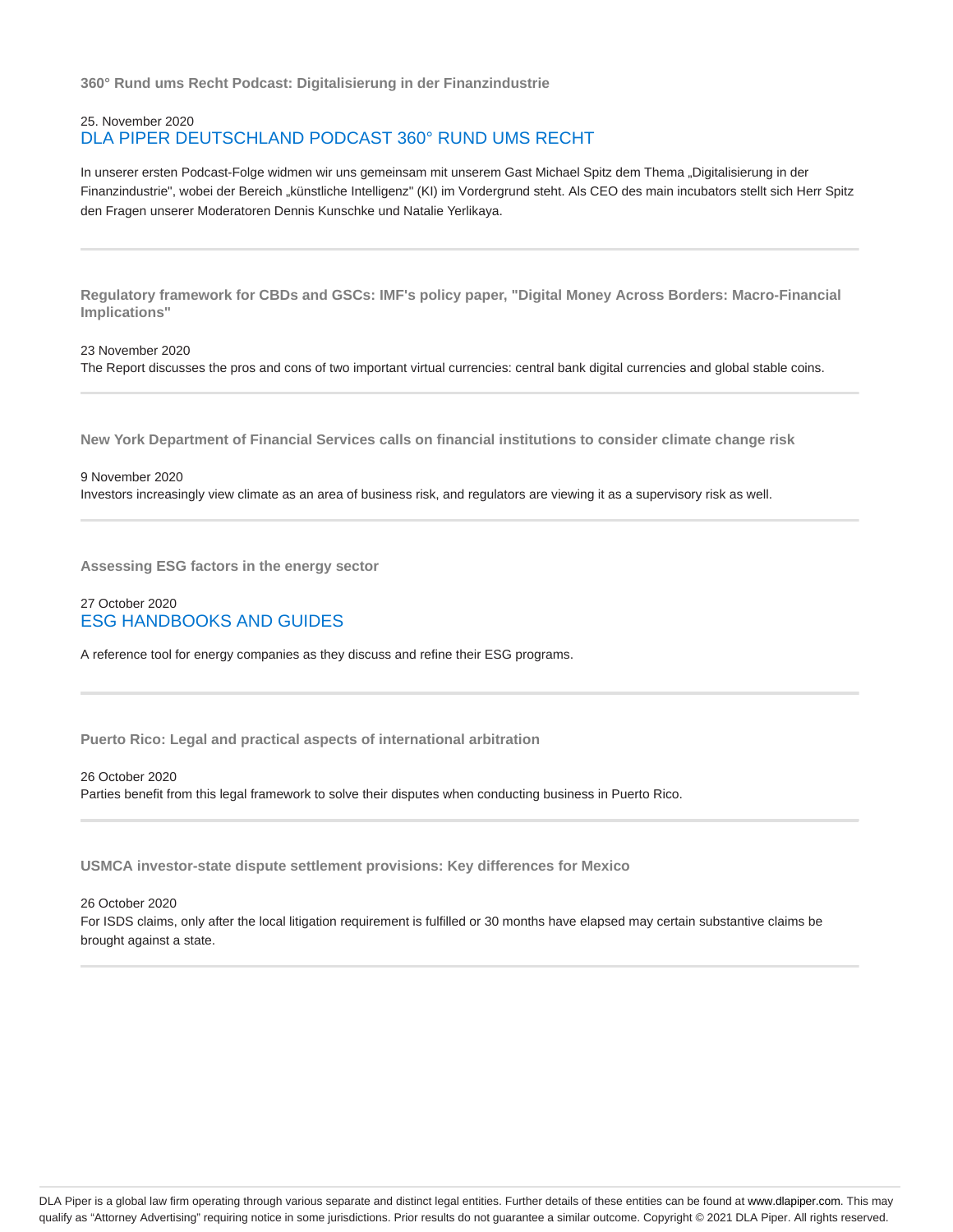**Exchange International: Financial Services Regulation Newsletter**

#### 23 October 2020

Welcome to the latest edition of Exchange - International, our global newsletter designed to keep you informed of the latest regulatory developments in the financial services sector. In this edition, we look at developments in the UK payments sector, climate-related financial risk management and the impact of COVID-19 on the EU banking sector.

**Germany's New Foreign Direct Investments (FDI) Act took effect on 11 October 2020**

#### 19 October 2020

In addition to the intended amendments to the Foreign Trade and Payments Act Germany's Federal Government on 20 May 2020 has decided on a bill that broadens the scope and the scrutiny with regard to foreign investments.

**Braced for change - Renewed focus on reform of legal and regulatory framework for financial services in the United Arab Emirates (UAE)**

#### 13 October 2020

Needless to say, this year has been a challenging one for the UAE economy. Not only did the UAE find itself particularly vulnerable to the economic disruption of COVID 19 through its aviation, tourism and hospitality sectors, but the drop in oil prices has added an extra layer of strain. Like many other countries around the world, the UAE government has sought to provide support to the banking and financial services sector in the knowledge that a strong financial system will be key to minimising the impact of any economic downturn, while also ensuring that there is sufficient liquidity available to assist with the post COVID 19 recovery.

**Climate risk - turning the dial on disclosure, reporting and corporate accountability**

#### 13 October 2020

The climate risk reporting regime is changing and financial institutions have 12 months to prepare. We take a look at the new landscape, leveraging governance and transparency to embed climate risk accountability in business.

**Finance and Markets Global Insight - Issue 19, 2020**

# 13 October 2020 FINANCE AND MARKETS GLOBAL INSIGHT EU SUSTAINABLE FINANCE

Welcome to the latest edition of FMGI which looks at some of the key issues in finance including the continued impact of COVID-19 and the increased influence of sustainable thinking. Regulatory change and modernisation of financial systems still play a big role and we have attempted to pick out a few areas that may that may be of interest.

**French court decision on the legal nature of bitcoin in the spotlight**

#### 13 October 2020

For the first time in France, and one of the first times in Europe, a court decision characterises the legal nature of a cryptocurrency (bitcoin) and loans on such asset.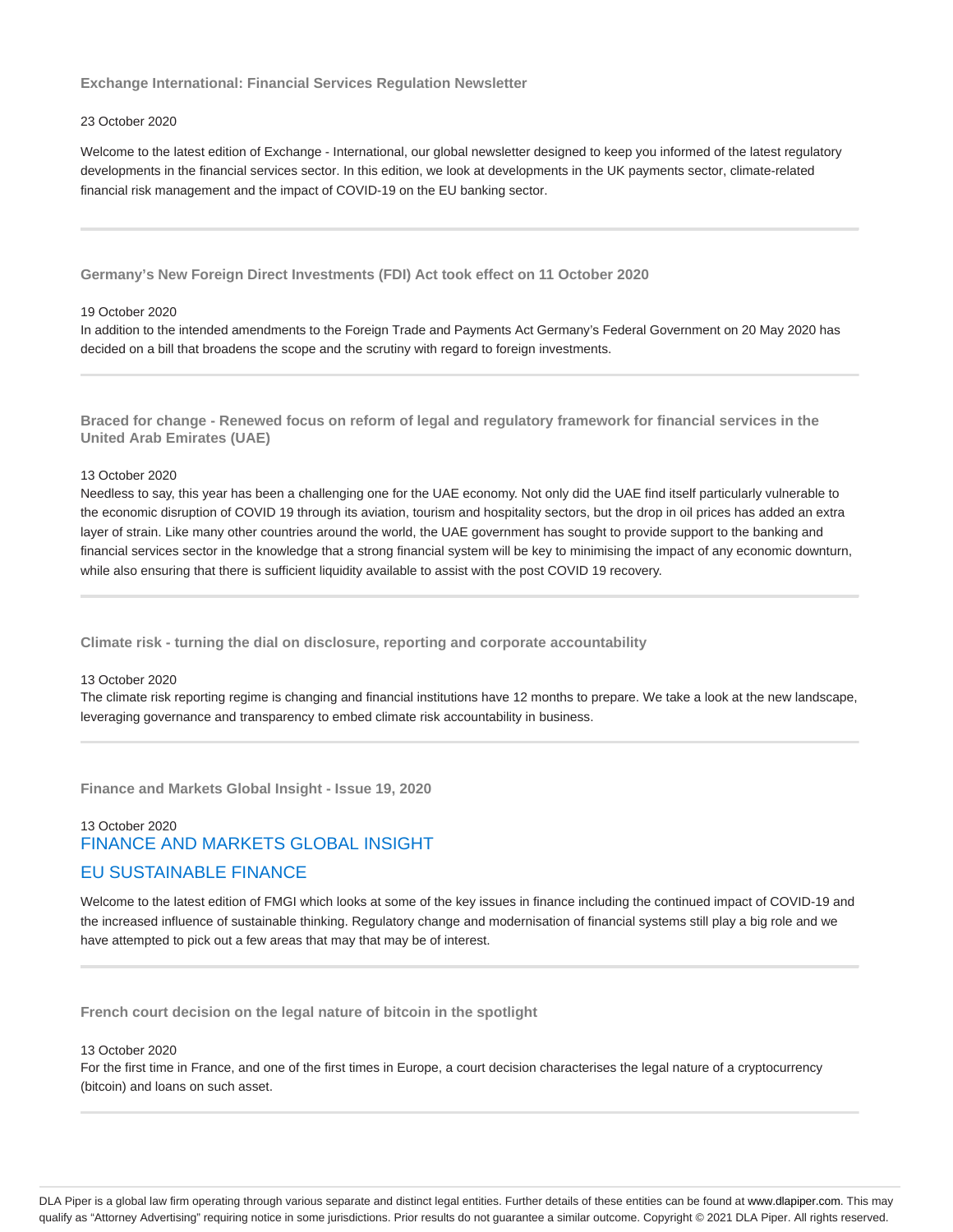**Sustainability-Linked Bonds and the Sustainability-Linked Bond Principles**

### 13 October 2020

A key point of discussion at the 25th Conference of the Parties (COP25) of the UN Framework Convention on Climate Change which met in December 2019 was climate finance. States party to the Paris Agreement debated whether to create a new climate finance goal (the current target of USD100 billion expires in 2020), and whether long-term climate finance initiatives (also to end in 2020) should be renewed. While states party to the Paris Agreement were unable to agree on the way forward in terms of these issues, the discussions at COP25 highlight how fundamental sustainable finance mechanisms are to achieving climate mitigation and adaption targets.

**The EU Taxonomy Regulation – Giving sustainable investing a good name**

#### 13 October 2020

There is no denying that that the EU has lofty and commendable ambitions when it comes to sustainability. With its aims to decouple economic growth from resource use and make Europe the first climate neutral continent by 2050, sustainability is firmly on Europe's agenda.

**The capital markets recovery package**

#### 13 October 2020

The European Commission introduced proposals containing adjustments to the prospectus, capital requirements and securitization regulations and MiFID II reflecting supportive measures as a response to the COVID-19 pandemic.

**UK government consults on financial promotions regime and cryptoassets**

### 13 October 2020

Earlier this year, HM Treasury published two consultations proposing amendments to the UK regulatory framework for approval of financial promotions and with respect to cryptoasset promotions.

**The gathering storm: COVID-19-related disputes in the financial services sector – A transatlantic perspective**

#### 5 October 2020

COVID-19 has caused the largest shock to the global economy in living memory. Whilst economic uncertainty, financial distress and market turmoil usually trigger increased levels of commercial litigation, the extreme conditions created by COVID-19 have primed the landscape for a pan-sector surge in financial services-related disputes.

**US moves forward on enhanced securities regulations focusing on Chinese companies**

#### 17 August 2020

Latest developments in US efforts to address the financial risks posed by emerging market companies.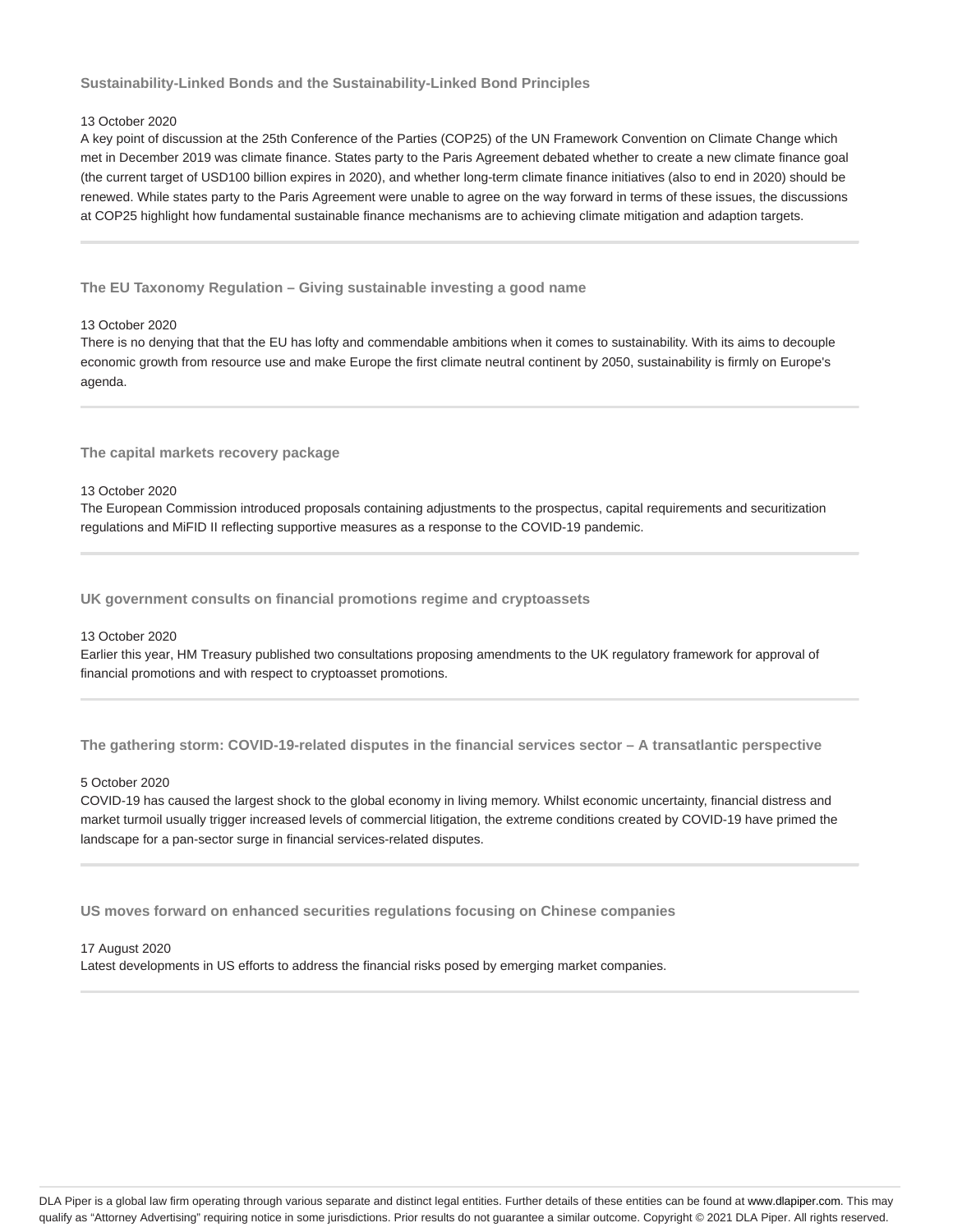### **The EU stimulus package**

#### 17 August 2020

Implementation of next generation EU & reinforcement of multiannual financial framework 2021-2027 in reaction to the COVID-19-pandemic and its economic and social impacts.

**FCA publishes the findings of a review into relending by firms that offer high-cost credit**

#### 6 August 2020

On 6 August 2020, the Financial Conduct Authority (FCA) published a report setting out review findings of relending by firms in the high-cost lenders portfolio. The FCA also commissioned a study by PWC as an aid to understand repeat borrowing in the high-cost credit market.

**FCA publishes draft guidance to firms on maintaining access to cash for customers**

#### 29 July 2020

On 16 July 2020, the Financial Conduct Authority (FCA) published draft guidance setting out its expectations for banks, building societies and credit unions when considering closing branches or ATMs, or converting a free to use ATM to pay to use.

**UK government consults on financial promotions regime and cryptoassets**

#### 29 July 2020

On 20 July 2020, HM Treasury published two consultations proposing amendments to the UK regulatory framework for approval of financial promotions and with respect to cryptoasset promotions.

**Payment Services - Disrupting a Disruptor's Market**

#### 27 July 2020

Governments across the globe have provided an unprecedented level of direct and indirect financial support to businesses - what started as a health crisis has developed into a financial crisis. DLA Piper's Amar Maan looks at the impact of COVID-19 on the payment sector, what it might mean for the market and how that might lead to M&A activity.

**ESMA - Response to the European Commission's consultation on the Digital Finance Strategy**

### 22 July 2020

On 29 June 2020, the European Securities and Markets Authority (ESMA) published its response to the European Commission's consultation on a new digital finance strategy for the European Union.

**FCA publishes FS20/10 feedback statement and additional guidance for payment and e-money firms**

### 10 July 2020

On 9 July 2020, the Financial Conduct Authority (FCA) published Feedback Statement 20/10 (FS 20/10), summarising and responding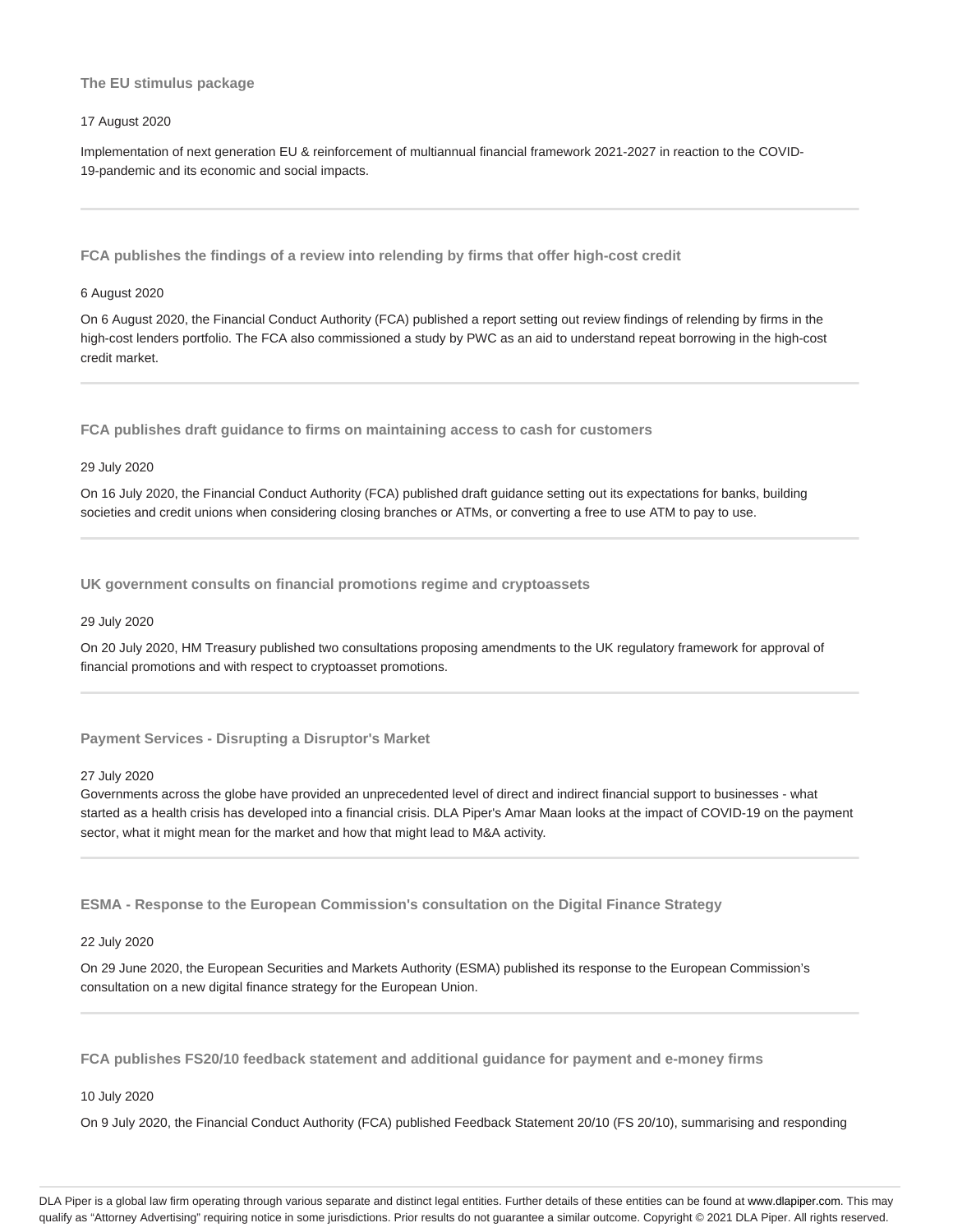to feedback received from a previous consultation. On the same date, the FCA also released additional finalised guidance for payment and e-money firms.

**Tax incentives in Puerto Rico: a quick introduction**

#### 13 JUN 2017

Puerto Rico offers a spectrum of economic incentives aiming to promote many key industries. This handbook offers a quick look at ten of the most significant of these incentives.

**Japan exempts virtual currencies from consumption tax**

#### 31 MAR 2017

Comparable treatment can be found in Europe, where EU member states exempt virtual currencies from taxation as a result of a CJEU ruling.

**Interval Funds - at the Intersection of Liquidity, Transparency, and Valuation**

#### 1 MAR 2017

What can interval funds do that other pooled investment vehicles in the marketplace cannot do (or must do differently)?

**Brexit and MiFID II implementation in the UK – impacts on foreign markets**

#### 14 SEP 2016

Brexit prompts legal uncertainty regarding the implementation of pending EU financial regulations.

**European Commission tackles financing risks linked to virtual currencies**

#### 13 SEP 2016

The proposal seeks to bring greater transparency to the virtual currency market in the European Union by imposing customer due diligence requirements on certain market participants, now considered "obligated entities."

#### **Can blockchain live up to the hype?**

#### 28 JUL 2016

Is blockchain the revolutionary technology that will rewrite the rules for the finance industry, identifying authenticity and verifying payment flows that arise at a business-to-business level or between business and consumers and peer-to-peer? The consequences of the blockchain evolution would significantly open the field for technology platforms and reduce operational costs.

**Global Financial Markets Insight - Issue 10, 2016**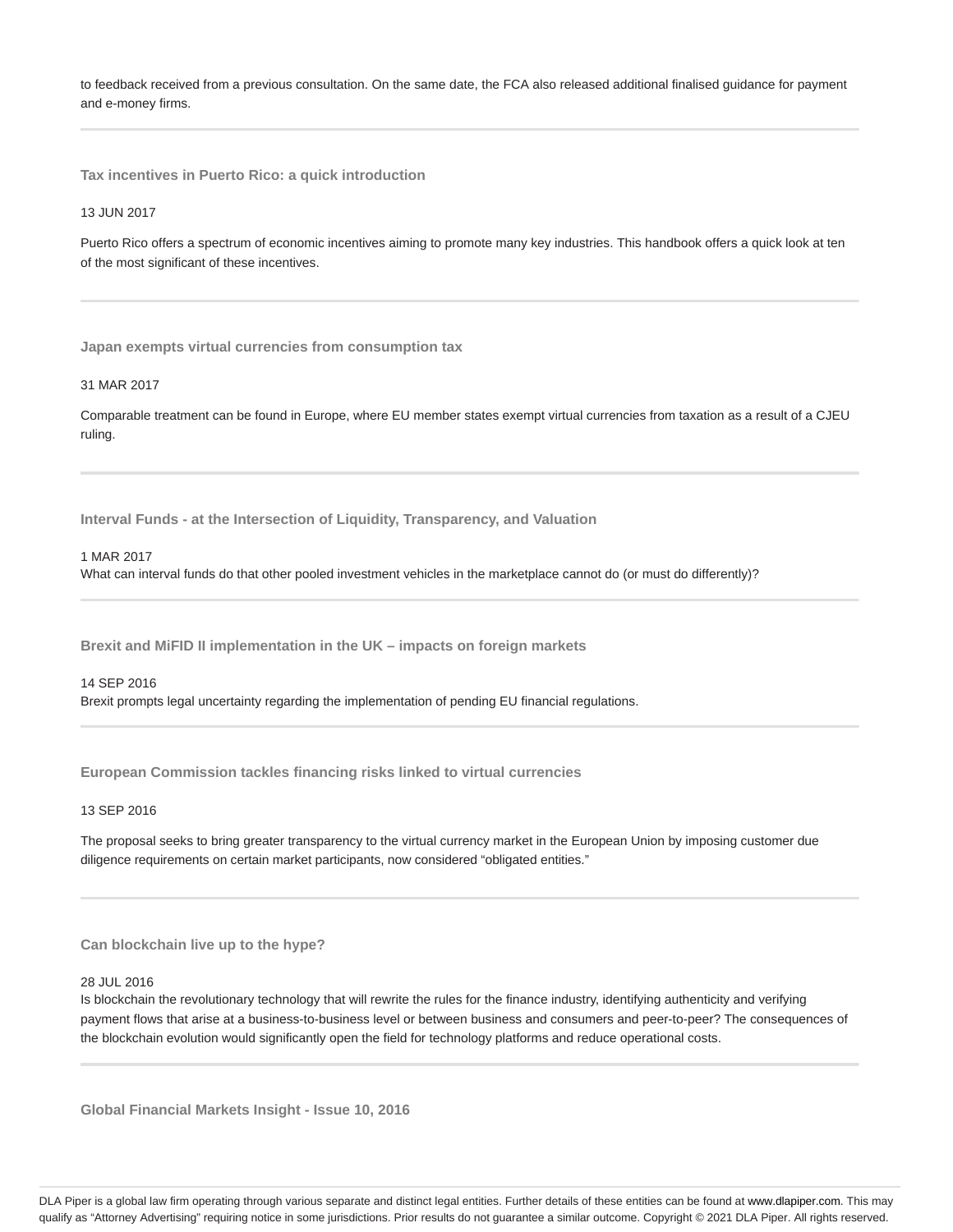# 28 JUL 2016 FINANCE AND MARKETS GLOBAL INSIGHT

On 23 June 2016, the UK electorate voted to leave the European Union in a so-called Brexit referendum. The exit result was a surprise for many working in the finance sector. The change will impact the position of the UK under critical legislation such as the Capital Requirements Regulation, European Market Infrastructure Regulation, Market Abuse Regulation and many other Regulations and Treaties applicable in the UK. We will also see a change as to the role of the UK in significant market initiatives such as the Capital Markets Union. It is likely that these changes will present both threats and opportunities. Until policy is clearer, we will comment on some of the existing challenges caused by EMIR and similar EU Regulations.

**US and EU reach an important agreement on CCP global equivalence: how will it affect you?**

#### 10 MAY 2016

This historic agreement allows market participants to use clearing infrastructures in both the US and Europe and assures a level playing field for US and EU CCPs.

**The blockchain revolution, smart contracts and financial transactions**

26 APR 2016 Blockchain-based smart contracts have enormous potential to streamline financial transactions and reduce counterparty risks.

**Historic reform in Mexico clears the way for foreign investment in energy sector: 5 key aspects**

# 19 DEC 2013 A clear roadmap for the regulation of hydrocarbons

**Mexico announces new transportation and telecommunications investment program**

# 17 JUL 2013

The program will include highways, bridges, train systems, urban BRT systems, seaports and airports, as well as better telecom services

**US commits \$7B to ambitious Power Africa initiative**

2 JUL 2013 A new initiative aiming to double access to power in sub-Saharan Africa

**EPA reduces natural gas GHG emission estimates; Pennsylvania reaffirms property law on "minerals"**

# 16 MAY 2013

**Preparing for EMIR and Dodd-Frank: Our capabilities**

8 MAY 2013

The European Market Infrastructure Regulation (EMIR) has been in force since 16 August 2012, however, in the first few weeks of 2013,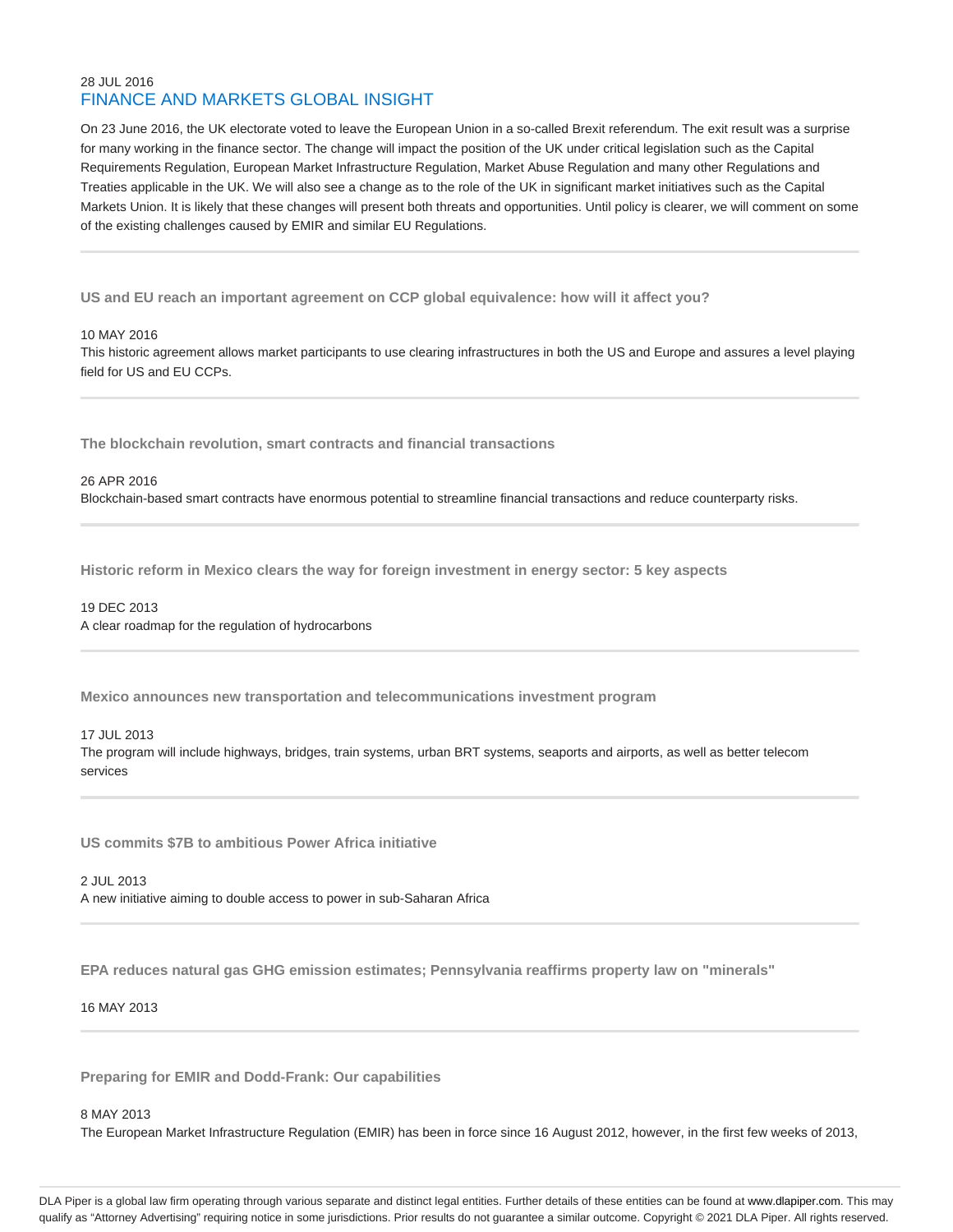**Are you ready for FATCA? IRS notice provides transitional rules, but deadlines remain tight**

26 Jul 2011

# Seminare und Veranstaltungen

# Vergangene

**7. DLA Piper Round Table Restrukturierung**

21. Juni 2022 Frankfurt am Main

**Creditflux CLO Symposium 2022 - Connecting the US and European CLO community**

10 May 2022 | 9:00 - 18:00 BST

**EU Regulatory Data Protection: A legal and policy appraisal of an emerging legislative framework**

5 May 2022 Webinar

**Accessing global capital markets**

31 March 2022 Webinar

**International Women's Day**

10 March 2022 Webinar

**Beyond Politics: The Person Behind the Policies**

16 February 2022 Webinar

**Driving change: the decarbonisation of European transport**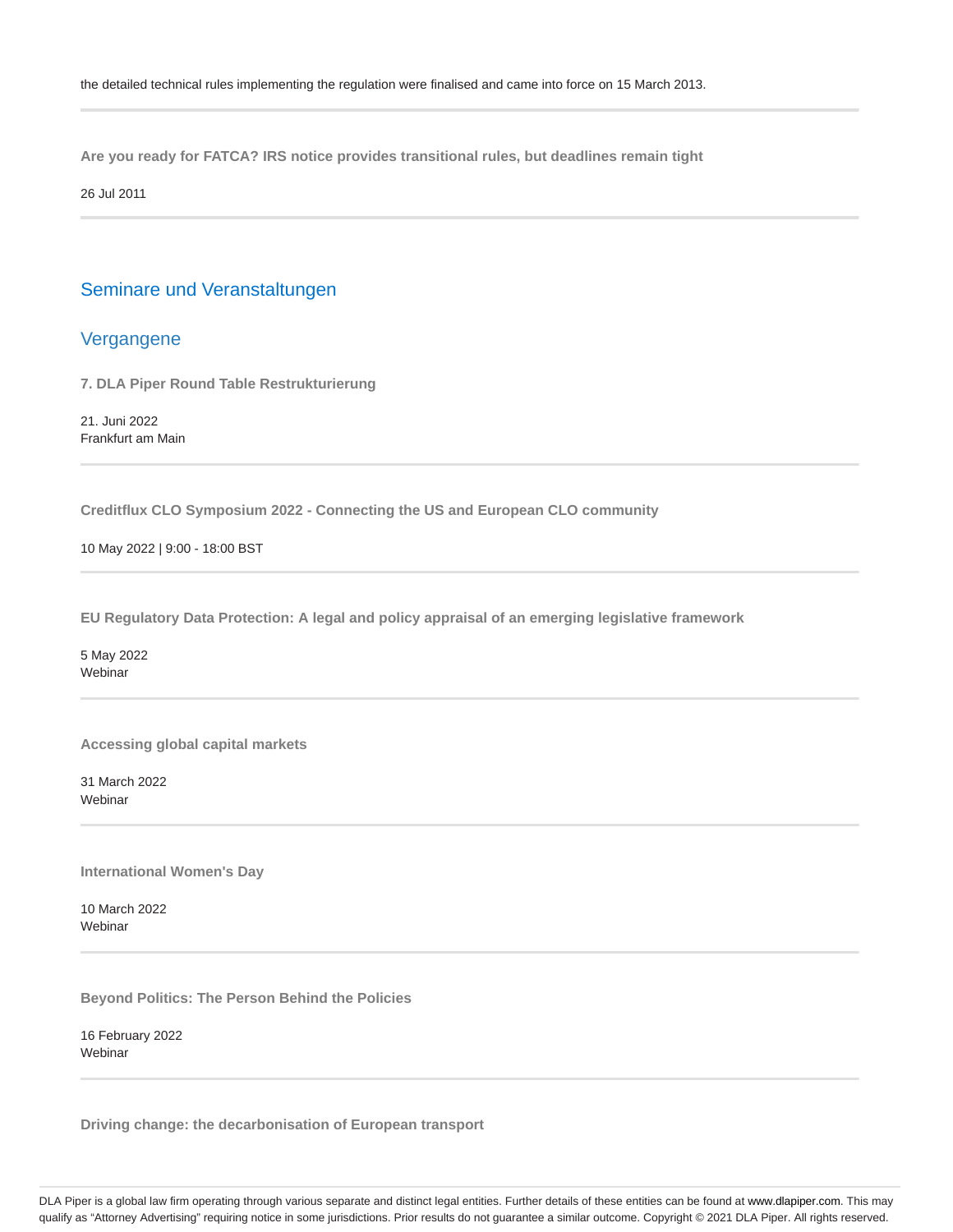16 November 2021 4:00 PM - 5:00 PM GMT **Webinar** 

**The essential legal update for consumer goods businesses**

29 September 2021 Webinar

**Embracing Digital Evolution**

15 September 2021 Webinar

**IPEM 2021**

8-9 September 2021 IPEM 2022 Paris

**Payments Forum June 2021**

22 June 2021 Webseminare

**Blue Bonds: Accelerating the Blue Economy**

16 June 2021 | 11:00 AM - 12:00 PM EDT Webseminare

**Frankfurt Financial Regulatory Update**

29 April 2021 Webinar

**Public-private partnerships for infrastructure investment: a global perspective**

28 April 2021 Webseminare

**The societal, medical and economic consequences of the global pandemic and the lessons we can learn**

22 March 2021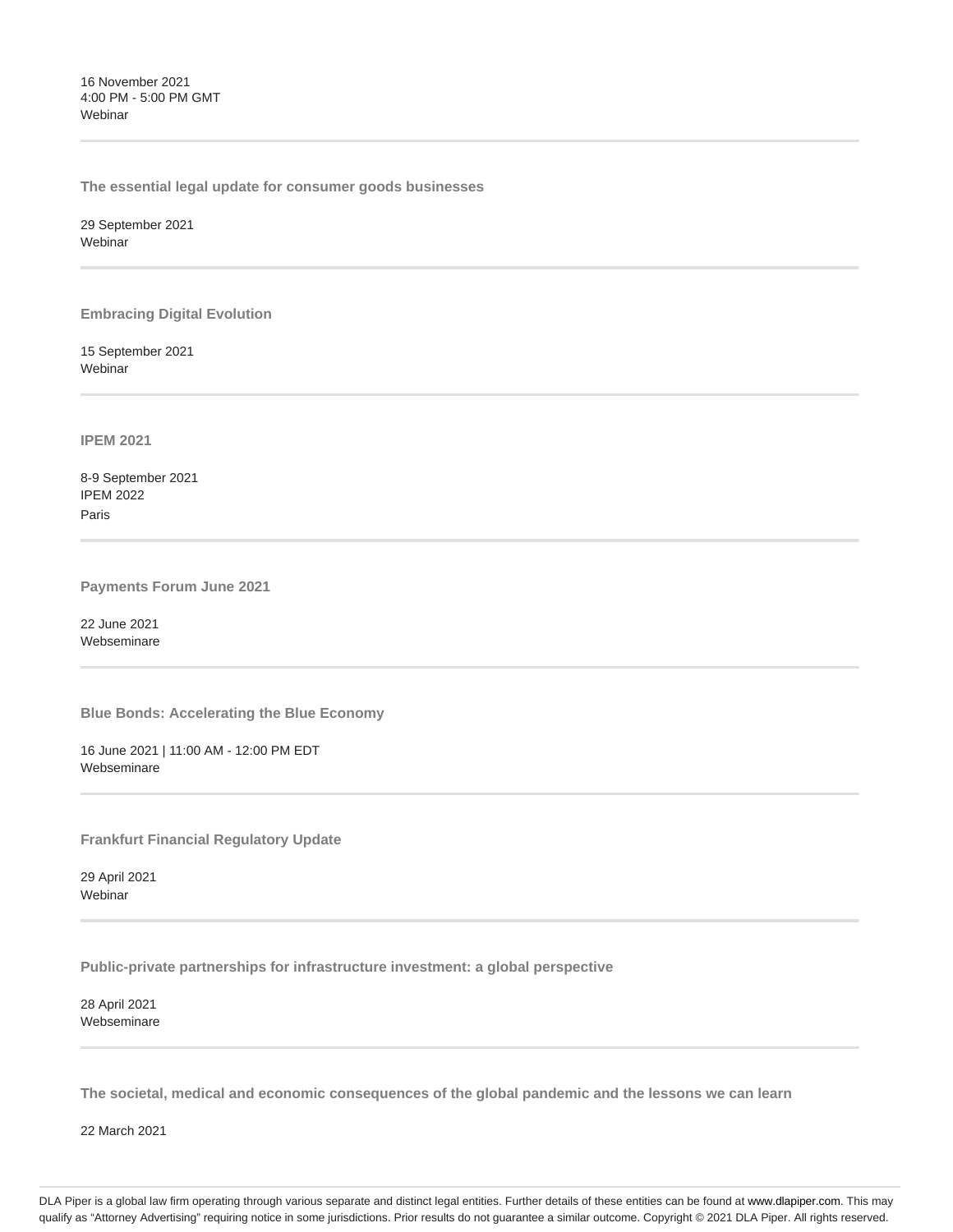**Listing opportunities in Luxembourg. New trends and forthcoming challenges?**

26 February 2021 Webinar

**Outline Planning Law Update**

11 February 2021 Webinar

**Payments Forum – New Year challenges for lawyers in the payments sector**

26 January 2020 Webseminare

**The Brexit Deal - what does it mean for climate change and energy?**

26 January 2021 Webseminare

**6. DLA Piper Round Table Restrukturierung**

8. Dezember 2020 Webseminare

**European Fibre-to-the-Premises (FTTP) Investment Outlook**

26 November 2020 Webseminare

**Planning for an Uncertain World**

16 November 2020 TechLaw Event Series **Webinar** 

**International Financial Services Regulation: What will be big in 2021?**

28 October 2020 Webseminare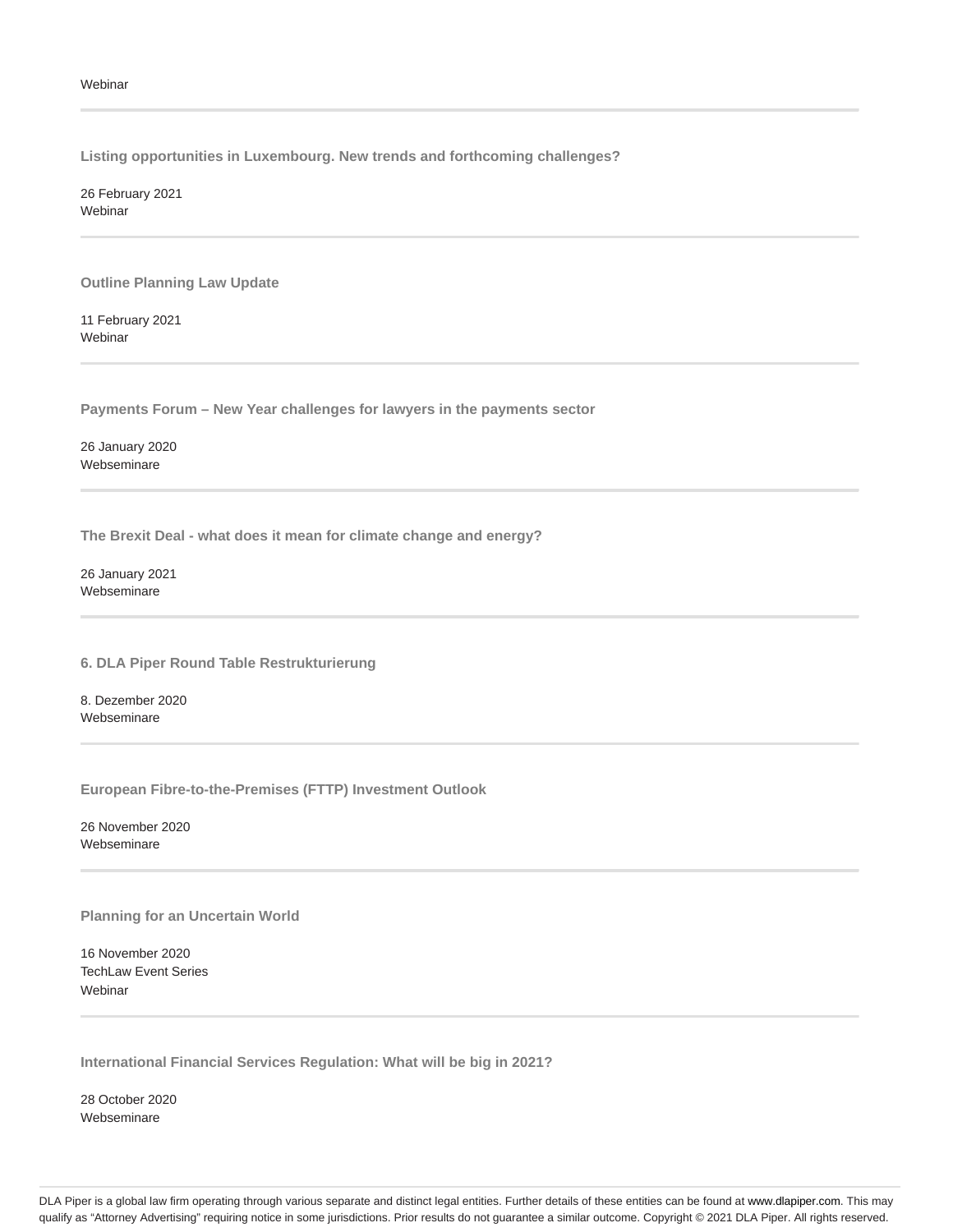**ESG priorities for banks: What are the focus areas now and next?**

13 October 2020 Webseminare

**Essential Legal Update 2020**

12 October 2020 - 15 October 2020 Webinar

**Payments Forum - Today's challenges for lawyers in the payments sector**

29 September 2020 Webseminare

**TechLaw**

31 July 2020 TechLaw Event Series **Webinar** 

# **NEWS**

**Best Lawyers / Handelsblatt empfiehlt insgesamt 90 Anwältinnen und Anwälte von DLA Piper**

24. Juni 2022

Auch in diesem Jahr hat der US-Verlag Best Lawyers wieder zahlreiche Anwältinnen und Anwälte von DLA Piper in Deutschland in unterschiedlichen Rechtsgebieten ausgezeichnet.

**DLA Piper advises Ikav Media on its investment in N9NE Studio**

22 June 2022

DLA Piper advised the German management company Ikav Media, part of IKAV Group, on its capital investment and financing of the company N9NE Studio

**DLA Piper advises Harrison Street on sale of student accommodation assets to GSA**

#### 12 May 2022

DLA Piper has advised Harrison Street, an investment management firm exclusively focused on alternative real estate assets, on the sale of seven purpose built student accommodation (PBSA) properties, to Global Student Accommodation (GSA).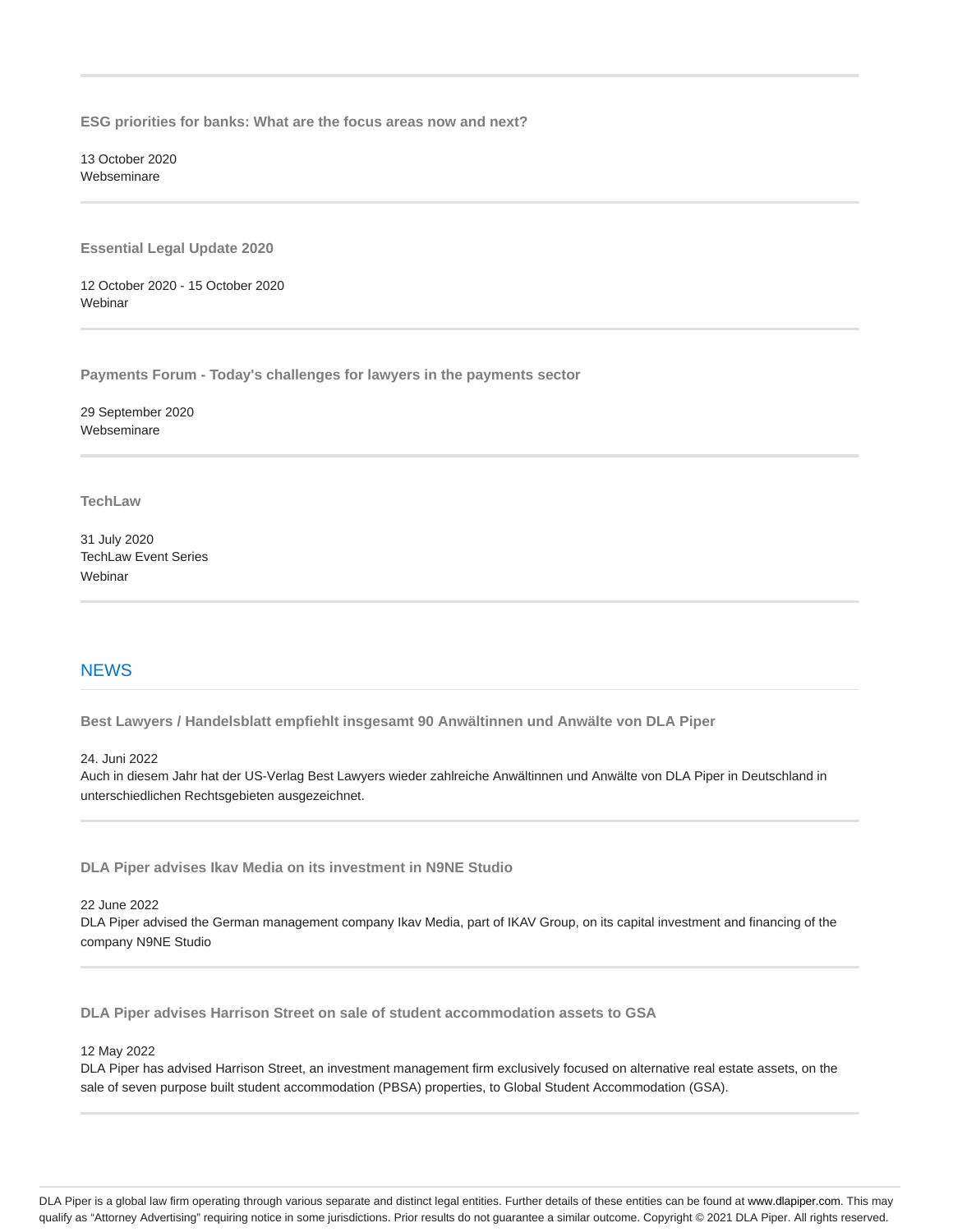**DLA Piper berät BASF bei der Finanzierung ihrer Beteiligung am Offshore-Windpark Hollandse Kust Zuid**

### 28. April 2022

DLA Piper hat BASF bei der Finanzierung der Errichtung des Offshore-Windparks Hollandse Kust Zuid (HKZ) beraten, die von einem Konsortium internationaler Darlehensgeber bereitgestellt wird.

**DLA Piper berät VARTA AG bei Platzierung von ESG-Schuldscheindarlehen über 250 Millionen Euro**

#### 27. April 2022

DLA Piper hat die VARTA AG bei der Platzierung eines Schuldscheindarlehens über insgesamt 250 Millionen Euro über ein Konsortium von BayernLB, HSBC und UniCredit beraten.

**DLA Piper advises Muzinich & Co on investment in Natac Group**

#### 19 April 2022

DLA Piper has advised Muzinich&Co, a global asset manager specialising in private debt, on the investment transaction in Grupo Natac, a leader in the botanical natural ingredients industry, also owned by Inveready.

**DLA Piper berät Highberg-Gruppe beim Erwerb von Schickler Unternehmensberatung**

#### 9. März 2022

DLA Piper hat die Highberg-Gruppe (Highberg) mit Sitz in Amsterdam bei der Übernahme der Schickler Unternehmensberatung GmbH (Schickler) in Hamburg beraten.

**DLA Piper named Law Firm of the Year in Europe at REC Europe Awards 2021**

#### 9 March 2022

The DLA Piper European Real Estate Finance team has been named 'Law Firm of the Year: Europe' at the recent Real Estate Capital (REC) Europe Awards 2021.

**DLA Piper berät Cone Capital bei langfristigem Mietvertrag für neues Wyndham Garden Hotel München Messe**

#### 16. Februar 2022

DLA Piper hat die Cone Capital AG, einen in der Schweiz ansässigen Projektentwickler und Investor, beim Abschluss eines Mietvertrags mit einer Laufzeit von 25 plus fünf Jahren und einem Modernisierungsprojekt mit dem führenden lettischen Hotelbetreiber Mogotel Hotel Group beraten.

## **DLA Piper partners with Shyft Network through TOKO platform**

# 10 February 2022

TOKO, the digital asset creation engine empowering value creation and delivered in collaboration with DLA Piper, has entered into an engagement with the Shyft Network to join the Shyft Network Federation and attest virtual asset provider (VASP) data on its blockchain.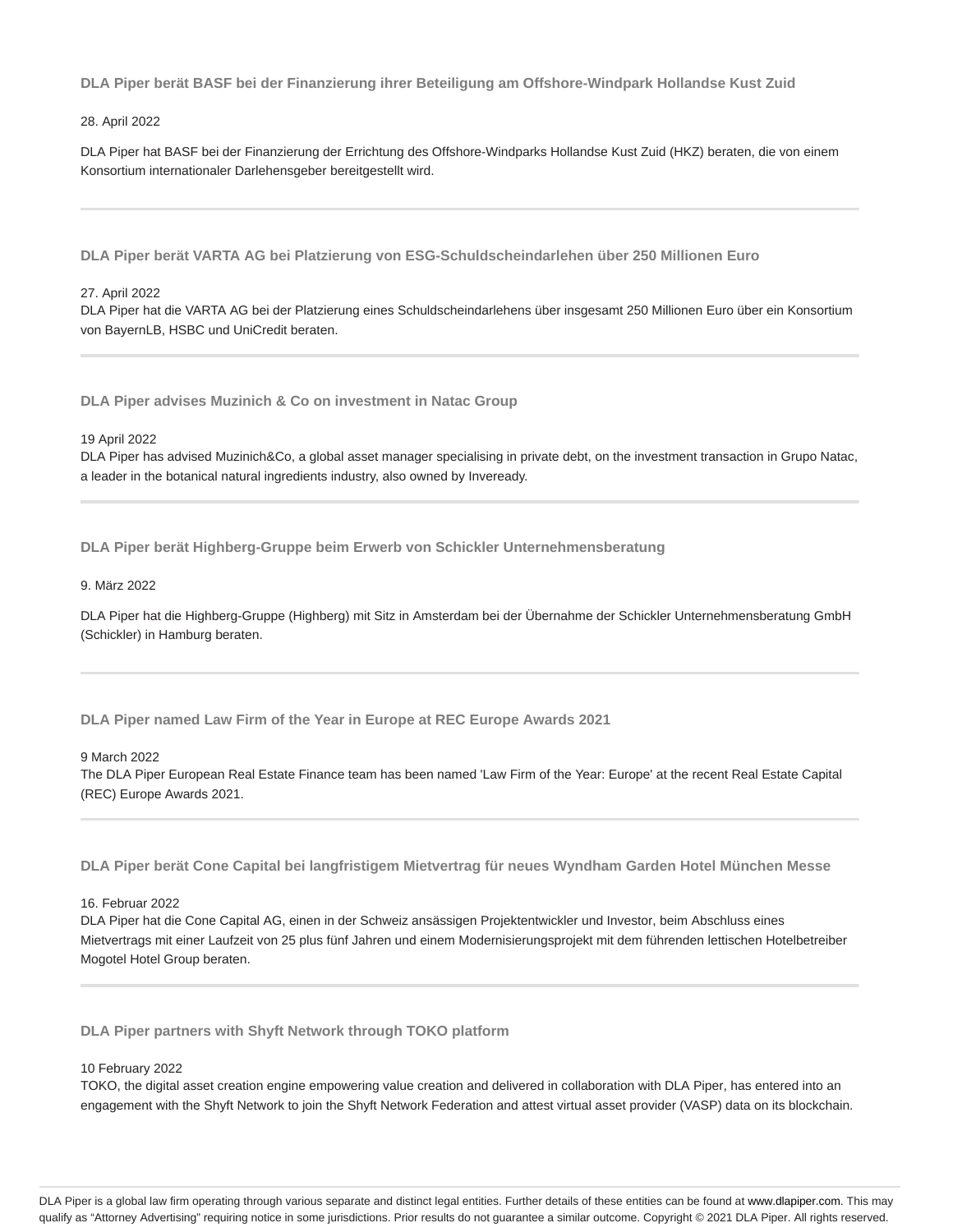**DLA Piper advises Innergex on GBP506 million renewable energy acquisition**

#### 9 February 2022

DLA Piper represented Innergex Renewable Energy Inc. on its agreement to acquire Aela Generación S.A. and Aela Energía SpA, a 332 MW portfolio of three newly built operating wind assets in Chile, for a purchase price of GBP506 million.

DLA Piper berät Schroder Real Estate beim Verkauf des "Victoriastadt Lofts" in Berlin an Signa

30. Dezember 2021

DLA Piper hat Schroder Real Estate beim Verkauf des "Victoriastadt Lofts" am Berliner Ostkreuz beraten. Käufer des Objekts ist die österreichische Signa Holding GmbH. Der Verkauf des "Victoriastadt Lofts" ist eine der größten Immobilientransaktionen in Berlin in diesem Jahr. Schroder Real Estate hatte das Objekt im Jahre 2016 zum Preis von gut 130 Mio. Euro für eine schweizerische Versicherung und eine finnische Pensionskasse akquiriert. Auch beim seinerzeitigen Ankauf der Immobilie wurde Schroder Real Estate rechtlich von DLA Piper beraten.

**DLA Piper berät The Phoenix bei Finanzierungsrunde für everphone**

23. Dezember 2021

DLA Piper hat The Phoenix Insurance Company bei einer Finanzierungsrunde in Höhe von 200 Mio. US-Dollar für das in Berlin ansässige Phone-as-a-Service-Unternehmen everphone beraten.

**DLA Piper berät die TRATON GROUP bei der Gründung eines Joint Venture zum Aufbau eines europäischen Hochleistungs-Ladenetzes**

### 16. Dezember 2021

DLA Piper hat die TRATON GROUP bei der Gründung eines Joint Venture mit den weiteren führenden Nutzfahrzeugherstellern Volvo Group und Daimler Truck zum Aufbau eines öffentlichen Hochleistungs-Ladenetzes für batterieelektrische schwere Fernverkehrs-Lkw und Reisebusse in Europa beraten.

**DLA Piper berät Elbe-Stahlwerke Feralpi bei einer Unternehmensfinanzierung**

15. Dezember 2021

DLA Piper hat die deutsch-italienische ESF Elbe-Stahlwerke Feralpi GmbH (ESF) bei einer Unternehmensfinanzierung beraten, die aus einem Laufzeitdarlehen und einer revolvierenden Kreditlinie besteht und durch die UniCredit Bank AG und BNP Paribas arrangiert wurde, die auch Darlehensgeber sind.

**DLA Piper berät Mercedes-Benz bei Kapitalbeteiligung an Factorial Energy**

10. Dezember 2021

DLA Piper hat Mercedes-Benz bei seiner jüngsten Kapitalbeteiligung an dem US-amerikanischen Feststoffbatterie-Spezialisten Factorial Energy (Factorial) beraten.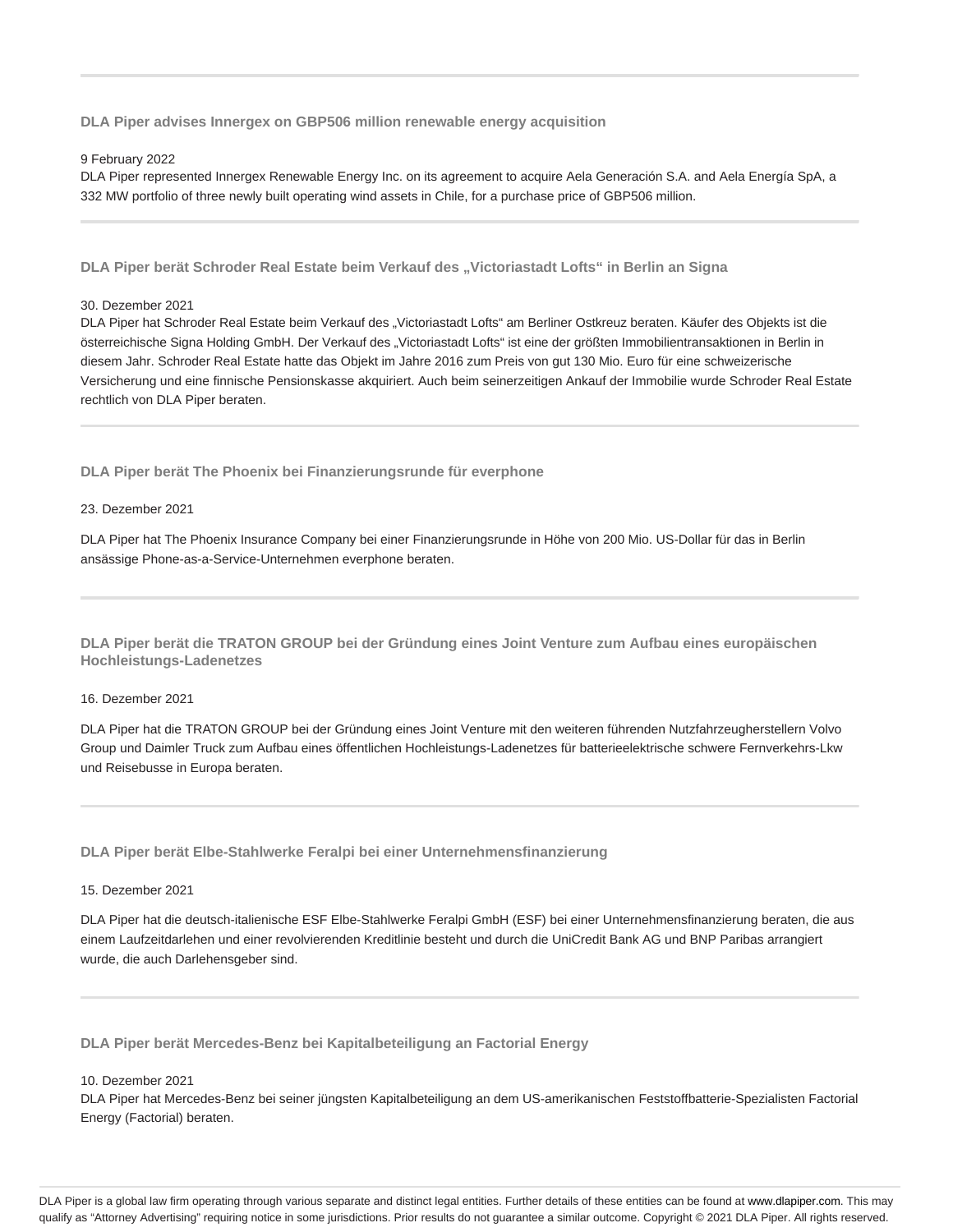**DLA Piper berät SIX Fintech Ventures bei einer Serie-A-Finanzierungsrunde von USD 8 Millionen für Coinfirm**

27. Oktober 2021

DLA Piper hat SIX Fintech Ventures, den Corporate-Venture-Arm von SIX, als Co-Lead bei einer Serie-A-Finanzierungsrunde in Höhe von USD8 Millionen für Coinfirm beraten.

**DLA Piper berät die Helaba und die pbb bei der Finanzierung der Highlight Towers in München**

### 20. Oktober 2021

DLA Piper hat die Helaba und die pbb bei der Senior-Finanzierung des Ankaufs der Landmark-Gebäude "Highlight Towers" (HLT) in München durch ein Joint Venture der IMFARR Beteiligungs GmbH und der SN Beteiligungen Holding AG beraten.

**DLA Piper berät die LINET Gruppe bei syndizierter Unternehmensfinanzierung**

### 12. Oktober 2021

DLA Piper hat den europäischen Medizintechnikkonzern LINET Group SE bei einer internationalen syndizierten Unternehmensfinanzierung durch die Commerzbank Aktiengesellschaft, Comercni banka, Citibank, Deutsche Bank und Ceska sporitelna beraten.

**DLA Piper advises on the sale of Amsterdam Logistic Cityhub, the largest single-asset logistics deal in the Netherlands**

23 August 2021

DLA Piper has advised on the EUR307 million sale of Amsterdam Logistic Cityhub (ALC) to CTP, a listed developer and operator of logistic real estate. The transaction is the largest single-asset logistics deal in the Netherlands to date.

**DLA Piper advises on financing transaction for the consolidation of IVI-RMA Group in the UK**

#### 2 August 2021

DLA Piper has advised the banking syndicate led by Banco Santander and comprising, among others, CaixaBank, BBVA and Banco de Sabadell, on a syndicated financing for the IVI-RMA Group for the acquisition of UK-based Create Fertility, as well as to finance certain corporate purposes.

**DLA Piper berät BASF beim Erwerb von 49,5% der Anteile am Windpark Hollandse Kust Zuid von Vattenfall**

#### 24. Juni 2021

DLA Piper hat BASF beim Erwerb von 49,5 Prozent am Windpark Hollandse Kust Zuid in den Niederlanden von Vattenfall beraten. Der Kaufpreis beläuft sich auf 0,3 Milliarden Euro und berücksichtigt den erreichten Stand des Projekts.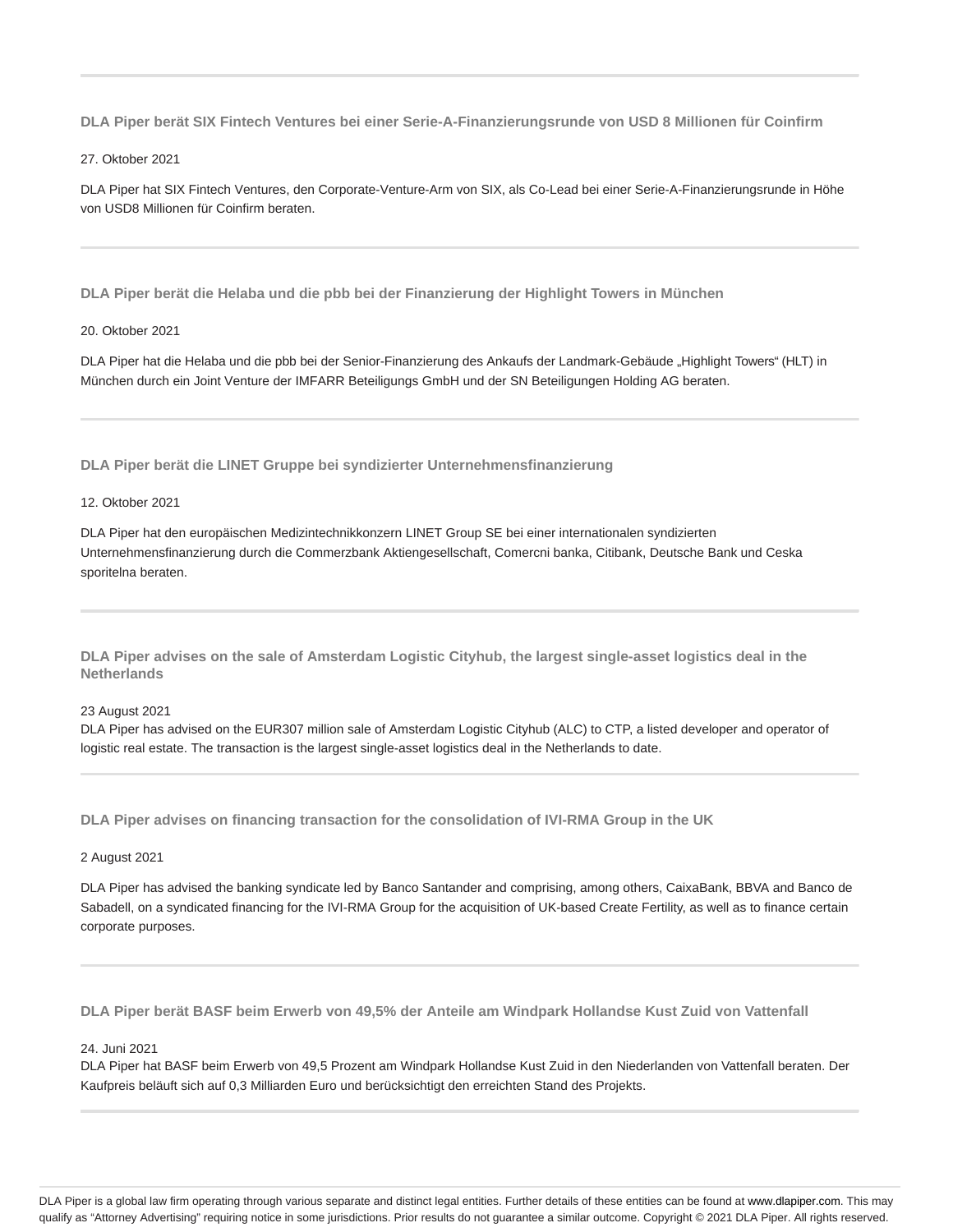**DLA Piper berät VARTA AG bei Refinanzierung einer bestehenden Konsortialkreditlinie**

11. Juni 2021

DLA Piper hat die VARTA AG erfolgreich bei der Refinanzierung und Erweiterung einer bestehenden Konsortialkreditlinie beraten.

**DLA Piper berät DIC Asset AG beim Erwerb von zwei Top-Immobilien in München für rund 635 Mio. Euro**

10. Juni 2021

DLA Piper hat die DIC Asset AG, ein führendes deutsches börsennotiertes Immobilienunternehmen, beim Erwerb von zwei Büroimmobilien im Rahmen einer Off-Market-Transaktion in München beraten.

**DLA Piper berät Eurazeo bei Finanzierung für die Avenga Group**

9. Juni 2021

DLA Piper hat die internationale Investment-Gesellschaft Eurazeo bei einer Unternehmens- und Wachstumsfinanzierung für die Avenga Group, einem Portfoliounternehmen von Oaktree Capital Management und Cornerstone Investment Management, beraten.

**DLA Piper berät die pbb, die Berlin Hyp und die Helaba bei der Refinanzierung eines Logistikportfolios**

6. Mai 2021

DLA Piper hat die Deutsche Pfandbriefbank AG (pbb) als Konsortialführerin im Konsortium mit der Berlin Hyp AG (Berlin Hyp) und der Helaba bei der EUR 380 Mio. Refinanzierung eines von GARBE Industrial Real Estate verwalteten Logistikportfolios beraten.

**DLA Piper promotes Investment Funds lawyer in Luxembourg to global partnership**

28 April 2021

DLA Piper is pleased to announce that Luxembourg-based Investment Funds lawyer Caroline Pimpaud has been promoted to partner, as part of the firm's annual promotion round, effective 1 May 2021.

**DLA Piper partners with Datamaran to integrate ESG due diligence**

13 April 2021

DLA Piper has partnered with ESG risk management and data platform, Datamaran, to integrate Environment, Social and Governance (ESG) due diligence into legal due diligence.

**DLA Piper berät PROJECT Immobilien beim Verkauf des Büro- und Gewerbeneubau MACHWERK74**

10. März 2021

DLA Piper hat die PROJECT Immobilien Gewerbe AG beim Verkauf des Büro- und Gewerbeneubaus "MACHWERK74" in Berlin beraten.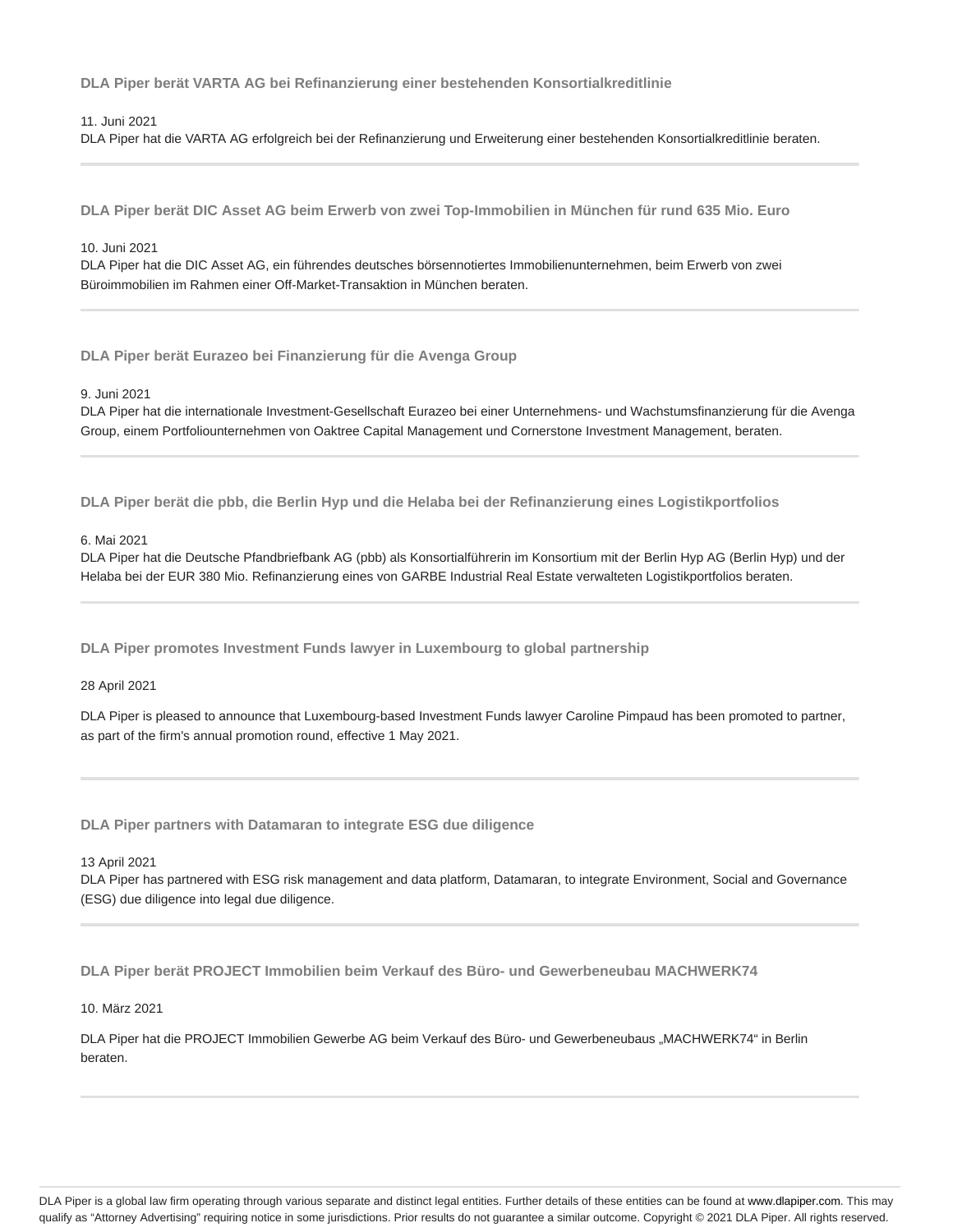**DLA Piper berät die Darlehensgeber bei der Refinanzierung des Warnowtunnel in Rostock**

#### 26. Februar 2021

DLA Piper hat die Darlehensgeber bei der 115 Millionen Euro Refinanzierung des Warnowtunnel in Rostock, auch bekannt als Warnowquerung, beraten.

**DLA Piper appoints new International Head for Finance, Projects & Restructuring practice**

#### 25 February 2021

DLA Piper today announces the appointment of David Trott as a partner, and International Group Head of the firm's Finance, Projects and Restructuring group.

**DLA Piper berät die Allianz Real Estate bei der Finanzierung des Erwerbs des Grand Campus in Frankfurt**

### 2. Februar 2021

DLA Piper has advised Allianz Real Estate, the dedicated real estate investment manager within the Allianz Group, on the provision of financing by several Allianz Group companies to an institutional investor via Arminius Group, an independent transaction and fund manager, for the financing of the acquisition of the Grand Campus in Frankfurt.

**DLA Piper berät Helaba bei der Finanzierung des Ankaufs des Berliner Bürocampus "Focus Teleport" durch Asia Pacific Land**

## 19. Januar 2021

DLA Piper hat die Helaba bei der Senior-Finanzierung des Ankauf des Bürokomplexes "Focus Teleport" in Berlin durch Asia Pacific Land (APL) beraten. Die Senior-Finanzierung mit einem Gesamtvolumen von rund 166 Millionen Euro hat eine Laufzeit von sieben Jahren.

**DLA Piper berät Idinvest Partners bei einer Finanzierung für die Kinetics Group**

12. Januar 2021

DLA Piper hat die französische Investment-Gesellschaft Idinvest Partners bei einer Unternehmensfinanzierung für die Kinetics Group beraten.

**DLA Piper berät Stillfront Group bei der Akquisition von Gaming-Unternehmen Sandbox Interactive**

### 18. Dezember 2020

DLA Piper hat die Stillfront Group AB, ein führendes Unternehmen im Bereich Free-to-Play-Gaming, bei der Übernahme der Sandbox Interactive GmbH beraten.

**DLA Piper berät The Carlyle Group beim Erwerb eines Logistik-Immobilien-Portfolios in Deutschland und Frankreich**

29 Oktober 2020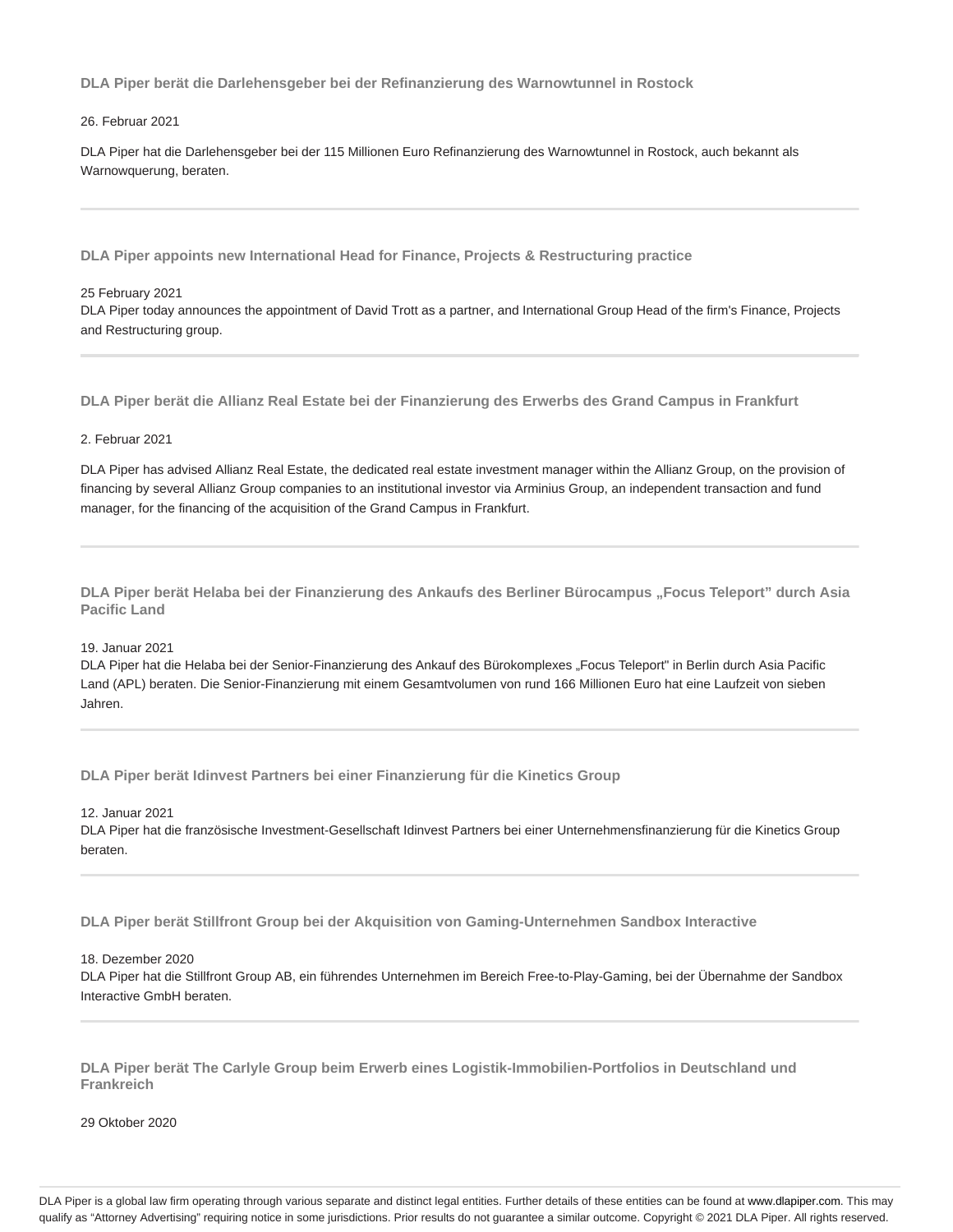DLA Piper hat die globale Investmentgesellschaft The Carlyle Group (NASDAQ: CG) beim Erwerb eines Portfolios von 27 Logistik-Immobilien in Frankreich und Deutschland beraten. Die Transaktion ist als Sale-and-Leaseback strukturiert.

**DLA Piper recognised at the Australasian Law Awards 2020**

8 September 2020

DLA Piper's Restructuring and Finance practices have been recognised at the annual 2020 Lawyers Weekly Australian Law Awards, announced on 20 August 2020.

**DLA Piper verstärkt die Finanzierungspraxis mit Partner Dr. Wolfram Distler**

1 September 2020

DLA Piper hat mit Dr. Wolfram Distler einen neuen Partner für die Praxisgruppe Finance & Projects am Frankfurter Standort gewinnen können. Er wechselt von Weil, Gotshal & Manges, wo er in den vergangenen drei Jahren als Partner tätig war.

**DLA Piper working with Archax as it becomes first FCA regulated digital securities exchange**

21 August 2020

DLA Piper is working with digital asset exchange operator Archax to develop an institutional market for digital securities. Archax has become the first ever Financial Conduct Authority (FCA) regulated digital securities exchange and custodian in the UK.

**DLA Piper advises Concord in closing of US\$1 billion in debt financing**

18 August 2020

DLA Piper represented Concord in a US\$600 million term loan B debt offering and US\$450 million revolving credit facility, providing the company with access to over US\$1 billion of total debt financing in one of the largest music industry financings in recent times.

**DLA Piper advises AS Roma in its sale to The Friedkin Group for €591 million**

17 August 2020

DLA Piper represented AS Roma SPV, LLC, the majority shareholder of Italian soccer club AS Roma, in the sale of its controlling interest in the team and certain related assets to The Friedkin Group, Inc., in a transaction valued at €591 million.

**DLA Piper berät Heidelberger Druckmaschinen bei Veräußerung der Gallus Gruppe**

23 Juli 2020

DLA Piper hat die Heidelberger Druckmaschinen AG (Heidelberg) bei der Veräußerung der Gallus Gruppe an den Schweizer Verpackungskonzern benpac holding ag beraten. Mit dem Verkauf treibt Heidelberg die Neuausrichtung des Unternehmens weiter konsequent voran, welche unter anderem eine Fokussierung auf das Kerngeschäft im Bogendruck vorsieht.

**DLA Piper berät LBBW bei Finanzierung von zwei Wohnimmobilienportfolien der ADLER Real Estate Group**